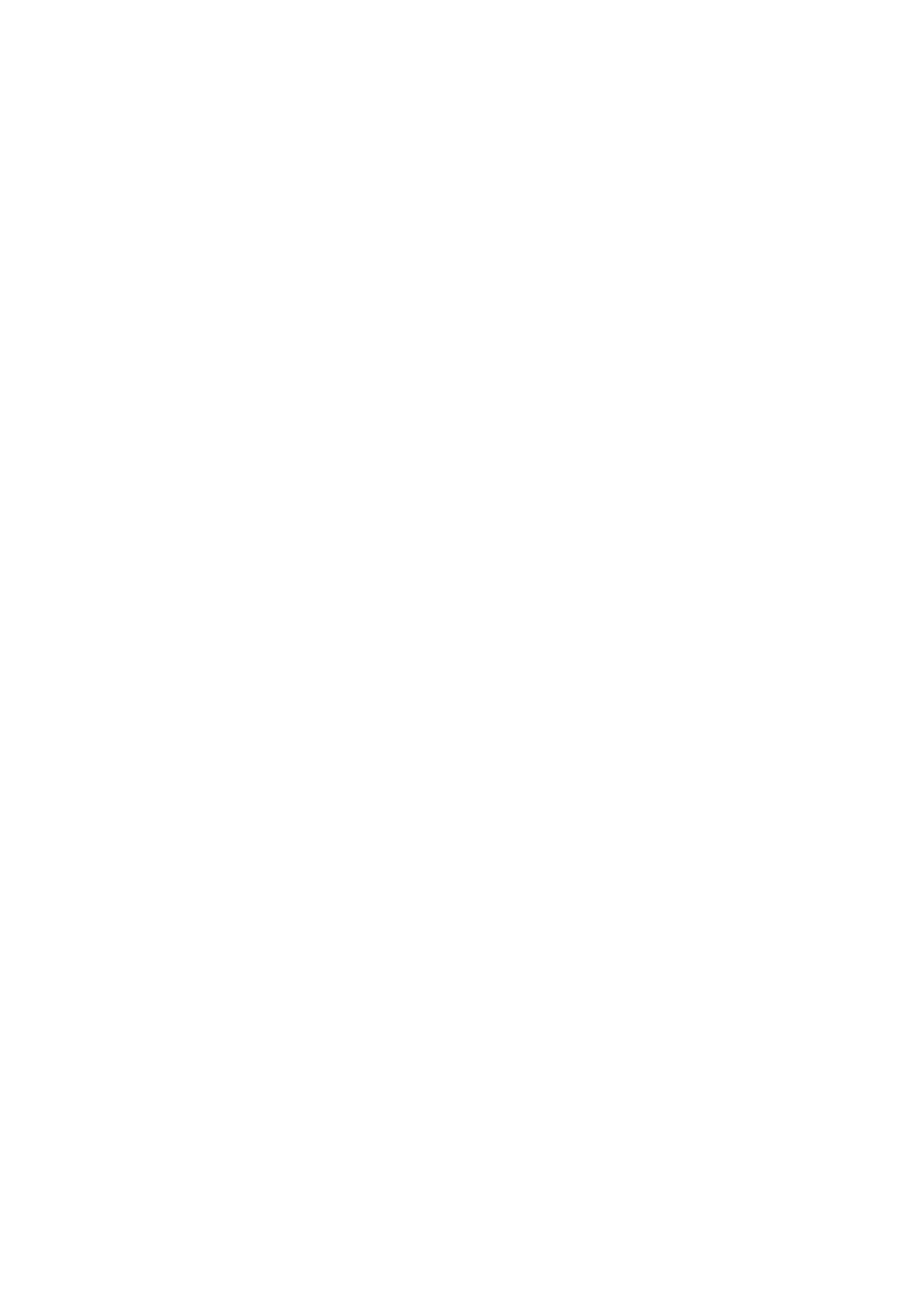### **EUROPEAN UNIVERSITY INSTITUTE DEPARTMENT OF ECONOMICS**

*Bankruptcy: Is It Enough to Forgive or Must We Also Forget?* 

**RONEL ELUL**

**and**

**PIERO GOTTARDI**

EUI Working Paper **ECO** 2008/41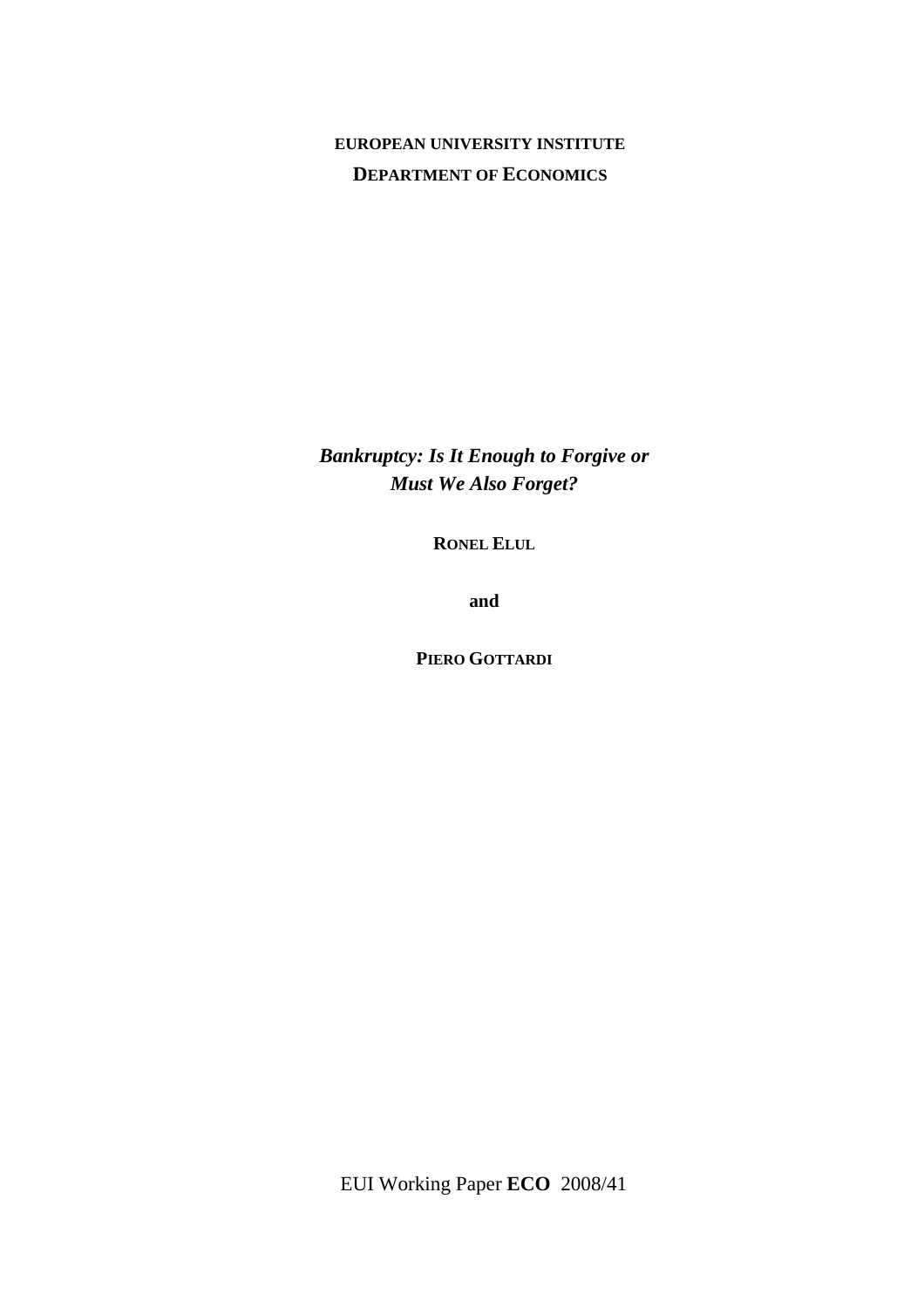This text may be downloaded for personal research purposes only. Any additional reproduction for other purposes, whether in hard copy or electronically, requires the consent of the author(s), editor(s). If cited or quoted, reference should be made to the full name of the author(s), editor(s), the title, the working paper or other series, the year, and the publisher.

The author(s)/editor(s) should inform the Economics Department of the EUI if the paper is to be published elsewhere, and should also assume responsibility for any consequent obligation(s).

ISSN 1725-6704

© 2008 Ronel Elul and Piero Gottardi

Printed in Italy European University Institute Badia Fiesolana I – 50014 San Domenico di Fiesole (FI) Italy

> http://www.eui.eu/ http://cadmus.eui.eu/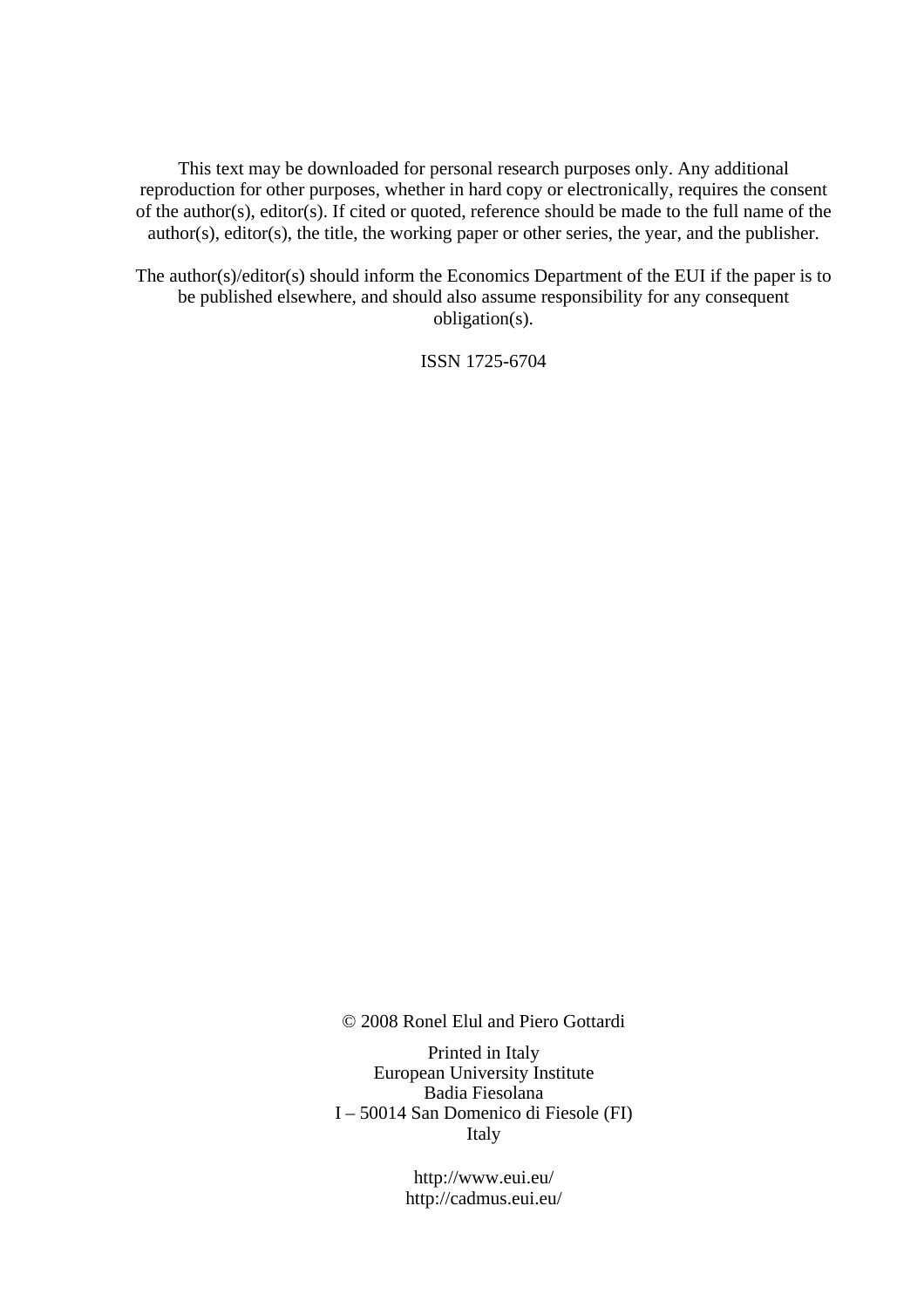# $B^{\text{max}}$  is  $\frac{1}{2}$  it is  $\frac{1}{2}$  in  $\frac{1}{2}$  . It is  $\frac{1}{2}$  is  $\frac{1}{2}$  if  $\frac{1}{2}$  is  $\frac{1}{2}$  if  $\frac{1}{2}$  is  $\frac{1}{2}$  if  $\frac{1}{2}$  is  $\frac{1}{2}$  if  $\frac{1}{2}$  is  $\frac{1}{2}$  if  $\frac{1}{2}$  if  $\frac{1}{2}$  is  $\frac{1$ Forget?<sup>∗</sup>

Ronel Elul† and Piero Gottardi‡

This Version: November 24, 2008

#### **Abstract**

In many countries, lenders are restricted in their access to information about borrowers' past defaults. We study this provision in a model of repeated borrowing and lending with moral hazard and adverse selection. We analyze its effects on borrowers' incentives and access to credit, and identify conditions under which it is optimal. We argue that "forgetting" must be the outcome of a regulatory intervention by the government. Our model's predictions are consistent with the cross-country relationship between credit bureau regulations and provision of credit, as well as the evidence on the impact of these regulations on borrowers' and lenders' behavior.

**Keywords:** Bankruptcy, Information, Incentives, Fresh Start **JEL Classification Numbers:** D86 , G33, K35.

†Federal Reserve Bank of Philadelphia, Ten Independence Mall, Philadelphia, PA 19106-1574. E-mail: ronel.elul@phil.frb.org. The views expressed in this paper are those of the authors and do not necessarily represent policies or positions of the Federal Reserve Bank of Philadelphia, nor the Federal Reserve System. This paper is available free of charge at http://www.philadelphiafed.org/econ/wps/index.html.

‡Department of Economics, European University Institute, Villa San Paolo, Via della Piazzuola 43, 50133 Florence, Italy and Dipartimento di Scienze Economiche, Università Ca' Foscari di Venezia, Fondamenta San Giobbe, Cannaregio 873, 30121 Venezia, Italy. Email: piero.gottardi@eui.eu

<sup>∗</sup>The authors thank Mitchell Berlin, Philip Bond, Subir Bose, Satyajit Chatterjee, Kevin Huang, Dirk Krueger, Nisan Langberg, Rafael Rob, and Nicholas Souleles, as well as seminar participants at Ben-Gurion University, Finance and Accounting in Tel Aviv, Midwest Theory and Trade, Philadelphia Fed, Stanford (SITE), Wharton School.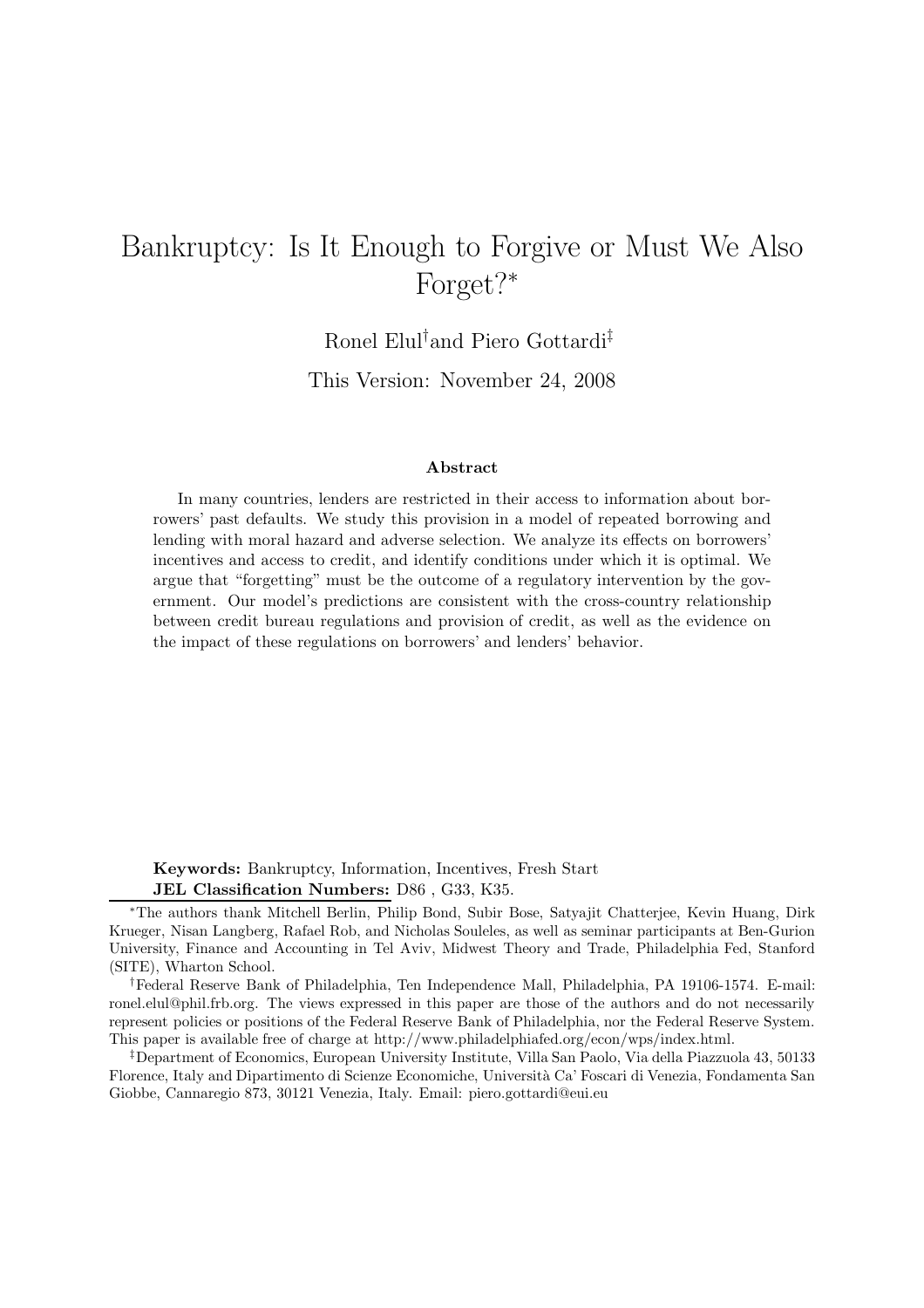### **I Introduction**

In studying the "fresh start" provisions of personal bankruptcy law, economists typically focus on the forgiveness of debts. However, another important feature is the forgetting of past defaults. In many countries, lenders are not permitted to use information about past defaults after a specified period of time has elapsed.

In the United States, the Fair Credit Reporting Act (FCRA) prescribes that a personal bankruptcy filing may be reported by credit bureaus for up to ten years, after which it must be removed from the records made available to lenders.<sup>1</sup> Similar provisions exist in most other countries. In figure 1 we summarize the distribution of credit bureau regulations governing the time period of information transmission across countries.<sup>2</sup> Of the 113 countries with credit bureaus as of January 2007, over 90 percent of them had provisions for restricting the reporting of adverse information after a certain period of time. Also note that this fraction has remained stable over time, even as more countries have set up credit bureaus for the first time (twelve countries introduced bureaus from 2003 to 2007).<sup>3</sup>

Differences in information-sharing regimes across countries — whether a credit-reporting system exists, and whether there are time limits on reporting past defaults — are associated with differences in the provision of credit. In figure 2 we graph the average ratio of Private Credit to GDP according to whether the country restricts the time period of information sharing. Countries with no information sharing at all (i.e. no credit bureau), as it is now well-established, have low levels of credit. On the other hand, it is interesting to note that countries in which defaults are always reported tend to have lower provision of credit than those countries in which defaults are not reported ("erased") after a certain period of time.<sup>4</sup>

Musto (2004) studies the effect on lenders and individual borrowers of restrictions on the reporting of past defaults, using U.S. data. He shows that (i) these restrictions are binding — access to credit increases significantly when the bankruptcy "flag" is dropped from credit files:<sup>5</sup> and (ii) these individuals who subsequently obtain new credit are subsequently likelier

<sup>1</sup>Other derogatory information can be reported for a maximum of seven years; see Hunt (2006) for a discussion of the history and regulation of consumer credit bureaus in the United States. This time period is often even shorter in other countries; Jappelli and Pagano (2004) report several specific examples.

<sup>2</sup>Source: Doing Business Database, World Bank, 2004 and 2008. Throughout, we use the term "credit bureau" to refer both to private credit bureaus, as well as public credit registries.

<sup>3</sup>See also Jappelli and Pagano (2006).

<sup>4</sup>Private credit/GDP is constructed from the IMF International Financial Statistics for year-end 2006. As in Djankov, McLiesh and Shleifer (2007), private credit is given by lines 22d and 42d (claims on the private sector by commercial banks and other financial institutions). The credit bureau regulations are current as of January 2007 (source: Doing Business database 2008).

<sup>&</sup>lt;sup>5</sup>That is, after 10 years.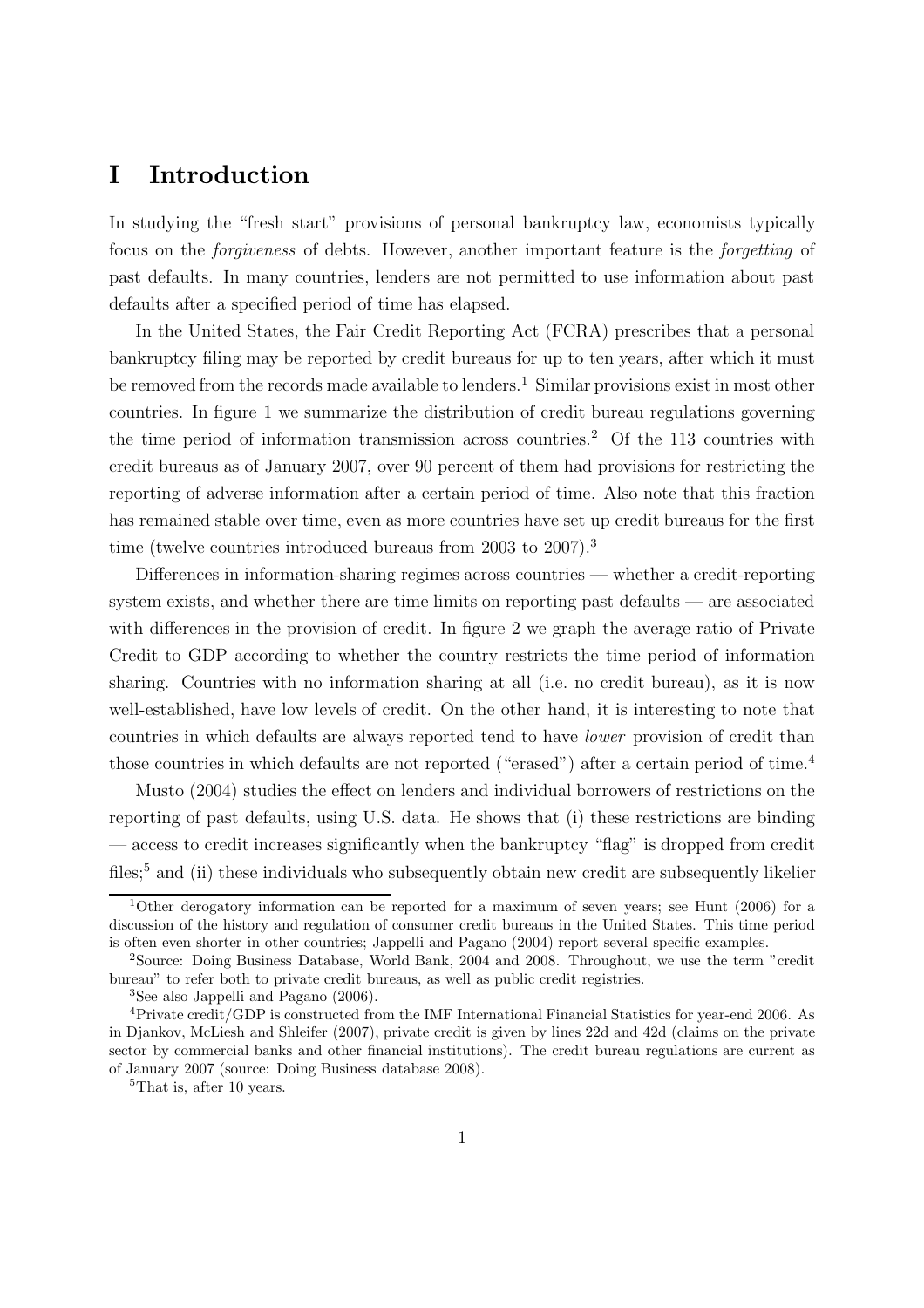

 $0.8$  $0.7$ Private Credit/GDP (2006)<br> $\frac{1}{2}$   $\frac{1}{2}$   $\frac{1}{2}$   $\frac{1}{3}$   $\frac{1}{3}$   $\frac{1}{6}$  $0.1$  $\overline{0}$ No Bureau Defaults Erased After Some<br>Time Defaults Never Erased Sharing Regime in Country

Figure 1: Credit Bureau Policies over Time

Figure 2: Impact of Information-Sharing Regime on Provision of Credit

to default than those with similar credit scores.

In this paper we analyze these restrictions in the framework of a model of repeated borrowing and lending, and determine conditions under which they are welfare improving. In particular, we study an environment where entrepreneurs must repeatedly seek external funds to finance a sequence of risky projects under conditions of both adverse selection and moral hazard. We have in mind a world of small entrepreneurs who finance their business ventures with loans for which they are personally liable.<sup>6</sup> In this setup, an entrepreneur's reputation, or credit history, as captured by the past history of successes and failures of his projects, can affect the terms at which he can get credit and hence his incentives.

In a typical equilibrium of the model, entrepreneurs whose projects fail will see a significant deterioration in their reputation, and hence in their incentives; they will thus no longer be able to obtain financing. On the other hand, success of a project improves the entrepreneur's reputation and allows him to get credit at a lower interest rate. Hence the higher an entrepreneur's reputation, the costlier a failure, and the stronger his incentives.

We then consider the impact of restricting the availability to lenders of information on entrepreneurs' past defaults. Such a restriction leads to a tradeoff in our model. On the one hand, "forgetting" a default makes incentives weaker, ex-ante, because it reduces the punishment from failure. On the other hand, forgetting a default improves an entrepreneur's reputation, ex-post. This improvement in his reputation allows him to obtain financing when he otherwise would not be able to. It also strengthens his incentives, since this improved reputation would be jeopardized by a project failure. To put it another way, those

<sup>&</sup>lt;sup>6</sup>And indeed, Avery et al (1998) use the NSSBF and SCF to show that "[l]oans with personal commitments comprise a majority of small business loans."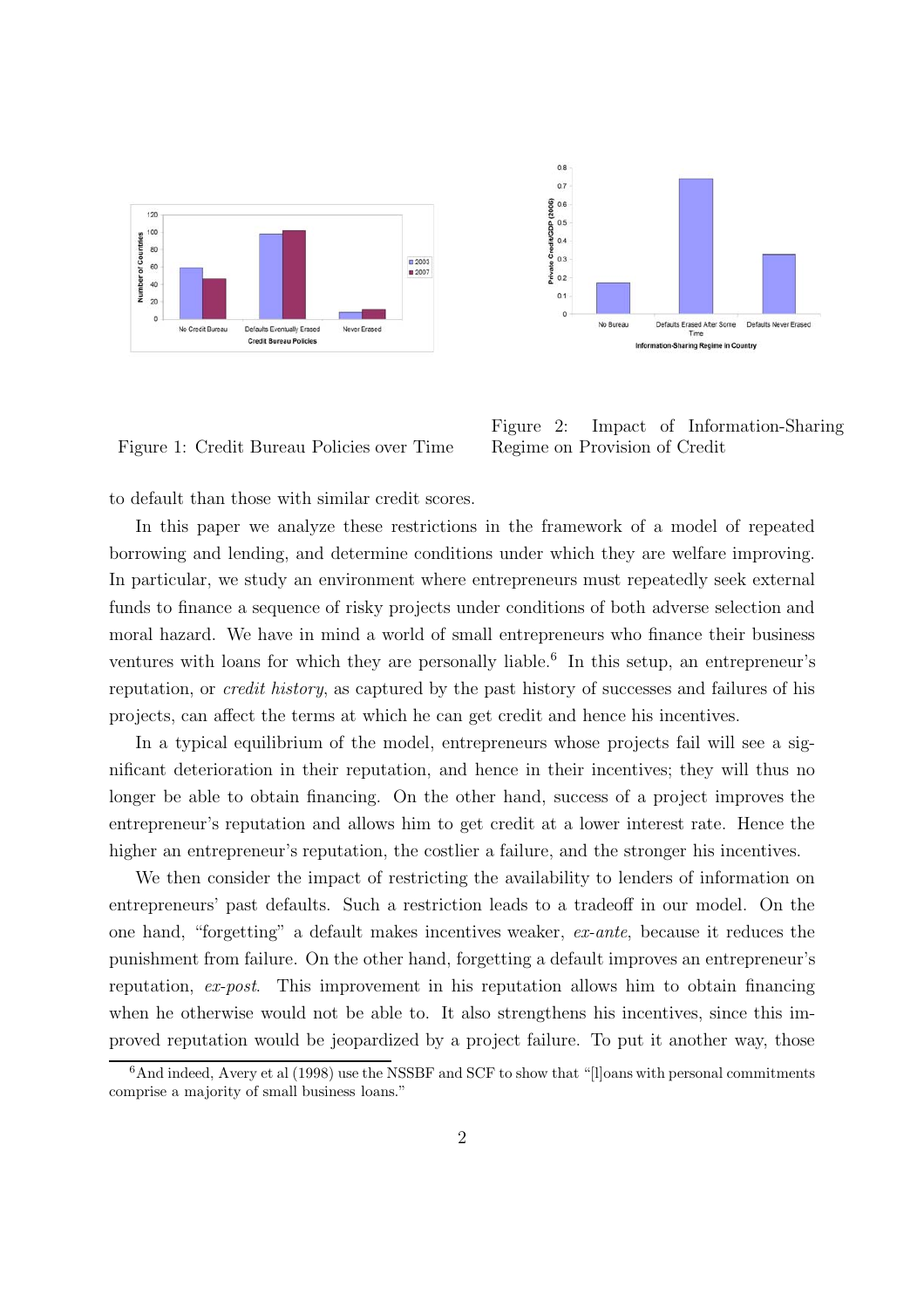entrepreneurs who have their failure forgotten are pooled again with those who have not failed; as we discuss below, this plays a central role in our model.

Our key result is that, if either borrowers' incentives are sufficiently strong, or their average risk-type is not too low, welfare is higher in the presence of a limited amount of forgetting, that is, by restricting the information available to lenders on borrowers' credit history. The same result holds even if these conditions do not hold, when the output loss from poor incentives is not too large and agents are sufficiently patient. We also argue that forgetting must be the outcome of a regulatory intervention by the government — no lender would willingly agree to ignore the information available to him.

The effects of "forgetting" on lenders' and individual borrowers' behavior in our model are consistent with the empirical evidence presented by Musto (2004). However, while Musto interprets this evidence as an indication that laws imposing restrictions on memory are suboptimal we argue that these restrictions may be optimal. In addition, our results on the relation between presence of a forgetting clause and the aggregate volume of credit are consistent with the international evidence reported above.

In the Congressional debate surrounding the adoption of the FCRA (U.S. House, 1970, and U.S. Senate, 1969), the following arguments were put forward in favor of forgetting past defaults: (i) if information was not erased the stigmatized individual would not obtain a "fresh start" and so would be unable to continue as a productive member of society, (ii) old information might be less reliable or salient, and (iii) limited computer storage capacity. On the other hand, the arguments raised against forgetting this information were (i) it discourages borrowers from repaying their debts by reducing the penalty for failure, (ii) it increases the chance of costly fraud or other crimes by making it harder to identify seriously bad risks, (iii) it could lead to a tightening of credit policies (which would affect the worst risks disproportionately), and finally, (iv) it forces honest borrowers to subsidize the dishonest ones. We will show that our model, while admittedly quite stylized, allows us to capture many of these arguments and will use it to assess the tradeoffs between the positive and negative effects of forgetting.

The paper is organized as follows. In section II we present the model and the strategy sets of entrepreneurs and lenders. In the following section we show that a Markov Perfect Equilibrium of the model exists and characterize the equilibrium strategies at the most efficient MPE. In section IV we study the effects of introducing a forgetting clause on equilibrium outcomes and welfare. We derive conditions under which forgetting defaults is socially optimal, and relate them to the empirical evidence and the policy debate surrounding the adoption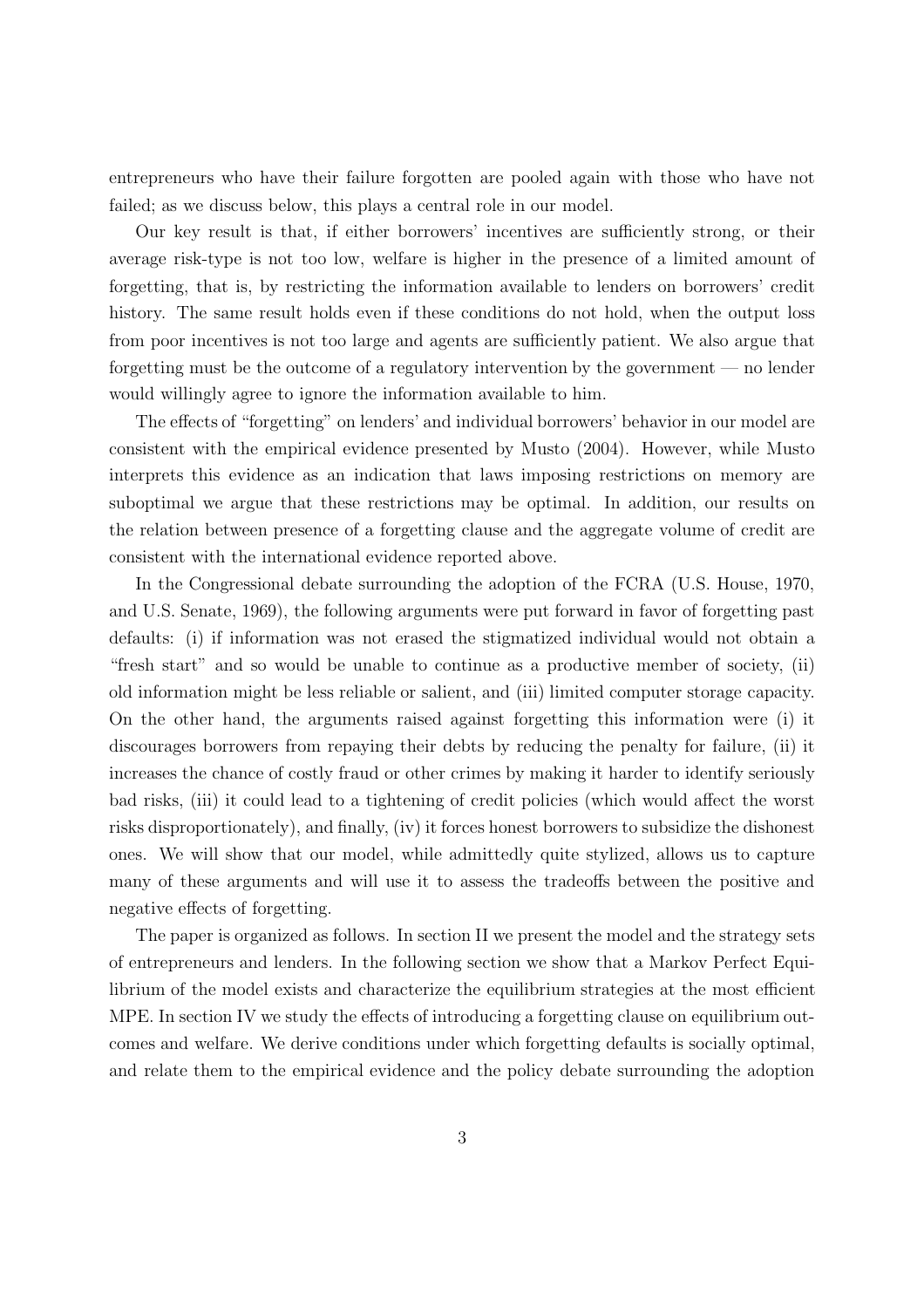of the FCRA. Section V considers an extension of the model in which the consequences of a failure are less extreme. Section VI concludes, and the proofs are in the Appendix.

### **Previous Literature**

Our basic model is one of reputation and incentives, like those of Diamond (1989), Mailath and Samuelson (2001), and Fishman and Rob (2005). In these models, principals and agents interact repeatedly under conditions of both adverse selection and moral hazard. The equilibrium in our model shares many similarities with the ones in these papers, in that agents build reputations over time. There are nevertheless some key differences between our model and theirs  $\frac{1}{2}$  in both the setting, and in the structure of markets and information  $\frac{1}{2}$  which are discussed below (see Remarks 1 and 4).

The positive effects that a credit bureau can have through increasing the information publicly available on borrowers' histories have been widely discussed. One noteworthy paper that focuses on lenders' incentives to voluntarily share information is Pagano and Jappelli (1993). In recent empirical work, Djankov, McLiesh and Shleifer (2007) and Brown, Jappelli, and Pagano (2007) have found that credit bureaus are positively associated with increased credit.

Our main focus, however, is on the possible benefits of limiting the information available on borrowers' past histories. The paper that is closest in spirit to ours is Vercammen (1995). Like us, he studies the effect on incentives of restricting the information available on borrowers' credit histories within a model of repeated lending under moral hazard and adverse selection. In his model, however, the primary benefit of forgetting is to prevent the negative effect on incentives arising from reputation becoming too good (see also Mailath and Samuelson, 2001). By contrast, in our paper forgetting helps the agents who have failed — those with the worst reputations. Moreover, the characterization of forgetting seems to be closer than in Vercammen to the institutional details of credit bureau regulation in the United States (in which failures are erased, while successes may be reported forever), and allows to capture its role in giving a fresh start to those who have failed, whose importance was stressed in the Congressional debate discussed above. Finally, note that while in our paper we establish existence of an equilibrium and derive various properties of it as well as a series of conditions under which forgetting is optimal, Vercammen (1995) obtains very limited results for the model he describes and his conclusions rely on an approximated solution of a numerical example (based on a few, rather ad-hoc simplifications).

The benefits of limiting the availability of information on borrowers' past histories has also been explored in a few other papers. Padilla and Pagano (2000) show, in the framework of a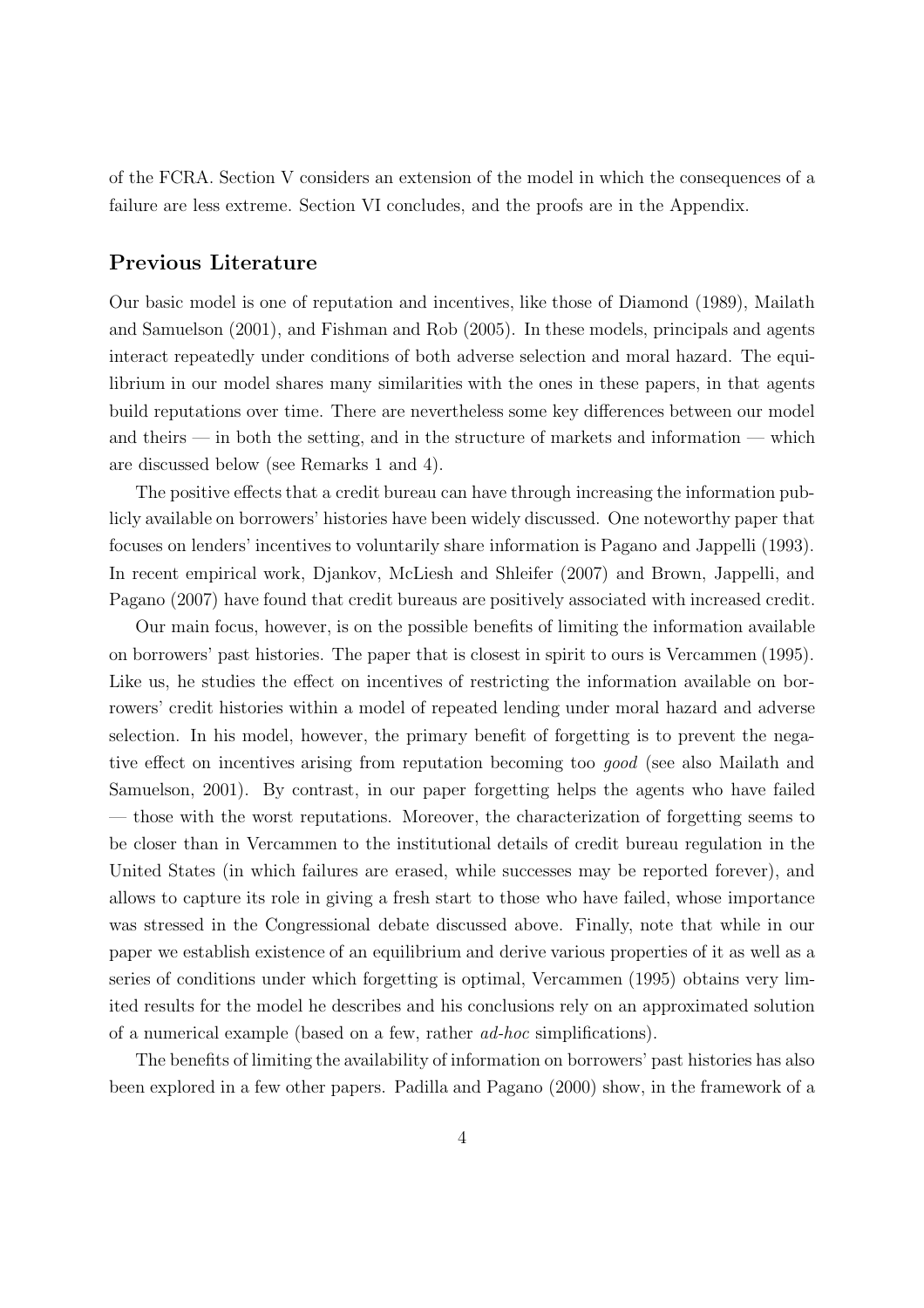two-period model, that it may be optimal for the first-period lender not to share the private information he has acquired regarding the borrower with other lenders, because this allows him to sustain a long-term contractual relationship with the borrower. Also, Crémer  $(1995)$ shows that using an inefficient monitoring technology can sometimes improve incentives when the principal cannot commit not to renegotiate, because having less precise information limits the potential for renegotiation, and hence allows for stronger punishments.<sup>7</sup>

Finally, while our paper and the ones mentioned above consider the effect of restricting credit histories on entrepreneurs' incentives and access to credit in a production economy, Chatterjee, Corbae and Rios-Rull (2007) develop a model in which consumers borrow in order to insure themselves against income risk, and weigh the benefits of defaulting against its reputational costs. They then compute an example, and find that restricting credit histories is not beneficial.

### **II The Model**

Consider an economy made up of a continuum (of unit mass) of risk-neutral *entrepreneurs*, who live forever and discount the future at the rate  $\beta \leq 1$ . In each period  $t = 0, 1, \ldots$ an entrepreneur receives a new project, which requires one unit of financing in order to be undertaken. This project yields either  $R$  (success) or 0 (failure). Output is non-storable, so entrepreneurs must seek external financing in each period. In addition, there is limited liability, so if a project fails, the entrepreneur is not required to make payments on it. We assume that there are two types of entrepreneurs. There is a set of measure  $p_0 \in (0,1)$  of safe agents, whose projects always succeed (i.e., their return is  $R$  with probability one), and a set of *risky* agents, with measure  $1 - p_0$ , for whom the project may fail with some positive probability.<sup>8</sup> The returns on the risky agents' projects are independently and identically distributed among them. The success probability of a risky agent depends on his effort choice. He may choose to exert high effort  $(h)$ , at a cost  $c > 0$  (in units of the consumption good), in which case the success probability will be  $\pi_h \in (0, 1)$ . Alternatively, he may choose to exert low effort  $(l)$ . Low effort is costless, but the success probability under low effort is only  $\pi_l \in (0, \pi_h)$ . We assume:

**Assumption 1.**  $\pi_h R - 1 > c$ ,  $\pi_l R < 1$ ;

 $7By$  contrast, in our model forgetting facilitates financing after failures, thus making punishments weaker. <sup>8</sup>As discussed in Remarks 1 and 4, the property that the safe types' projects never fail is not essential, while a key role is played by the fact that those of the risky types always fail with a positive probability.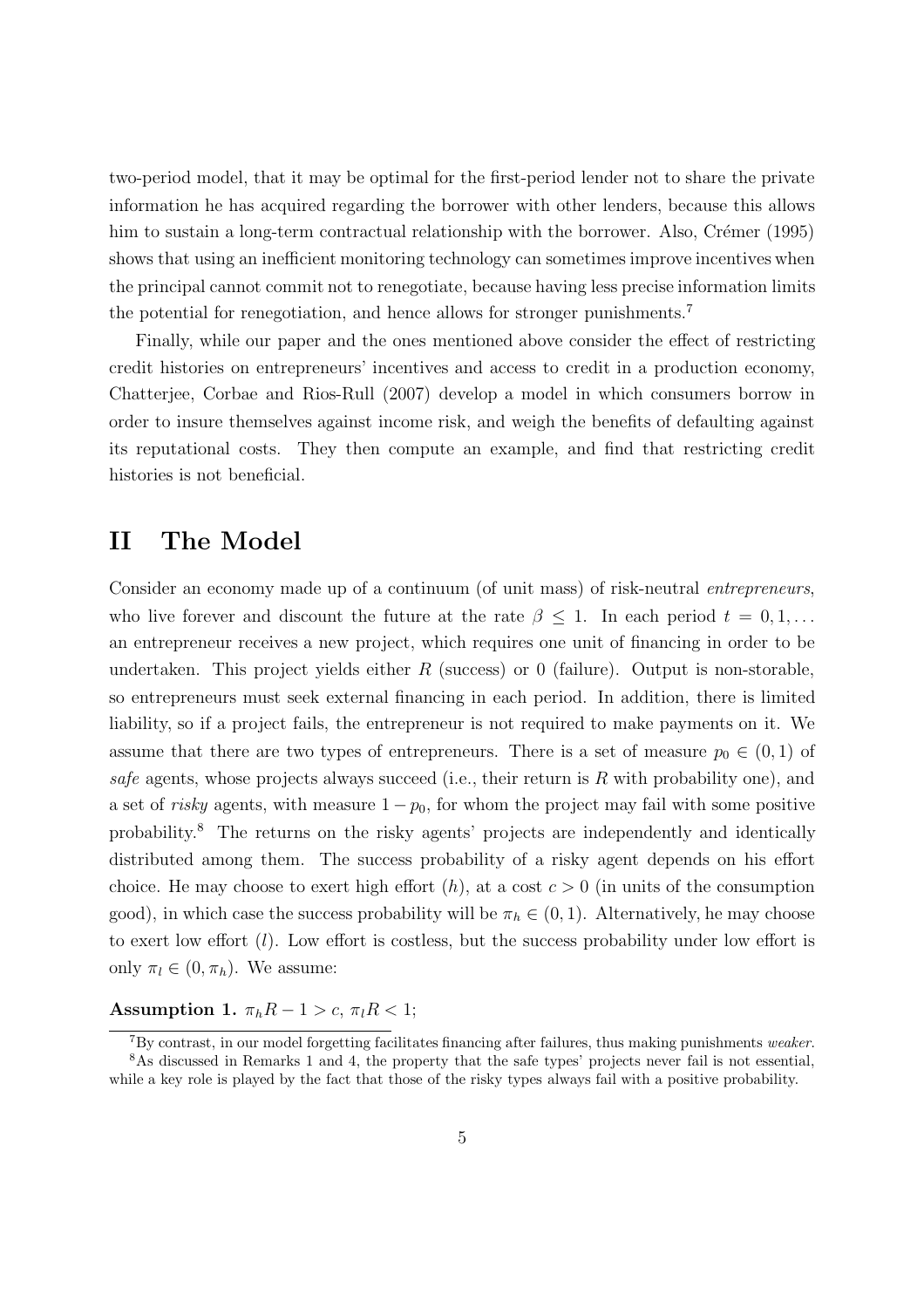i.e., the project has a positive NPV if high effort is exerted (even when the cost of exerting high effort is taken into account), while it has a negative NPV under low effort.

In addition, we require the cost of effort  $c$  to be sufficiently high, so that entrepreneurs face a nontrivial incentive problem. The following condition will imply that, when the entrepreneur is known for certain to be risky, high effort cannot be implemented in a static framework.

# Assumption 2.  $\frac{c}{\pi_h - \pi_l} > R - 1/\pi_h$

Finally, we introduce one further parameter restriction, requiring that  $\pi_h$  and  $\pi_l$  not be too far apart. This condition is used to ensure the existence of an equilibrium.

### $\textbf{Assumption 3. } \pi_h^2 \leq \pi_l$

In addition to entrepreneurs, there are lenders, who provide external funding to entrepreneurs in the loan market. More specifically, we assume that in each period there are N profit-maximizing risk-neutral lenders (where  $N$  is large) who compete among themselves on the terms of the contracts offered to borrowers. Each lender lives only a single period, and is replaced by a new lender in the following period. Since lenders live only a single period, they cannot write long-term contracts. This is consistent with actual practice in U.S. unsecured credit markets, where borrowers often switch between lenders. Furthermore, as we discuss below (see Remark 2), allowing long-term contracts would result in outcomes that are both more extreme (hence less realistic), and also less efficient, than those we obtain here.

A contract is then simply described by the interest rate  $r$  at which an entrepreneur is offered one unit of financing at the beginning of a period (if the entrepreneur is not offered financing in this period then we set  $r = \emptyset$ . If the project succeeds, the entrepreneur makes the required interest payment  $r$  to the lender. On the other hand, if the project fails, the entrepreneur makes no payment and we assume that the debt that was incurred is forgiven, i.e., discharged. So with no loss of generality r can be taken to lie in  $[0, R] \cup \emptyset$ .

We assume that both an entrepreneur's type, as well as the effort he undertakes, are his private information. The loan market is thus characterized by the presence of both adverse selection and moral hazard. At the same time, in a dynamic framework such as the one we consider, the history of past financing decisions and past outcomes of the projects of an agent may convey some information regarding the agent's type, and may therefore affect the contracts he receives in the future. Hence the agent cares for his reputation as determined by his past history, and this in turn may strengthen his incentives with respect to the static contracting problem. Since lenders do not live beyond the current period, we assume that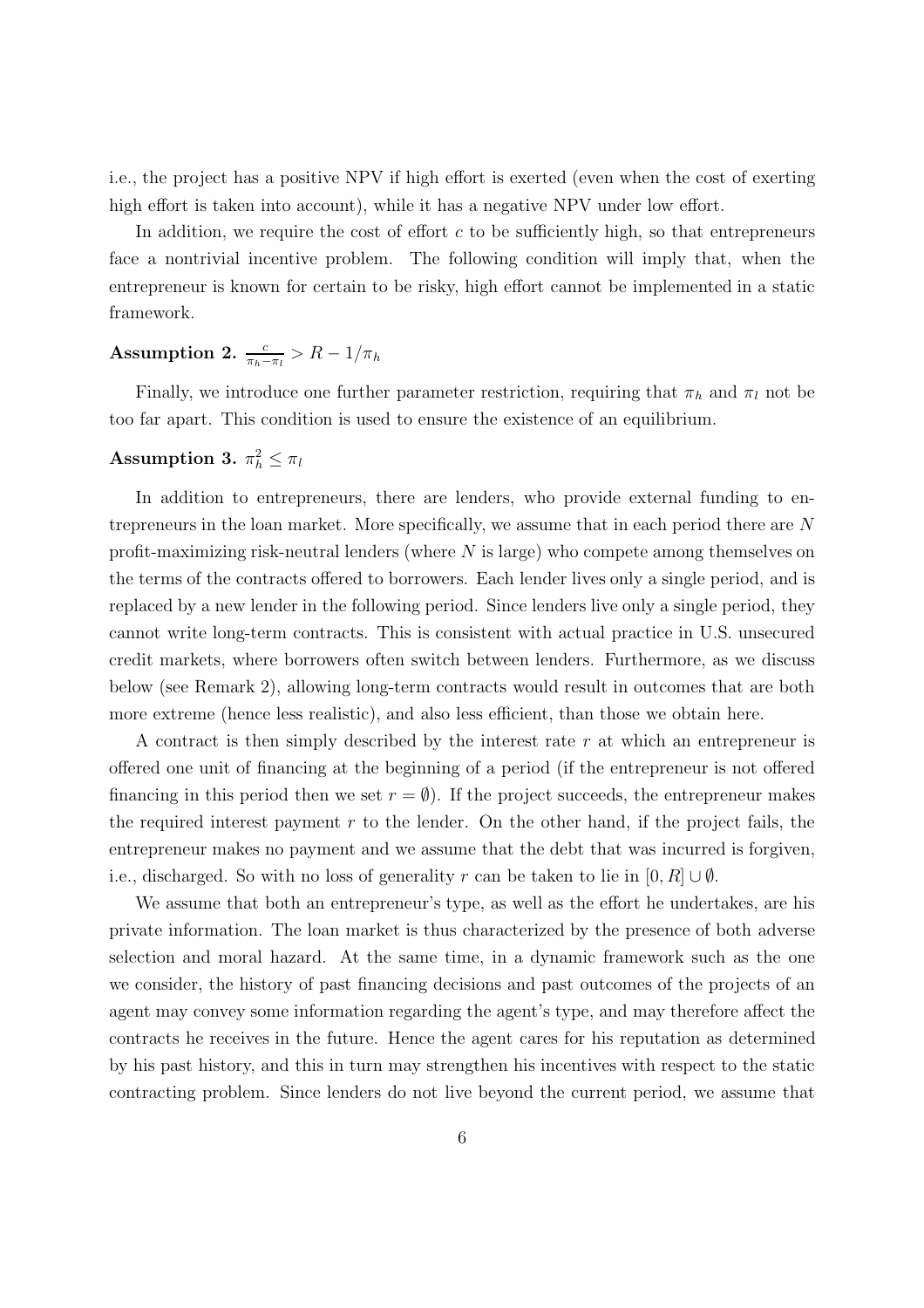there is a credit bureau that records this information in every period and makes it available to future lenders.

Let  $\sigma_t^i$  denote the *credit history* of agent  $i \in [0, 1]$  at date t, describing for each previous period  $\tau < t$  whether the agent's project was funded and if so, whether it succeeded or failed. Hence, denoting by S a success, F a failure, and  $\emptyset$  the event where the project is not funded (either because the agent is not offered financing or because he does not accept any offers),  $\sigma_t^i$  is given by a sequence of elements out of  $\{S, F, \emptyset\} : \sigma_t^i \in \Sigma_t \equiv \{S, F, \emptyset\}^t$ .

We show below that only pooling equilibria can exist in this economy;<sup>9</sup> that is, lenders are unable to separate borrowers by offering a menu of contracts to entrepreneurs with the same credit history. Note, however, that they may optimally choose to differentiate the terms of the contracts offered on the basis of entrepreneurs' credit histories. Hence, without loss of generality we can focus our attention on the case where a lender offers a single contract  $r(\sigma_t)$ to borrowers with a given credit history  $\sigma_t$ . We let  $\mathcal{C}(\sigma_t)$  denote the set of contracts offered at date t by the N lenders to entrepreneurs with credit history  $\sigma_t$ , and let  $\mathbb{C}_t \equiv \cup_{t,\sigma_t \in \Sigma_t} C(\sigma_t)$ be the set of contracts offered by lenders for any possible history up to date  $t$ .

We assume that while lenders present at date t know  $\mathbb{C}_t$ , i.e., the set of contracts which were offered to borrowers in the past, they do not know the particular contracts which were chosen by an individual borrower. This in line with actual practice; while credit bureaus do not report the actual contracts adopted by individual borrowers, the set of contracts generally offered to borrowers is available from databases such as "Comperemedia".

As discussed earlier, the focus of our paper is the effect of restrictions on the transmission of credit bureau records. We model the forgetting policy in this economy as follows: when an entrepreneur's project fails, with probability  $q$  the credit bureau ignores the failure and updates the entrepreneur's record as if his project succeeded in that period.<sup>10</sup> That is, S now represents either a success or a failure that is forgotten, and F represents a failure that has not been forgotten. The parameter  $q \in [0, 1]$  then describes the forgetting policy in the economy. Note that we take  $q$  as being fixed over time, which is in line with existing laws.

We adopt this representation of forgetting to make the analysis simpler, though it is somewhat different from existing institutions (in some inessential ways, we will argue). In practice, defaults are erased with the passage of time, rather than probabilistically. However the effects on borrowers' incentives and access to credit are similar; in particular, the consequences of higher values of  $q$  are analogous to those of allowing for a shorter period

<sup>9</sup>To be precise, we focus on Markov Perfect Equilibria, and show that these must be pooling.

 $10$ A similar approach is also taken by Padilla and Pagano (2000).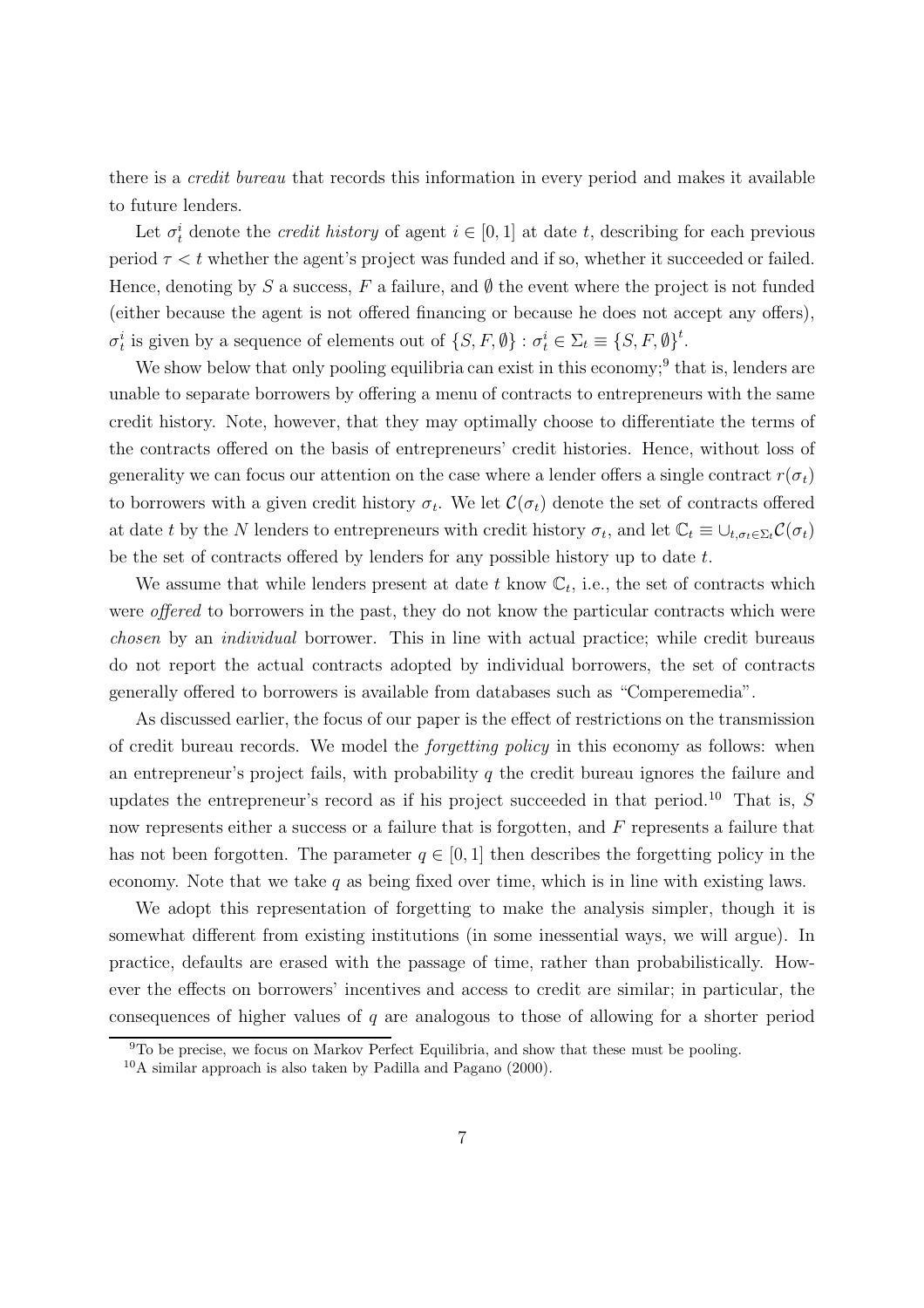until negative information is forgotten.<sup>11</sup> Also, when a default is finally erased, in practice credit bureaus report a period of no financing, rather than a success as here. As we show below, however, in our setup the informational content of no financing is the same as that of a failure; that is we only have good news and bad news. Hence the recording of a success after a failure should be viewed as the fact that the true event is replaced by one that is more favorable for the borrower, just as in practice.

One might think that forgetting is simply a way to introduce a long-term element to contracts. However, forgetting also has another effect, in that it maintains some pooling of the safe and risky entrepreneurs even after a failure. This allows access to credit at lower rates, and we show that it can therefore provide a benefit even in cases where long-term contracts could not sustain incentives (see Remarks 2 and 3).

The timeline of a single period is then as follows. Each entrepreneur must obtain a loan of 1 unit in the market in order to undertake his project. Lenders simultaneously post the rate at which they are willing to lend in this period to an agent with a given credit history, and do this for all possible credit histories at that date. If an entrepreneur is offered financing, and chooses one of the loans he is offered, he undertakes the project (funds lent cannot be diverted to consumption), and if he is risky he also chooses his effort level. The outcome of the project is then realized: if the project succeeds the entrepreneur uses the revenue  $R$  to make the required payment  $r$  to the lender, while if the project fails the entrepreneur defaults and makes no payment (since his default is forgiven). Purely for convenience, entrepreneurs are assumed to repay at the end of the same period in which they borrow.

The credit history of the entrepreneur is then updated. If the project was financed, a S is added to his history if the project succeeded in the period (or, with probability q, if it failed), and a F otherwise. If the project was not financed then a  $\emptyset$  is added. Next period, the same sequence is repeated: for each updated credit history, lenders choose the contracts they will offer, each entrepreneur then freely chooses the best contract among the ones he is offered, and so on for every  $t$ .

To summarize, a lender's strategy consists in the choice of the contract to offer to entrepreneurs at any given date, for any possible credit history. The strategy of an entrepreneur specifies, in every period and for every possible credit history, the choice of the contract among the ones he is offered and, if the entrepreneur is risky, also his choice of effort.

To evaluate the expected profit of a loan offered by a lender to an entrepreneur with credit

<sup>&</sup>lt;sup>11</sup>This is exactly so for the polar cases of  $q = 0$ , which implies that all failures are kept in the record forever, and  $q = 1$ , where any failure is immediately forgotten.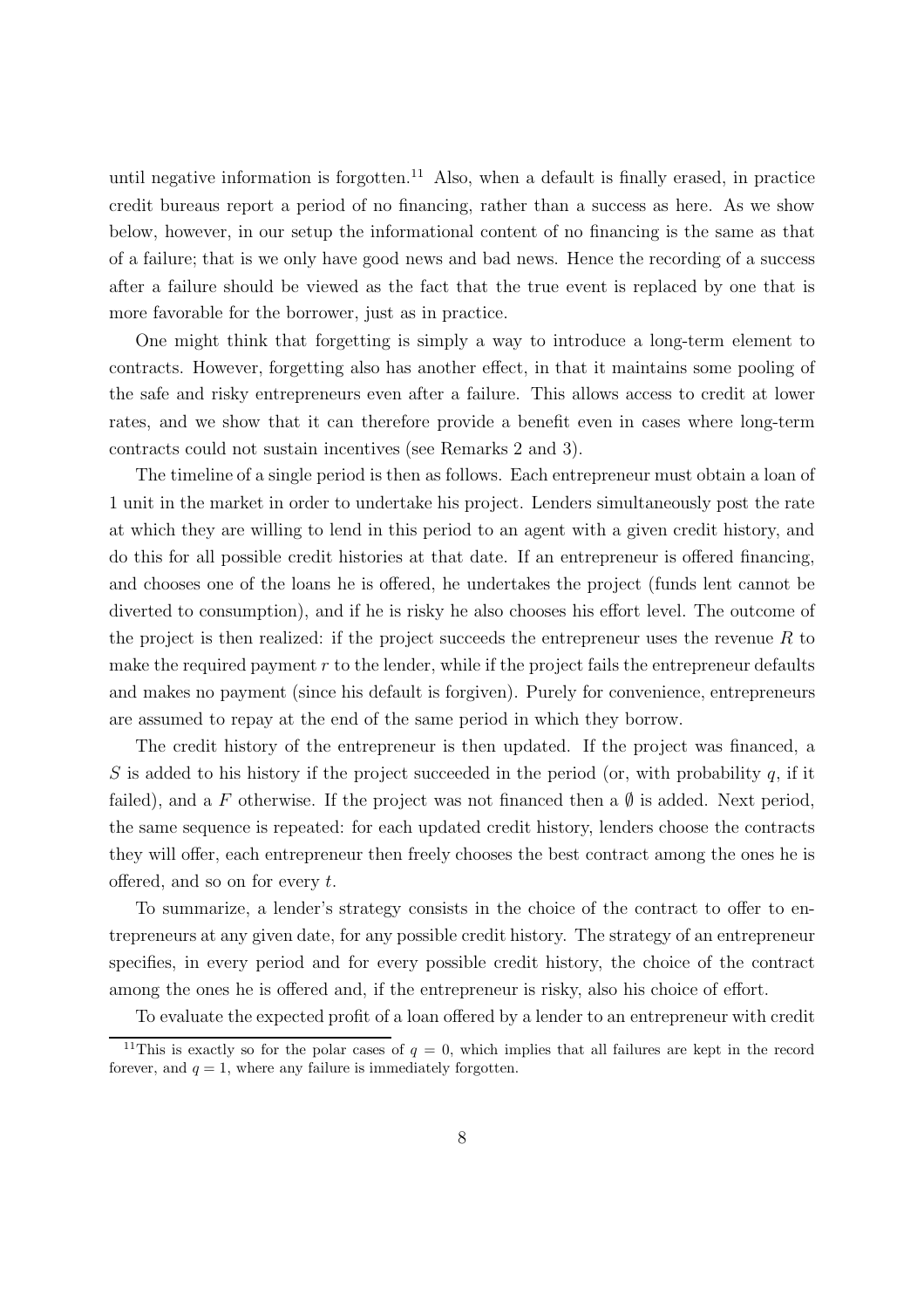history  $\sigma_t$ , an important role is played by the lender's belief,  $p(\sigma_t)$ , that the entrepreneur is a safe type (we will sometimes drop the reference to the borrower's credit history and refer simply to p). At the initial date such belief is given by the prior probability  $p_0$ . The belief is then updated over time on the basis of the entrepreneur's credit history  $\sigma_t$ , of the contracts  $\mathbb{C}_t$  offered in the past, and of the entrepreneurs' borrowing and effort strategies, as we describe in detail below. We will term  $p(\sigma_t)$  the *credit score* of the entrepreneur.

### **III Equilibrium**

### **A Markov Perfect Equilibrium**

In what follows we will focus on Markov Perfect Equilibria (MPE) in which players' strategies depend on past events only through credit scores. A key appeal of such equilibria is not only that players' strategies are simpler, but also that they resemble actual practice in consumer credit markets, where many lending decisions are conditioned on credit scores, most notably the "FICO score" developed by Fair Isaac and Company. In addition, we will discuss below the differences between MPE and other equilibria and argue that in the latter players' behavior is less plausible (see Remarks 2 and 3).

In particular, we will establish the existence and analyze the properties of *symmetric*, sequential MPE, where (i) all agents of a given type (i.e., all lenders, or all safe entrepreneurs, or all risky entrepreneurs with the same credit score) optimally choose the same strategy, (ii) beliefs are determined by Bayes' Rule whenever possible and, when this is not possible, beliefs must be consistent. We can now describe more formally the set of players' strategies for the Markov Perfect Equilibria that we consider.

The strategy of an entrepreneur, whatever his type, consists in the choice, for every credit score p he may have, and for any set of contracts  $\mathcal{C}'$  he is offered, of accepting or not any of these contracts, and if so, which one. For the safe entrepreneurs we denote this choice by  $r^{s}(p, C') \in C' \cup \emptyset$ , and for the risky by  $r^{r}(p, C')$ . In addition, a risky entrepreneur has to choose the effort level  $e^r(p, C')$  he exerts. We will allow for mixed strategies with regard to effort; hence the effort level is given by a number  $e \in [0,1]$ , denoting the probability with which the entrepreneur exerts high effort.<sup>12</sup> Thus  $e = 1$  corresponds to a pure strategy of high  $(h)$  effort,  $e = 0$  to a pure strategy of low  $(l)$  effort.

 $12$ This is the only form of mixed strategies that we allow; we demonstrate below that mixing only occurs for at most a single period along the equilibrium path.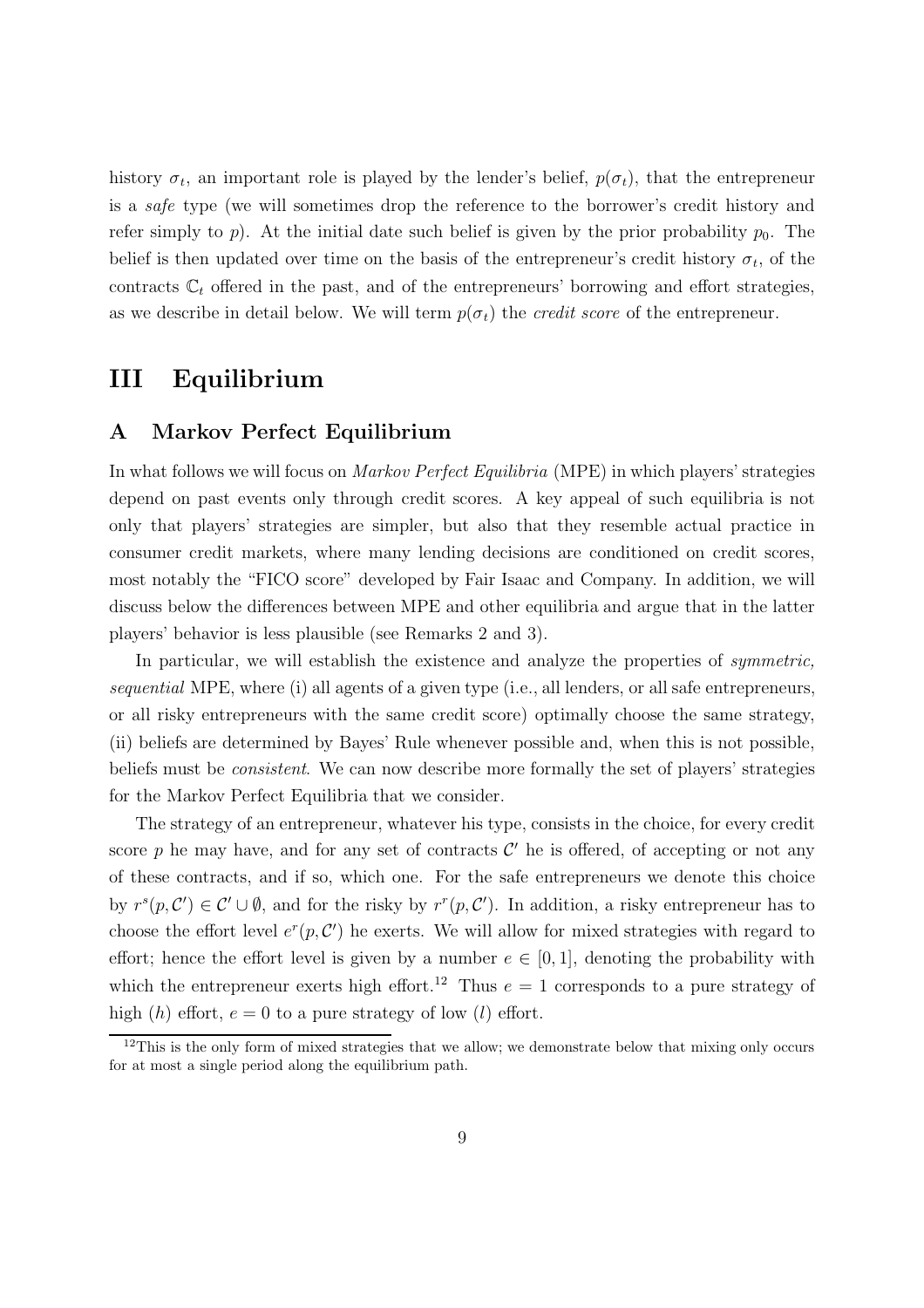Since an entrepreneur's choice depends not only on his immediate payoff (which depends on the current contract), but also on how his project outcome will affect the contracts he is offered in the future, we need to specify how lenders update their beliefs concerning the agent's type in light of the outcome of the current project. Let  $p^{S}(p, C')$  specify how lenders update their beliefs in case of success (or forgotten failure) of the project of a borrower with credit score p and facing current contracts  $\mathcal{C}'$ . Analogously,  $p^F(p, \mathcal{C}')$  denotes the updated belief in case of a failure (which is not forgotten) and  $p^{\emptyset}(p, C')$  when the entrepreneur is not financed (we will sometimes omit the arguments and write simply  $p^S, p^F, p^{\emptyset}$ ). The updated beliefs will be computed according to Bayes' rule whenever possible; when this is not possible they will be required to be consistent in the Sequential Perfect Equilibrium sense.

Observation 1. Since only risky agents can fail,  $p^F(p, C') = 0$  for any p and  $C' \neq \emptyset$ .

We are now ready to write the formal choice problem for the entrepreneurs. Each period they have to choose which of the offered loan contracts to accept, if any, and which effort level to exert. Let  $v^r(p, C')$  denote the maximal discounted expected utility that a risky entrepreneur with credit score  $p$ , facing a set of contracts  $\mathcal{C}'$ , can obtain, given the lenders' updating rules  $p^{S}(\cdot), p^{F}(\cdot), p^{\emptyset}(\cdot)$  and their strategies  $\mathcal{C}(\cdot)$ , determining future offers of contracts (to simplify the notation we do not make the dependence of  $v^r$  on these terms explicit). Observe that  $v^r(\cdot)$  is recursively defined as the solution to the following problem:

$$
v^{r}(p, C') = \max_{e \in [0,1], r \in C' \cup \emptyset} \begin{cases} (e\pi_{h} + (1-e)\pi_{l})(R-r) - ec \\ + \beta[e(\pi_{h} + (1-\pi_{h})q) + (1-e)(\pi_{l} + (1-\pi_{l})q)]v^{r}(p^{S}, C(p^{S})) \\ + \beta[(e(1-\pi_{h}) + (1-e)(1-\pi_{l})][1-q]v^{r}(0, C(0)), & \text{if } r \neq \emptyset; \\ \beta v^{r}(p^{\emptyset}, C(p^{\emptyset})), & \text{if } r = \emptyset. \end{cases}
$$
\n(1)

When the agent chooses to accept a loan he is offered  $(r \neq \emptyset)$ , the first line in (1) represents the expected payoff from the current project, the second the discounted continuation utility when the project succeeds, and the third line gives the discounted continuation utility following failure. Note that in writing this expression we have used the fact that, by Observation 1,  $p^F(\cdot) = 0$ . When the agent is not financed  $(r = \emptyset)$ , his utility is simply the discounted utility of being financed next period, with his credit score appropriately updated. We denote the solution of problem (1) by  $e^r(p, C'), r^r(p, C')$ , which describes the risky entrepreneur's strategy for all possible values of  $p$  and  $\mathcal{C}'$ .

Analogously, letting  $v^s(p, C')$  be the maximal discounted expected utility for a safe entrepreneur, we have: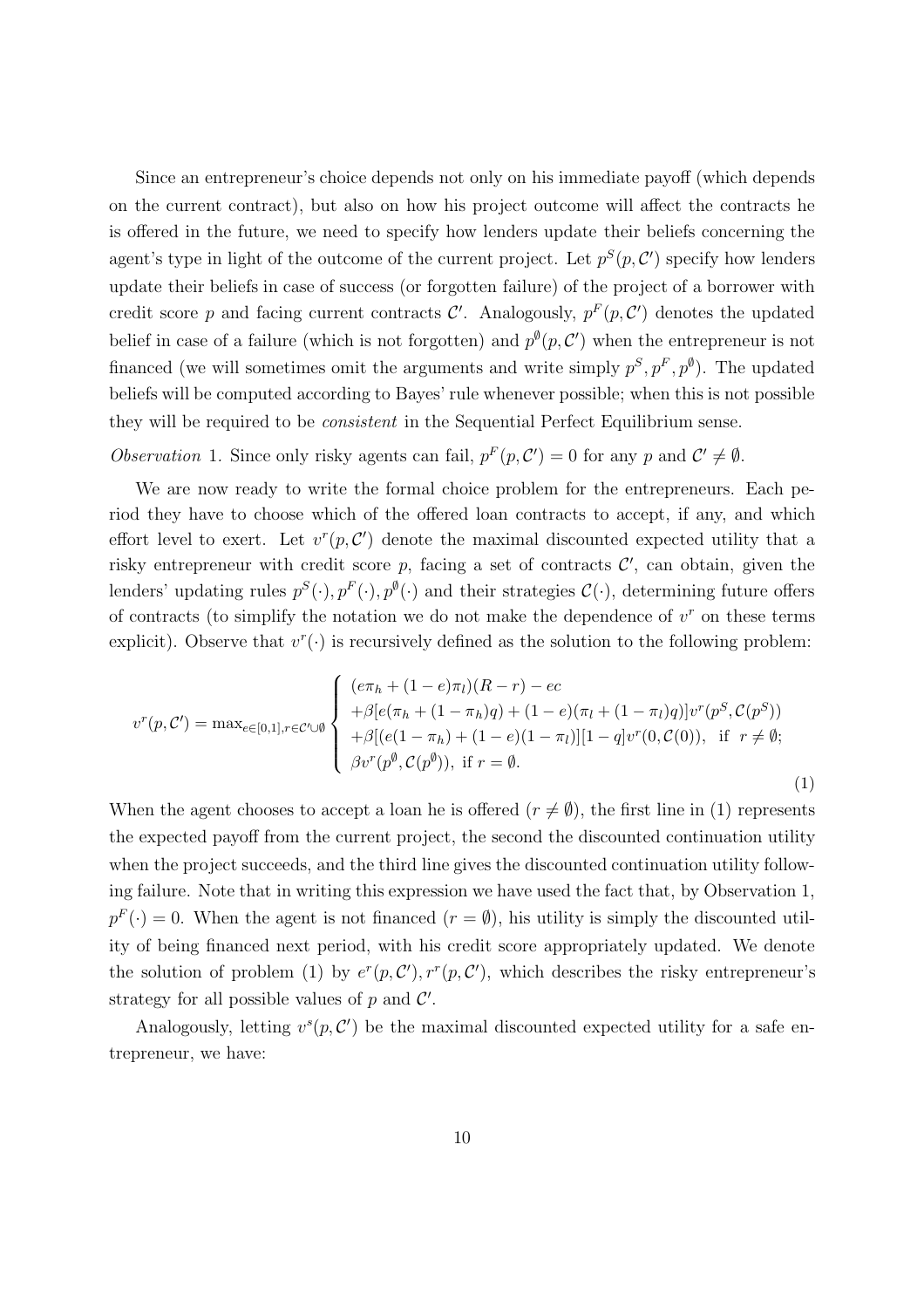$$
v^{s}(p, C') = \max_{r \in C' \cup \emptyset} \left\{ \begin{array}{l} R - r + \beta v^{s}(p^{S}, C(p^{S})) \text{ if } r \neq \emptyset; \\ \beta v^{s}(p^{\emptyset}, C(p^{\emptyset})), \text{ if } r = \emptyset. \end{array} \right.
$$
 (2)

The solution to this problem is denoted by  $r^{s}(p, C')$ .

Since lenders cannot observe the specific contract chosen by an individual borrower in any given period, but only whether or not he was financed, we have:

Observation 2. Whenever an entrepreneur accepts financing, he will choose the contract with the lowest interest rate: i.e., for all  $p, C'$  we have  $r^j(p, C') \in \min(C') \cup \emptyset$ , for  $j = s, r$ .

Next, we determine the expected profits for an arbitrary lender n from a loan with interest rate r offered to the entrepreneurs with credit score  $p$ , given the entrepreneurs' strategies,  $r^s(\cdot), r^r(\cdot)$ , and  $e^r(\cdot)$ , and the contracts  $C^{-n}$  offered by the *other* lenders. The expression for lender n's profits will depend on which entrepreneurs accept his offer (if any):

1. No entrepreneur accepts the offer. This will be the case either if the lender offers no contract, or if his offer is higher than the lowest contract offered by other lenders (observation 2), or if both types' strategies are to reject all offers on the table. In this case his profit will be zero. More formally:

$$
\Pi(r, p, \mathcal{C}^{-n}, r^s(\cdot), r^r(\cdot), e^r(\cdot)) = 0,
$$
  
if either  $r > \min(\mathcal{C}^{-n})$ , or  $r = \emptyset$ , or  $r^s(p, \mathcal{C}^{-n} \cup r) = \emptyset$  and  $r^r(p, \mathcal{C}^{-n} \cup r) = \emptyset$ . (3)

2. Only safe entrepreneurs accept. This situation arises when  $r$  is at least as low as the rates offered by all of the lenders (needed for the offer to be accepted) and the risky types reject all offers on the table. In this case the lender's profits are determined by the net payments made by the safe entrepreneurs. Since such entrepreneurs have measure  $p$  and profits have to be shared with the other lenders offering r (if any), letting  $\#(r^{n'} \in \mathcal{C}^{-n} \text{ s.t. } r^{n'} = r)$  denote the number of such lenders, the lender's profits in this case are given by:

$$
\Pi(r, p, \mathcal{C}^{-n}, r^s(\cdot), r^r(\cdot), e^r(\cdot)) = pr/[1 + \#(r^{n'} \in \mathcal{C}^{-n} \text{ s.t. } r^{n'} = r)],
$$
  
if  $r \le \min(\mathcal{C}^{-n}), r^s(p, \mathcal{C}^{-n} \cup r) \neq \emptyset$ , and  $r^r(p, \mathcal{C}^{-n} \cup r) = \emptyset$  (4)

3. Only risky entrepreneurs accept. Similarly, if r is again the lowest rate offered, and the safe types reject all offers on the table, profits are given by the net payments made by risky entrepreneurs, shared among all lenders posting  $r$ . In this case, the payments made also depends on the risky entrepreneurs' effort choice  $e^r(p, C^{-n} \cup r)$ ). Recall that  $e^r(\cdot)=0$ corresponds to low effort being exerted, in which case the success probability is  $\pi_l$ , that  $e^r(\cdot) = 1$  corresponds to high effort, with success probability  $\pi_h$ , and that  $e^r(\cdot) \in (0,1)$ corresponds to mixing over high and low effort with probability  $e^r(\cdot)$ . So we have: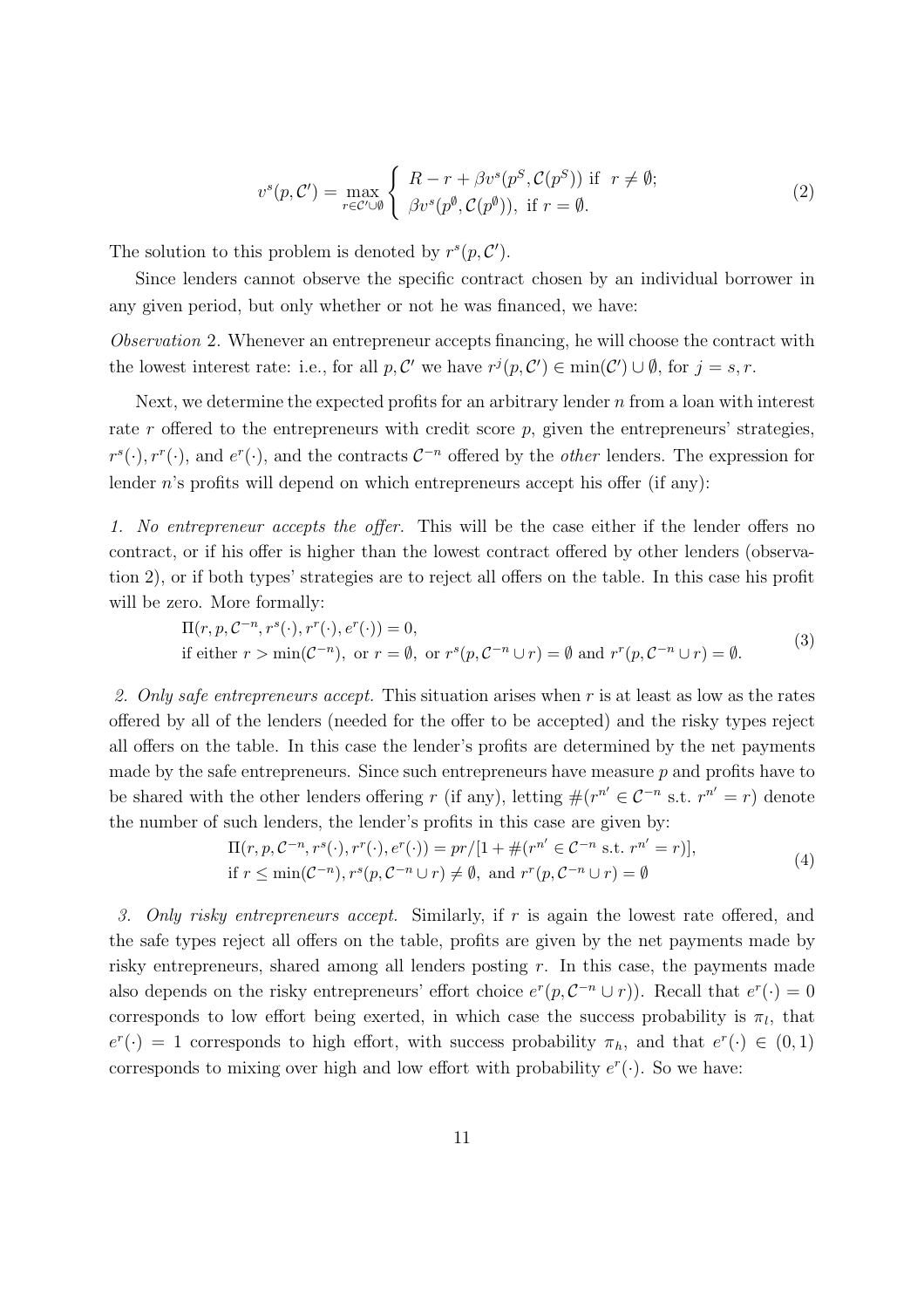$$
\Pi(r, p, \mathcal{C}^{-n}, r^s(\cdot), r^r(\cdot), e^r(\cdot)) =
$$
\n
$$
(1-p) \{ e^r(p, \mathcal{C}^{-n} \cup r)\pi_h + (1 - e^r(p, \mathcal{C}^{-n} \cup r))\pi_l \} \, r/[1 + \#(r^{n'} \in \mathcal{C}^{-n} \text{ s.t. } r^{n'} = r)],
$$
\n
$$
\text{if } r \le \min(\mathcal{C}^{-n}) \text{ and } r^s(p, \mathcal{C}^{-n} \cup r) = \emptyset, \text{ and } r^r(p, \mathcal{C}^{-n} \cup r) \ne \emptyset
$$
\n
$$
(5)
$$

4. All entrepreneurs accept. In this case profits will simply be the sum of (4) and (5):  $\Pi(r, p, \mathcal{C}^{-n}, r^s(\cdot), r^r(\cdot), e^r(\cdot)) =$  ${p + (1 - p) [e^r(p, C^{-n} \cup r)\pi_h + (1 - e^r(p, C^{-n} \cup r))\pi_l]} \ r/[1 + \#(r^n \in C^{-n} \text{ s.t. } r^n = r)],$ if  $r \leq \min(\mathcal{C}^{-n})$ , and  $r^S(p, \mathcal{C}^{-n} \cup r) \neq \emptyset$ , and  $r^r(p, \mathcal{C}^{-n} \cup r) \neq \emptyset$ (6)

Since a lender lives only a single period, his objective is to choose  $r$  so as to maximize his expected profits given by  $(3)-(6)$ . Given our focus on symmetric MPE, we can denote the solution simply by  $r(p)$ ;  $C(p)$  is then the collection of contracts r offered by lenders in equilibrium to entrepreneurs with credit score p.

We are now ready to give a formal definition of a MPE:

**Definition 1.** A symmetric, sequential Markov Perfect Equilibrium is a collection of lenders' and borrowers' strategies  $(r(\cdot), r^s(\cdot), r^r(\cdot), e^r(\cdot))$  and beliefs  $p(\cdot)$ , such that:

- Lenders maximize profits, given  $r^{s}(\cdot), r^{r}(\cdot), e^{r}(\cdot)$ : for every  $p, r = r(p)$  maximizes (3)-(6), when  $\mathcal{C}^{-n} = r(p);$
- Entrepreneurs' strategies are sequentially rational. That is,

- for all p, C', 
$$
(r^r(p, C'), e^r(p, C'))
$$
 solves (1) when  $C(p') = r(p')$  for all p'.

- for all  $p, C', r<sup>s</sup>(p, C')$  solves (2) when  $C(p') = r(p')$  for all p'.
- Beliefs are computed via Bayes' Rule whenever possible and are consistent otherwise.

Observe that along the equilibrium path, strategies and beliefs can be written solely as functions of the credit score p, i.e.,  $r(p), r^r(p), r^s(p), \mathcal{C}(p)$  and  $\{p^S(p), p^F(p), p^{\emptyset}(p)\}\$ . Similarly, entrepreneurs' discounted expected utility can be written as  $v<sup>s</sup>(p)$ ,  $v<sup>r</sup>(p)$ .

The following notation will also be useful. Let  $r_{zp}(p, e)$  denote the lowest interest rate consistent with lenders' expected profits being non-negative on a loan to entrepreneurs with credit score p, when all agents accept financing at this rate and risky entrepreneurs exert effort e. That is,

$$
r_{zp}(p,e) \equiv \frac{1}{p + (1 - p)(e\pi_h + (1 - e)\pi_l)}.\tag{7}
$$

Also let  $p_{NF} \equiv \frac{1-\pi_l R}{(1-\pi_l)R}$  denote the lowest value of p for which this break-even rate is admissible when the risky entrepreneurs exert low effort, i.e.  $r_{zp}(p_{NF}, 0) = R$ .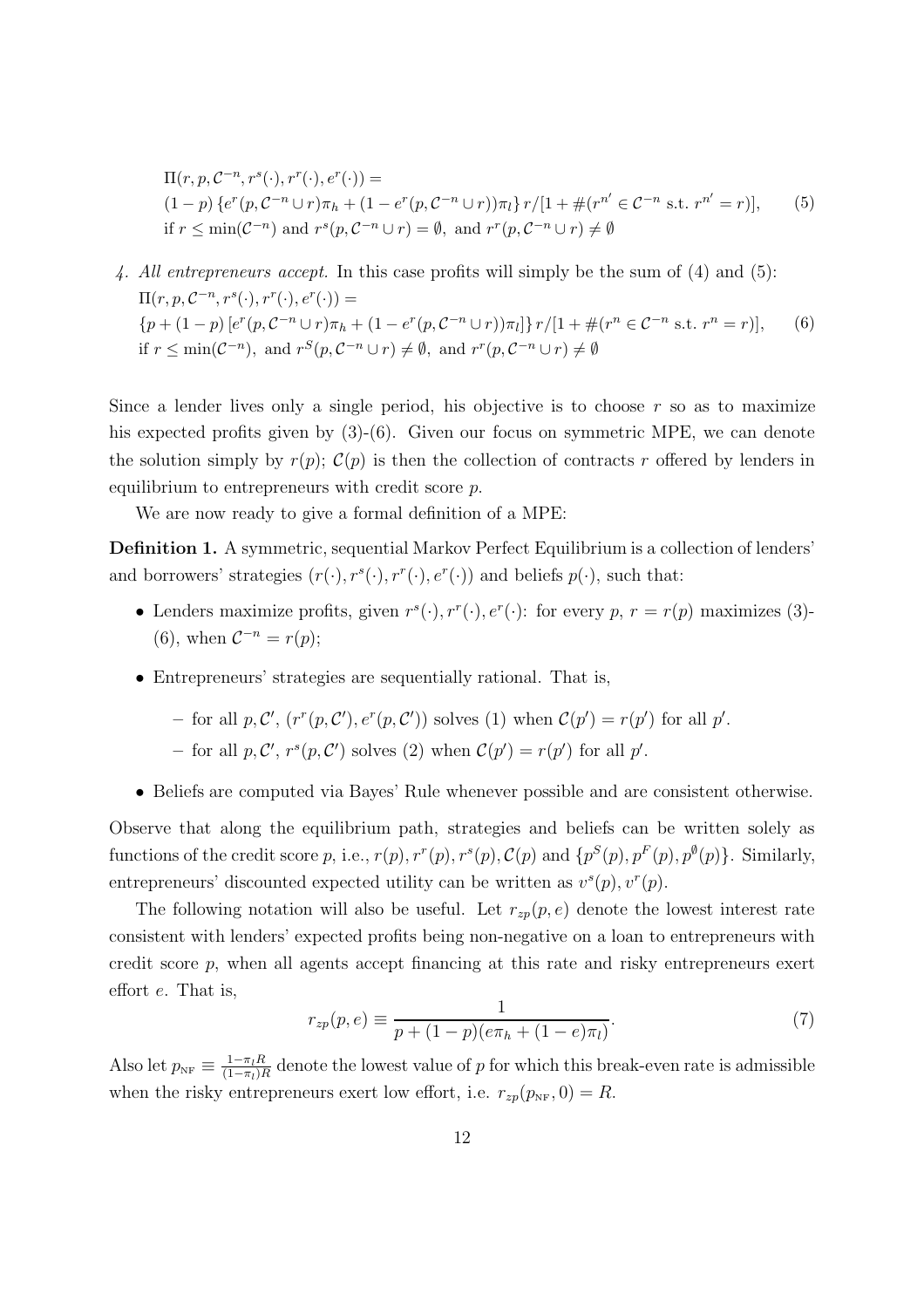### **B Existence and Characterization of Equilibrium**

The following proposition establishes that a Markov Perfect Equilibrium exists, and characterizes its properties. The proof is constructive, and we show in the subsequent proposition that this equilibrium is the MPE yielding agents the highest welfare.

**Proposition 1.** Under assumptions 1-3, a (symmetric, sequential) Markov Perfect Equilibrium always exists with the following properties:

- i. Entrepreneurs never refuse financing, and always choose the contract with the lowest interest rate offered to them:  $r^{s}(p, C') = r^{r}(p, C') = \min(C')$  whenever  $C' \neq \emptyset$ . If a borrower does refuse financing, lenders' beliefs are that he is the risky type:  $p^{\emptyset}(p, C') =$ 0 whenever  $C' \neq \emptyset$ .
- ii. Lenders make zero profits in equilibrium: either  $r(p) = r_{zp}(p, e^r(p))$ , or  $r(p) = \emptyset$ .
- iii. Lenders never offer financing to entrepreneurs known to be risky with probability 1:  $r(0) = \emptyset$ , and so  $v^r(0) = 0$ .

Furthermore, along the equilibrium path players' strategies are as follows:

- a. if  $\frac{(R-1)(1-\beta q)}{1-\beta(\pi_l+(1-\pi_l)q)} \leq \frac{c}{\pi_h-\pi_l}$ , an entrepreneur is financed if, and only if,  $p \geq p_{NF}$  and if risky exerts low effort  $(e^r(p) = 0)$
- b. if  $\frac{(R-1/\pi_h)(1-\beta q)}{1-\beta(\pi_l+(1-\pi_l)q)} < \frac{c}{\pi_h-\pi_l} < \frac{(R-1)(1-\beta q)}{1-\beta(\pi_l+(1-\pi_l)q)}$ , there exists  $0 < p_l \leq p_m \leq p_h < 1$  such that:
	- there is financing if and only if  $p > p_l$
	- risky entrepreneurs exert high effort if  $p \geq p_h$ , low effort if  $p \in [p_l, p_m)$ , and mix between high and low effort for  $p \in [p_m, p_h)$  (with  $e^r(p)$  strictly increasing for  $p \in [p_m, p_h)$ ).
- c. if  $\frac{c}{\pi_h-\pi_l} \leq \frac{(R-1/\pi_h)(1-\beta q)}{1-\beta(\pi_l+(1-\pi_l)q)}$ , there is financing for all  $p > 0$ , and risky entrepreneurs exert high effort  $(e^r(p) = 1)$ .

When  $c$  is high (region a.), incentives are weak, and risky entrepreneurs exert low effort whenever they are financed. Nevertheless, financing can still obtain as long as  $p$  is not too low  $(p>p_{NF})$ , since there are enough safe entrepreneurs with credit score p from which the losses made on the loans to risky agents can be recouped. By contrast, when  $c$  is low (region c.) incentives are strong enough that the risky entrepreneurs exert high effort for all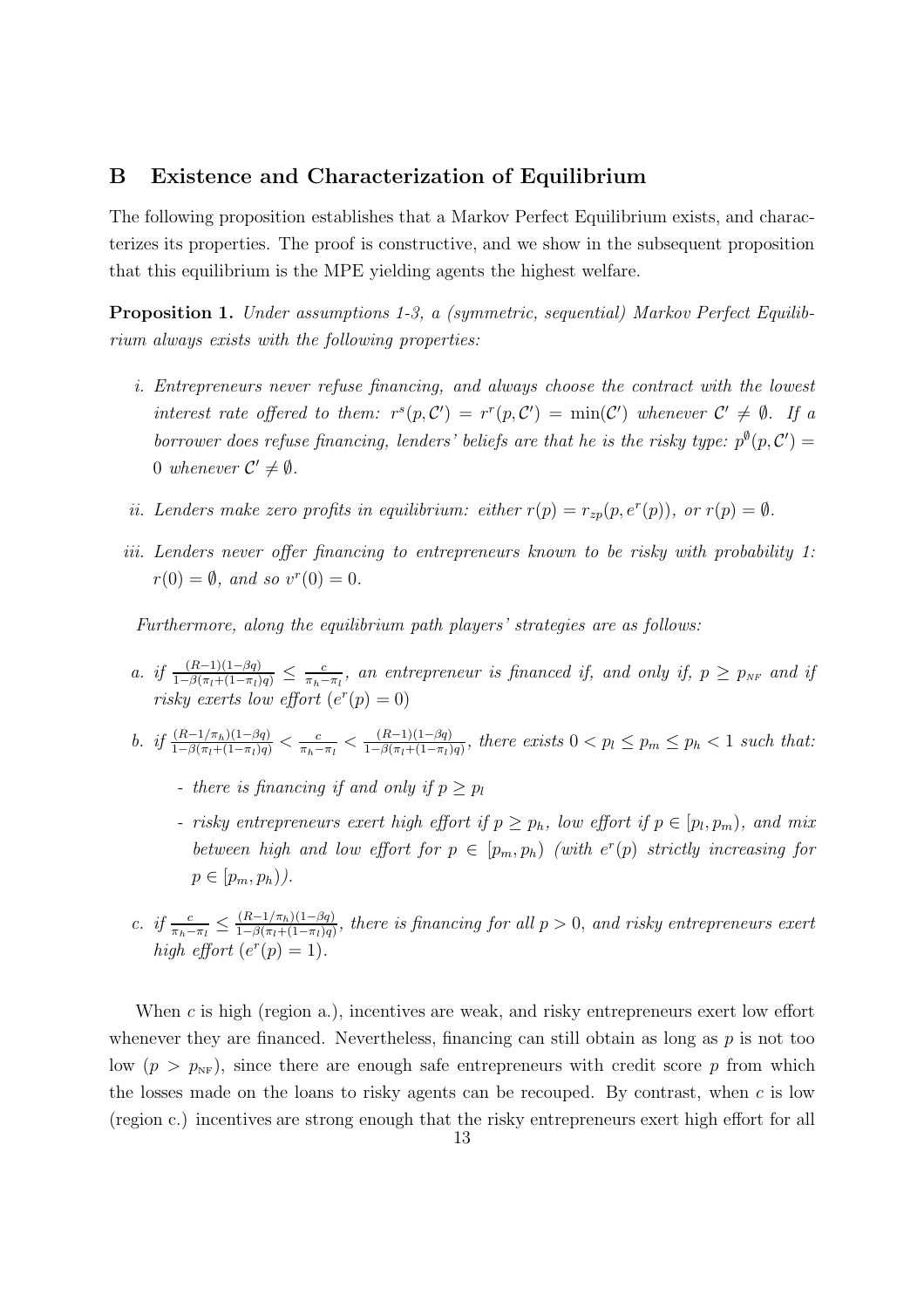$p > 0$ . This makes financing profitable for all  $p > 0$ . The more interesting case occurs for intermediate values of  $c$  (region b.), where incentives depend on  $p$ . When  $p$  is sufficiently high  $(p \geq p_m)$ , interest rates (both current and future) are low, which makes incentives strong enough that high effort can be sustained. By contrast, when  $p < p_m$  interest rates are not sufficiently low to sustain high effort. Moreover, when p is particularly low  $(p < p<sub>l</sub>)$  it is not feasible for lenders to break even, just as in region a.; therefore there will be no financing.

Recall that Markov Perfect Equilibrium requires that lenders use Bayes' Rule to update their beliefs whenever possible. That is,

$$
p^{S}(p, C') = \frac{p}{p + (1-p)[e^{r}(p, C')(\pi_h + (1 - \pi_h)q) + (1 - e^{r}(p, C'))(\pi_l + (1 - \pi_l)q)]},
$$

for all  $p, C' \neq \emptyset$ . From Observation 1, when agents fail they are known to be risky:  $p^F(p, C') =$ 0, for  $\mathcal{C}' \neq \emptyset$ . Furthermore, when entrepreneurs are not offered any loan  $(\mathcal{C}' = \emptyset)$ , beliefs remain unchanged:  $p^{\emptyset}(p,\emptyset) = p$  for all p. When borrowers refuse financing, which only happens off the equilibrium path, Bayes' Rule cannot be applied. In this case, Property i. of the Proposition specifies that lenders' beliefs are that the borrower is risky, and the proof of the Proposition verifies that this is a consistent belief, and that under such beliefs refusing financing is not optimal.<sup>13</sup>



Figure 3: Equilibrium regions

In Figure 3 we plot where regions a., b., and c. lie, in the space of possible values of the effort cost c. Figure 4 then illustrates the equilibrium outcomes obtained in region b., for different values of the credit score p. Recall that  $0 < p_l \le p_m \le p_h < 1$ , so the low-effort and mixing regions may be empty, while the high-effort and no-financing regions always exist.

In proving the Proposition, we first establish property iii. — that entrepreneurs who are known to be risky are never financed — and show that this is actually a general property of

<sup>&</sup>lt;sup>13</sup>Our result can be shown to be robust to other specifications of the beliefs off the equilibrium path.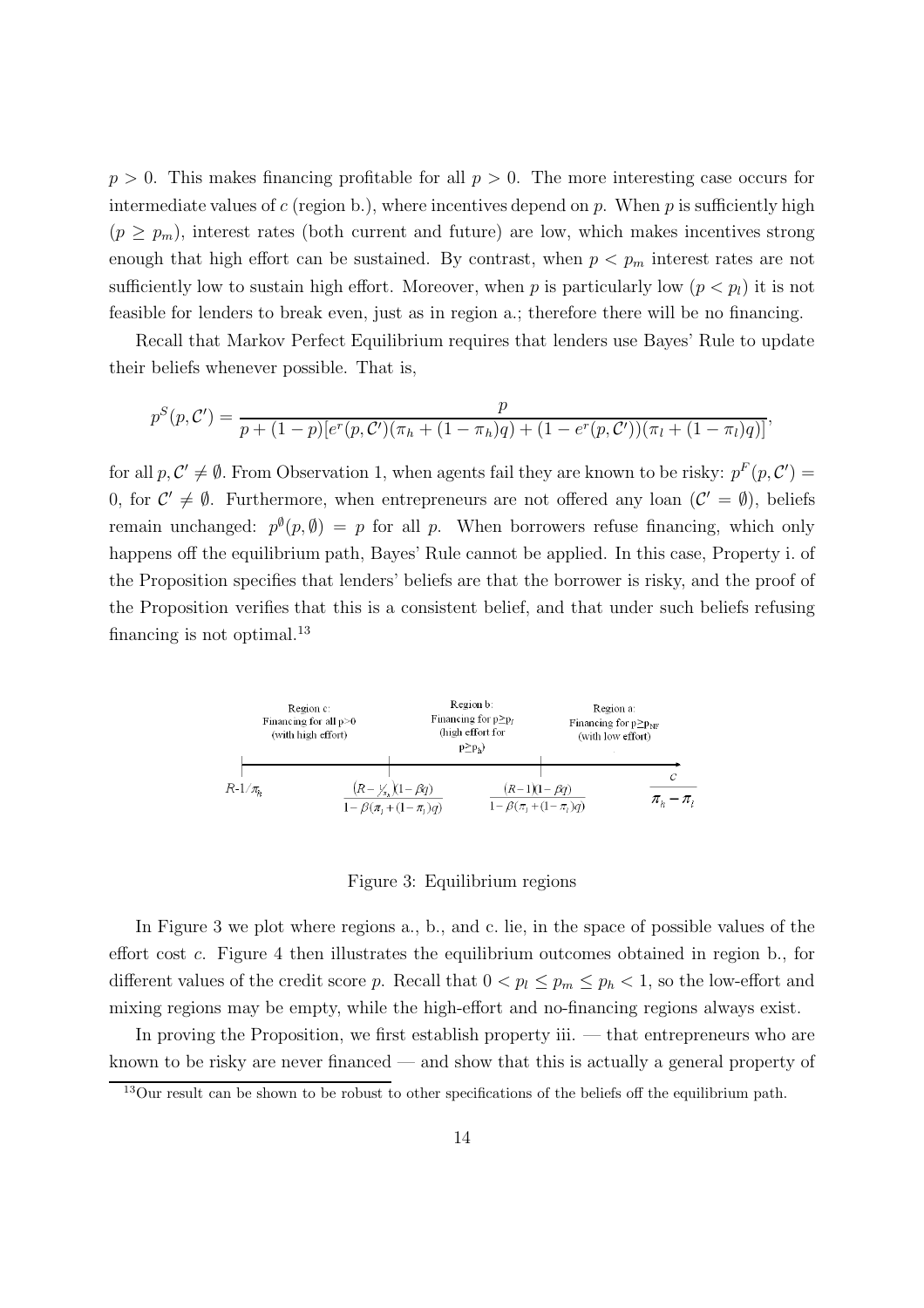

Figure 4: MPE for region b.

Markov equilibria. The basic intuition is that once an entrepreneur is known to be risky, his continuation utility in a Markov Perfect Equilibrium is not affected by the outcome of his project, which by Assumption 2 makes it impossible to provide him with incentives to exert high effort.

**Lemma 1.** Under Assumptions 1 and 2, any Markov Perfect Equilibrium is characterized by no financing when  $p = 0$ : i.e.,  $r(0) = \emptyset$  and hence  $v^r(0) = 0$ .

This result implies that, in equilibrium, any entrepreneur who fails is excluded forever from financing (unless this failure is "forgotten").

Note that all symmetric MPE are pooling, by definition, since we have restricted lenders to offering a single contract to entrepreneurs with a given credit score p. We now show that this restriction is not binding — that separating Markov Perfect Equilibria cannot exist.

**Lemma 2.** Suppose lenders may offer multiple contracts to entrepreneurs with a given credit score p. Then any (symmetric, sequential) Markov Perfect Equilibrium must be a pooling equilibrium.

This result is a consequence of the fact that, by Lemma 1, risky entrepreneurs who are separated would not be able to obtain financing.

The rest of the proof of Proposition 1 (in the Appendix) establishes the remaining properties (i. and ii.) of the MPE, and the specific characteristics of the equilibrium we construct for the parameter regions a., b., and c.

Finally, we show that the equilibrium characterized in Proposition 1 is also the MPE that maximizes welfare. The welfare criterion we consider in this paper is the total surplus generated by entrepreneurs' projects that are financed; given agents' risk-neutrality, this is equivalent to the sum of the discounted expected utilities of all agents in the economy, including lenders.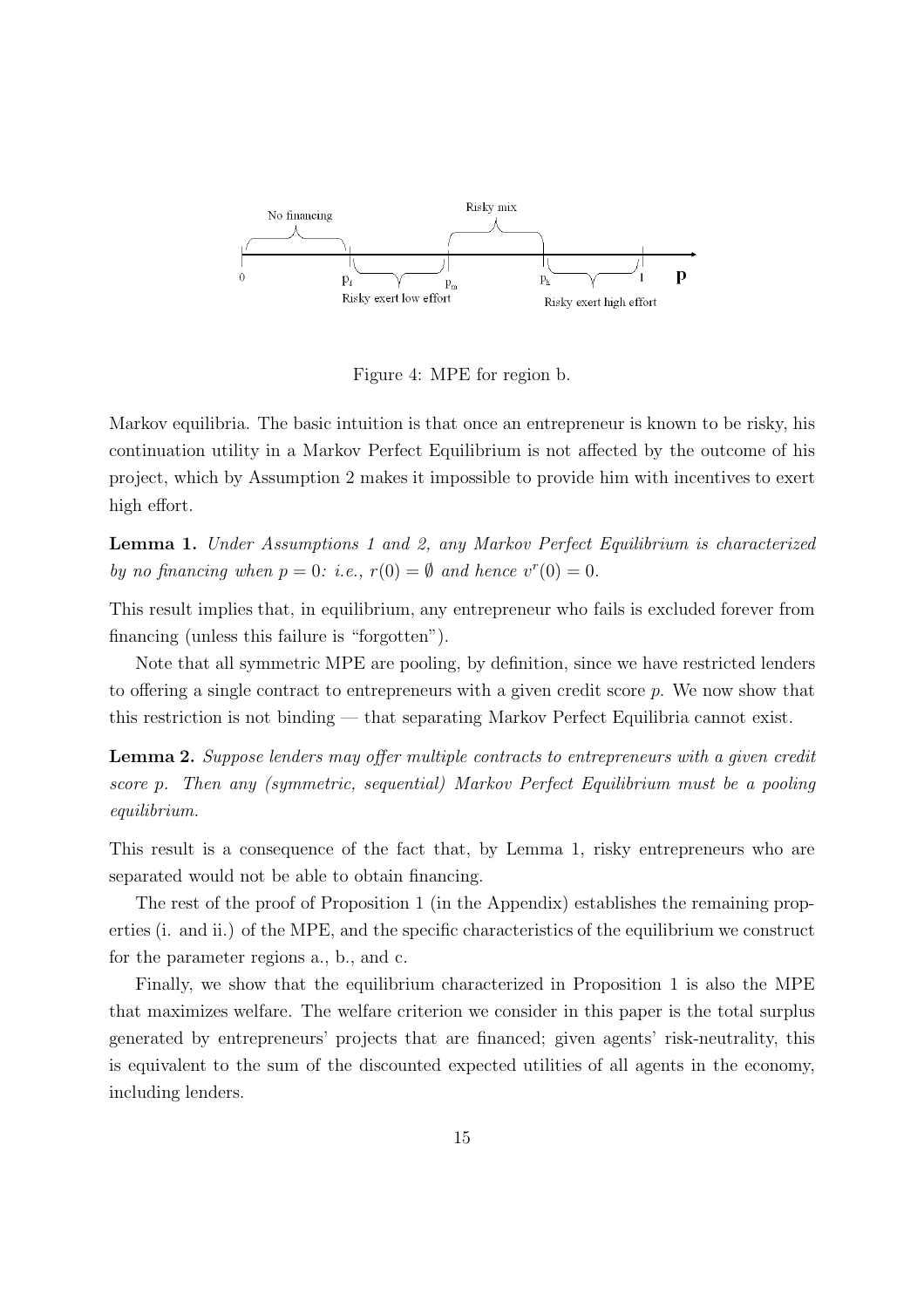#### **Proposition 2.** The equilibrium constructed in Proposition 1 is the most efficient MPE.<sup>14</sup>

To prove the result, we first show that the construction of the equilibrium in Proposition 1 guarantees that the equilibrium implements the highest possible effort at any  $p$ . This is clearly true for credit scores  $p \geq p_h$ , since high effort will be exerted in the current period, as well as in any future round of financing. The same is also true for  $p < p_m$ , as in the equilibrium of Proposition 1 the risky entrepreneurs exert low effort if financed, and this is the maximal effort level. The result is completed by showing this is true even when  $p \in [p_m, p_h)$ , i.e. in the mixing region of Proposition 1.

We conclude this section with several remarks concerning the robustness of our results to some of the assumptions and features of the model.

Remark 1. (Only Risky Agents Fail) In our setup, when an entrepreneur fails he is identified as risky and in that case can no longer obtain financing (since he would always exert low effort). It is a consequence of the assumption that only risky entrepreneurs can fail; this obviously simplifies the analysis. In section V, we consider an example in which the "safe" agents can also fail; in this case the posterior following a failure is above 0 and may sometimes result in continued financing (see also Mailath and Samuelson, 2001). Nevertheless, we show that the effect of forgetting is qualitatively similar to that obtained here  $-$  i.e., forgetting may still improve welfare.

Remark 2. (Long-term Contracts) It is also useful to compare the MPE we consider with the equilibria we would obtain if long-term contracts were feasible, that is if lenders lived forever, rather than a single period as assumed. In such case lenders only need to breakeven over their life-time, and not period-by-period, and so could use the time profile of their contracts to screen for safe borrowers. This would lead to rather extreme and unrealistic contracts in equilibrium, where any net revenue to borrowers from the projects financed is postponed as far into the future as possible: that is, the interest payments would equal  $R$  in the initial periods, and subsequently zero. Since risky entrepreneurs are at risk of failing and being excluded from the pool of borrowers in the future, contracts that postpone payments to borrowers are less attractive to the risky and more attractive to the safe.

Nevertheless, in regions a. and b. a separating equilibrium could not exist, as the risky entrepreneurs' effort cost is high enough that they cannot obtain financing on their own (see Remark 3 below). Moreover, this equilibrium will be less efficient than the one with short-term contracts (and forgetting) that we study in this paper. The reason is that the postponement of payments occurring with long-term contracts decreases the cross-subsidy from

<sup>&</sup>lt;sup>14</sup>When  $q \in (0,1)$  we require an additional condition to prove this result:  $\pi_l \geq \pi_h \frac{q}{1+q}$ . This condition is implied by Assumption 3 when  $\pi_h \geq 1/2$ .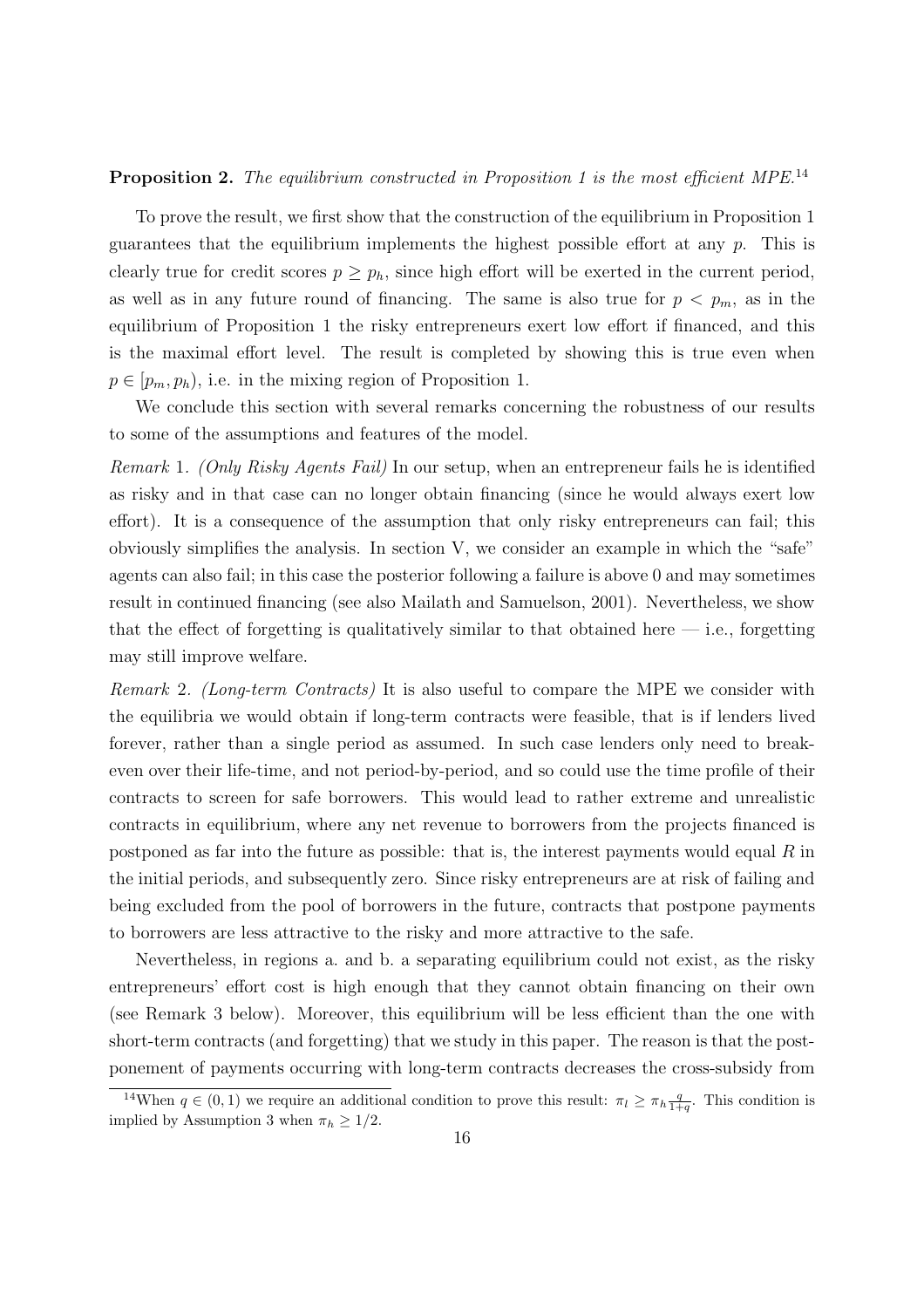safe to risky entrepreneurs, and this will have a negative impact on the risky entrepreneurs' incentives; overall there will be fewer periods of financing where high effort is exerted. In region c., the risky entrepreneurs will be able to obtain financing on their own, and so may prefer to separate, rather than take a contract in which payments are postponed.<sup>15</sup> However, such a separating equilibrium will also be less efficient than the one with short-term contracts and forgetting, as the lack of any cross-subsidy means again that incentives are weaker and financing to risky entrepreneurs have to be limited.

Remark 3. (Non-Markov Equilibria) Observe that the Markov property of players' strategies only binds at nodes where the entrepreneur is not financed or when  $p = 0$ . This is because when an agent with  $p > 0$  is financed, the updated belief in case of success will always be higher than the prior one, so p never hits the same value twice.

At non-Markov equilibria, by contrast, lenders' strategies may not be the same each time p equals zero. For example, the agent may continue to be financed the first time he fails, as well as at any successor node as long as his project succeeds, but permanently denied financing after a second failure. This threat of exclusion after two failures could be enough to induce high effort and hence to make financing profitable for lenders.

Since these strategies imply that the entrepreneur is not treated identically at different nodes with  $p = 0$ , they require some coordination among lenders. Thus such non-Markov equilibria appear rather fragile, being open to the possibility of breakdowns in coordination, or to renegotiation (which is not the case for the MPE we consider).

Moreover, while these equilibria have some similarities with the MPE with forgetting, in that a risky entrepreneur who fails may obtain additional periods of financing, they only exist when  $c$  is low and lies in region c. of Proposition 1, so that incentives are sufficiently strong. By contrast, in our MPE, efficient financing (i.e., with high effort) occurs after a failure is forgotten also for intermediate values of c (lying in region b.). This is because forgetting a failure in our setup entails pooling the risky types with the safe anew. So their reputation improves, which allows them to obtain a lower interest rate, and this further enhances incentives (see also Proposition 4 below).

### **IV Optimal Forgetting**

In this section we derive conditions under which forgetting entrepreneurs' failures is a socially optimal policy. That is when, in the equilibrium characterized in Proposition 1, total surplus

<sup>&</sup>lt;sup>15</sup>For instance, when  $\beta$  is close to 1 it is not hard to show that a separating equilibrium exists.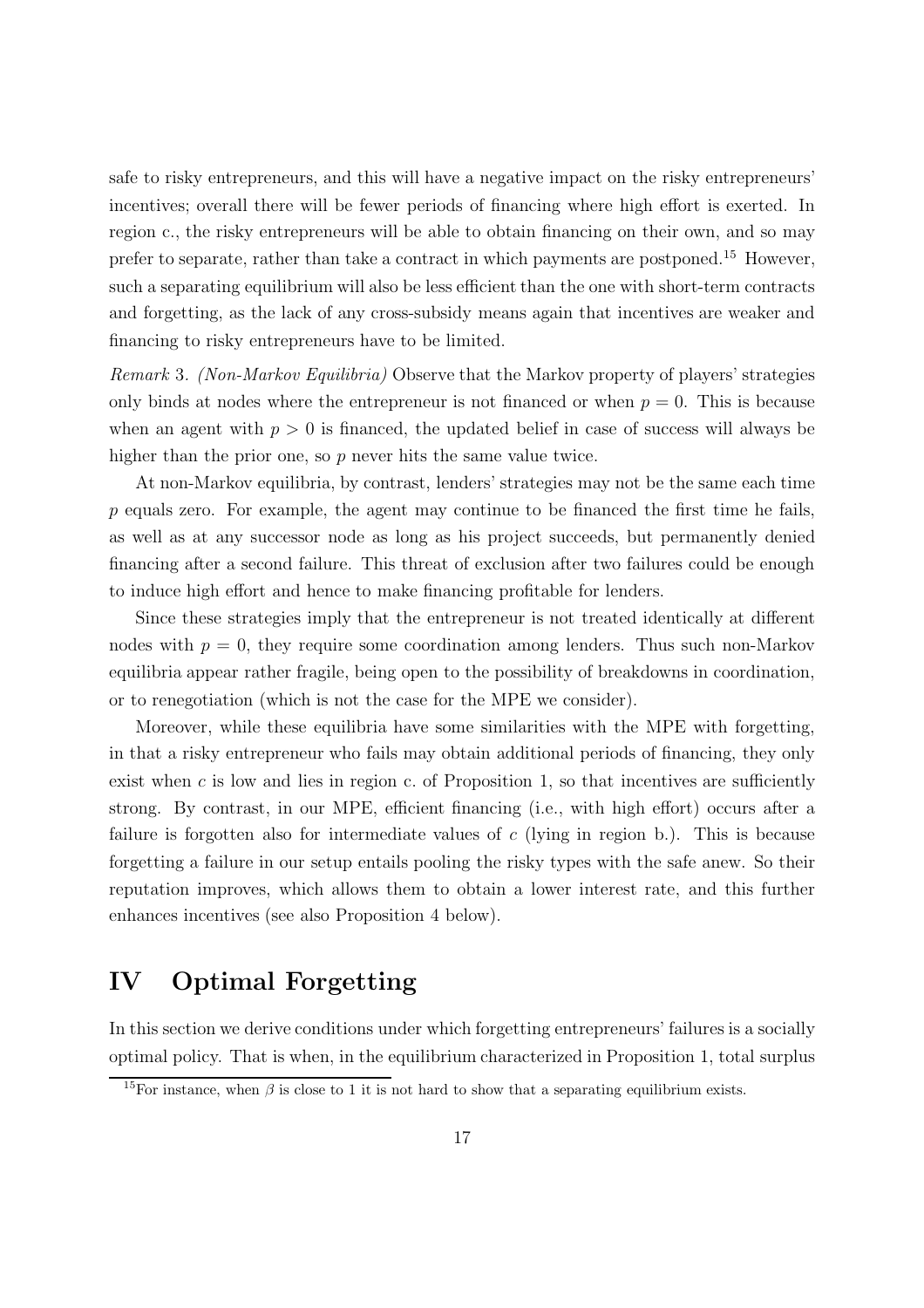is higher when  $q > 0$  than when  $q = 0$ .

What are the effects of the forgetting policy on the equilibrium properties? When we are in regions a. and c. of Proposition 1,  $q$  has no effect on the surplus generated in equilibrium by financing safe entrepreneurs. This is because, within both regions, the set of nodes for which the safe agents are financed does not depend on  $q$ : in region c. there is financing for all  $p > 0$ , and in region a. there is financing for  $p > p_{\text{NF}}$  (recall  $p_{\text{NF}}$  does not depend on q). So in these cases the only effect of q is on the surplus generated by financing risky entrepreneurs.<sup>16</sup>

A first effect on this surplus due to an increase in q is that the probability that a risky entrepreneur will be excluded from financing decreases: failure of his project leads to exclusion only with probability  $1-q$ . Hence forgetting gives the possibility of a fresh start after a failure. The impact of this on welfare depends on the effort choice of the risky entrepreneur after his failure is forgotten. If he exerts high effort (as will be the case in region c.), this extra period of financing makes a strictly positive contribution to the social surplus, given by  $G \equiv \pi_h R - 1 - c > 0$ . Under low effort, however (as in region a.), the contribution is strictly negative:  $B \equiv \pi_l R - 1 < 0$ .

But increasing  $q$  has another effect that needs to be taken into account: since exclusion after a project's failure is less likely, the incentives to exert high effort before a failure is forgotten will be weaker. In region a. (where low effort is always exerted when financing takes place), the weakening of incentives manifests itself in the fact that the lower bound of this region,  $\frac{(R-1)(1-\beta q)}{1-\beta(\pi_l+(1-\pi_l)q)}$ , is decreasing in q, so that this region expands when q is increased. Analogously, the upper bound of parameter region c. (where high effort is always exerted),  $\frac{(R-1/\pi_h)(1-\beta q)}{h}$  $\frac{(R-1/\pi_h)(1-\beta q)}{1-\beta(\pi_l+(1-\pi_l)q)}$ , also decreases in q, so that this region becomes smaller when q is higher.

Let  $q(p_0)$  denote the welfare maximizing level of q (which clearly depends on the proportion  $p_0$  of risky types in the population, as the equilibrium depends on it). From the above discussion the optimal forgetting policy when the parameters of the economy are in region a. or c. of Proposition 1 (for  $q = 0$ ) immediately obtains:

**Proposition 3.** The welfare maximizing forgetting policy respectively for high and low values of c is as follows:

\n- 1. If 
$$
\frac{c}{\pi_h - \pi_l} \geq \frac{R-1}{1-\beta\pi_l}
$$
, no forgetting is optimal for all  $p_0$ :  $q(p_0) = 0$ .
\n- 2. If  $\frac{c}{\pi_h - \pi_l} < \frac{R-1/\pi_h}{1-\beta\pi_l}$ , for any  $p_0 > 0$  some degree of forgetting is optimal:  $q(p_0) > 0$ .
\n

<sup>&</sup>lt;sup>16</sup>However, the utility the safe entrepreneurs obtain will typically be lower with forgetting, as more risky entrepreneurs remain in the pool in any given period, and hence the interest rate charged is higher.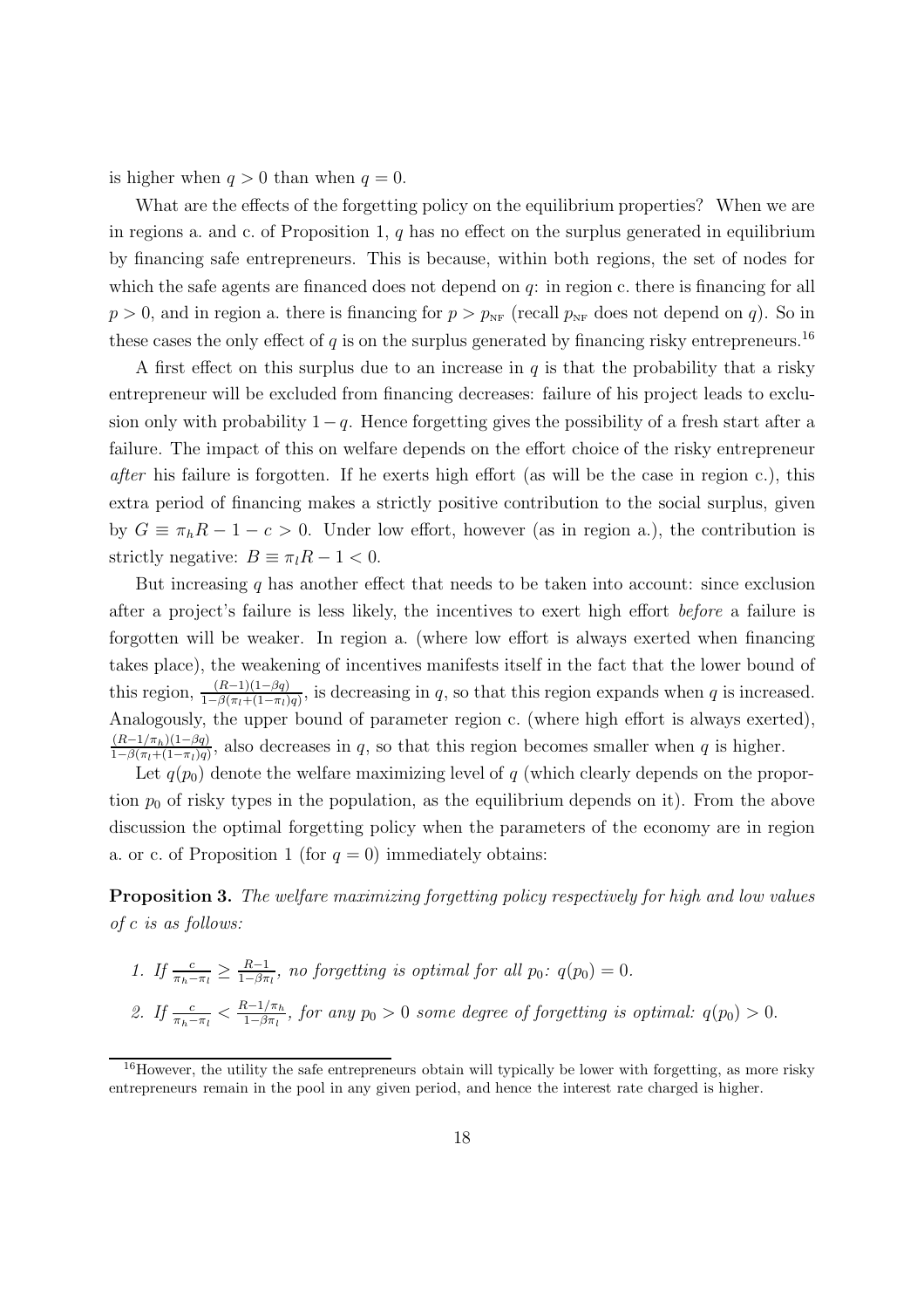Thus in region c., when incentives are strong and high effort is implemented everywhere, some positive level of forgetting is optimal.

We now turn our attention to region b., the intermediate values of c. Here the threshold of the value of p above which financing occurs is given by  $p_l(q)$  and may thus vary with q, in which case the surplus generated by the financing of safe entrepreneurs also varies with q. However since, as shown in the proof of Proposition 1,  $p_l(q) \leq p_{NF}$  for all q, as long as we restrict attention to prior probabilities  $p_0 > p_{NF}$  this effect remains absent and we have financing in the initial period regardless of the level of  $q$ .

Another important feature of region b. is that the level of effort varies along the equilibrium path (switching at some point from low to high). The weakening of incentives due to forgetting now manifests itself not only in the change of the boundaries of this region, which again shift to the left as  $q$  increases, but also in the change of the points in the equilibrium paths where the switch from low to high effort takes place. Such switching points are identified by the levels of  $p_h(q)$  and  $p_m(q)$  introduced in Proposition 1.<sup>17</sup> These switching points are key to the analysis of the welfare impact of raising  $q$ , since an extra period of financing with high effort makes a positive contribution to the social surplus, while one with low effort makes a negative contribution.

Notice first that when  $p_0 > p_h(0)$  high effort is always exerted by a risky entrepreneur when financed. Hence an analogous argument to that used to prove case 2. of Proposition 3 establishes that the socially optimal level of  $q$  is above 0 in this case.

On the other hand, when  $p_0 \leq p_h(0)$  raising q above 0, while leading to a lower probability of exclusion, does not necessarily increase welfare. There is a tradeoff between the positive effect when high effort is exerted (this happens after a sufficiently long string of successes allows p to exceed  $p_h(q)$ ), and the negative effect when low effort may be exerted (when  $p < p_h(q)$ ). There are in fact two facets to the negative effect when  $p < p_h(q)$ . First, as discussed above, an agent whose failure is forgotten has an opportunity to exert low effort once again. In addition, however, raising q will "slow down the updating". That is,  $p^{S}(p)$  will be closer to  $p$ , and thus a longer string of successes will be required until a risky entrepreneur switches to high effort. There is also one last effect which must be considered: the change in  $p_h(q)$ . In particular, we would expect that  $p_h(q)$  increases with q (so that we have another negative effect on welfare), since the fact that failures are less costly can weaken incentives; this is indeed typically, though not always, $^{18}$  the case.

<sup>&</sup>lt;sup>17</sup>The dependence of these switching points on q is now highlighted.

<sup>&</sup>lt;sup>18</sup>Because a higher value of q also increases the continuation utility upon success.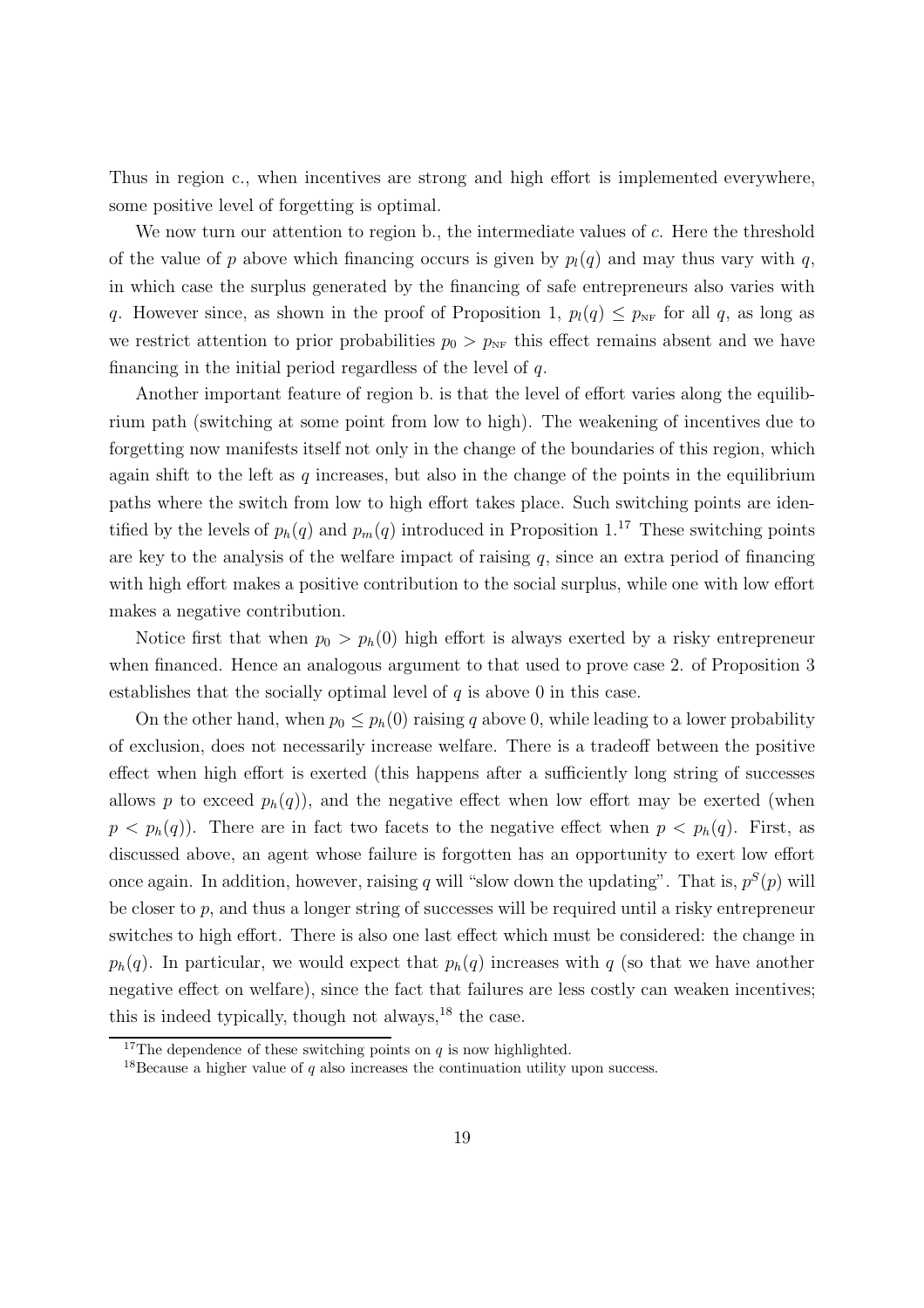We will show in what follows that in region b. the positive effect of raising  $q$  prevails over the negative ones also when  $p_0 \leq p_h(0)$ , provided (i)  $p_0$  is sufficiently close to  $p_h(0)$ , (ii) agents are sufficiently patient ( $\beta$  close to 1), and (iii)  $|B|$  is sufficiently small relative to G. The first two conditions, in particular, are needed because the positive effect follows the negative ones along the equilibrium path. The third condition more generally limits the extent to which low effort reduces welfare.

**Proposition 4.** For intermediate values of c,  $\frac{R-1/\pi_h}{1-\beta\pi_l} \leq \frac{c}{\pi_h-\pi_l} < \frac{R-1}{1-\beta\pi_l}$ , the optimal policy might also exhibit forgetting. More precisely, when  $p_0 > p_{NF}$ :

- 1. If  $p_0 > p_h(0)$ , welfare is always maximized at  $q(p_0) > 0$ .
- 2. If  $p_0 \in [p_{NF}, p_h(0)]$  and  $-\frac{B}{G} < \frac{p_0(1-p_h(0))(1-\pi_l)}{p_h(0)((1-\pi_h)(1+(1-p_0)\pi_h))+\pi_h^2-p_0(1-\pi_h+\pi_h^2)}$ , then for  $\beta$  sufficiently close to 1 we also have  $q(p_0) > 0$ .

While the condition in case 2. is stated in terms of  $p_h(0)$ , which is an endogenous variable, it is possible to show that it is not vacuous<sup>19</sup> (see also the example below). Figure 5 illustrates the welfare-maximizing forgetting policy, as derived in Propositions 3 and 4, as a function of the cost of effort c.



Figure 5: Welfare-maximizing forgetting policy, as a function of c

While the previous results give conditions under which some  $q > 0$  maximizes total welfare, we can also determine when  $q(p_0) = 1$ , i.e., when it is optimal to keep no record of any failure. Since when  $q = 1$  the updated belief after a success is  $p^{S}(p) = p$  for all p,  $q = 1$ is optimal if and only if  $p_h(1) \leq 1$  and  $p_0 \geq p_h(1)$ . More precisely:

<sup>&</sup>lt;sup>19</sup>In particular, let  $\pi_l \to 1/R$ , so that  $B \to 0$ . Holding c and R fixed, it is not hard to show that  $p_h(0)$ will be bounded away from 0, so that the condition will be satisfied.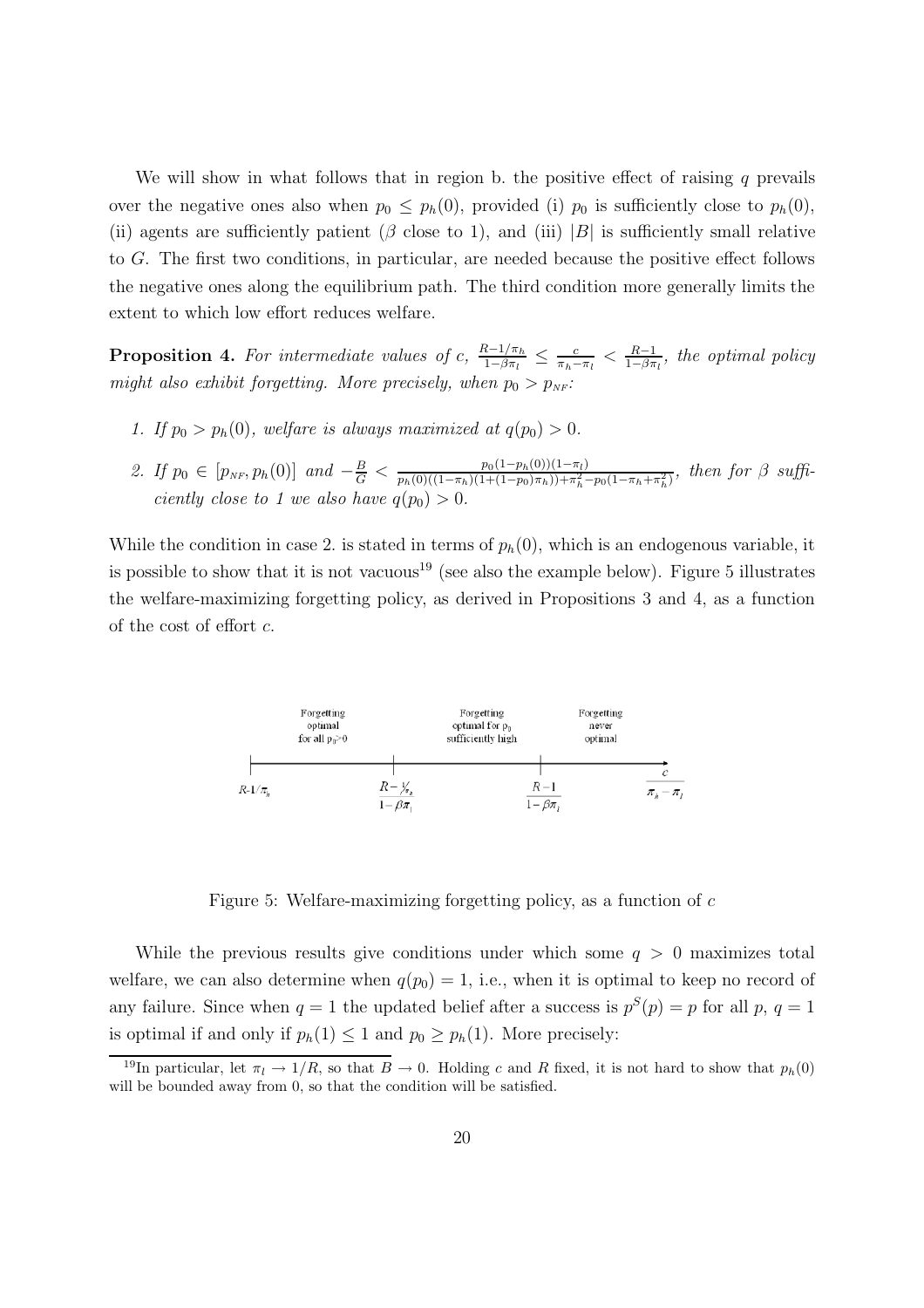**Proposition 5.**  $q = 1$  maximizes total welfare if and only if  $p_0 \ge p_h(1) = \frac{1 - \pi_h(R - \frac{c}{\pi_h - \pi_l})}{(1 - \pi_h)(R - \frac{c}{\pi_l - \pi_l})}$  $(1-\pi_h)(R-\frac{c}{\pi_h-\pi_l})$ and  $\frac{c}{\pi_h - \pi_l} \leq (R - 1).^{20}$ 

Remark 4. (Risky Entrepreneurs Can Fail Even Under High Effort) As we discussed above, forgetting failures provides a social benefit through the additional periods of financing under high effort which it permits. In light of this, we can also understand the importance of our assumption that the risky entrepreneur can fail even when he exerts high effort, i.e., that  $\pi_h$  < 1. When this is not the case and we have  $\pi_h = 1$  (as, for example, in Diamond, 1989) high effort ensures success, and there is no benefit from forgetting a failure, since such failures only result from low effort.

**An Example** We consider here a numerical example to illustrate the results obtained. Let  $R = 3, \pi_h = 0.5, \pi_l = 0.32, c = 0.4$  and  $\beta = 0.975$ . For these values assumptions 1 and 2 are satisfied and we are in region b. of Proposition 1, for which high effort is implemented in equilibrium when  $p \geq p_h(q)$ . The threshold  $p_h(0)$  above which high effort is exerted when  $q = 0$  can be computed from equation (12) in the Appendix, which yields:  $p_h(0) = 0.241$ .

When  $p_0$  is above this threshold (i.e., above  $p_h(0) = 0.241$ ), from Proposition 4 we know that  $q(p_0) > 0$  is optimal, because forgetting failures increases the rounds of financing to risky entrepreneurs and in these new rounds they always exert high effort. As shown in figure 7 below, the optimal forgetting policy  $q(p_0)$  in this region is given by high values of q (close to 1).

When  $p_0 \in [p_{NF}, p_h(0)) = [0.0196, 0.241)$  low effort is exerted.<sup>21</sup> For the parameters of this example the condition stated in 2. of Proposition 4 is satisfied if  $p_0 > 0.205$ : the increase in surplus  $G = \pi_h R - 1 - c = 0.1$  from a project undertaken with high effort is high, relative to the decrease in surplus  $B = -0.04$  from a project undertaken with low effort. Hence some degree of forgetting will be optimal for  $\beta$  sufficiently close to 1 since the additional periods of high effort provided by forgetting outweigh the cost of the extra periods of low effort at the start of the game. We will verify that this is indeed the case when  $\beta = 0.975$ .

Consider  $p_0 = 0.206$ . When  $q = 0$ , we have  $p^{S}(p_0) = 0.448 > p_h(0)$ , and so low effort is exerted for the first round of financing along the equilibrium path, and high effort forever after, as long as the projects succeed. On the other hand, when  $q > 0$ , more rounds of

<sup>&</sup>lt;sup>20</sup>The latter condition is equivalent to  $p_h(1) \leq 1$  and is always satisfied for c sufficiently close to its minimal value, as defined by Assumption 2. The proof of Proposition 5 is straightforward, and can be found in Appendix B.

<sup>&</sup>lt;sup>21</sup>The risky entrepreneurs never randomize in their effort choice along the equilibrium path for any of the values of  $p_0$  and q considered in this example.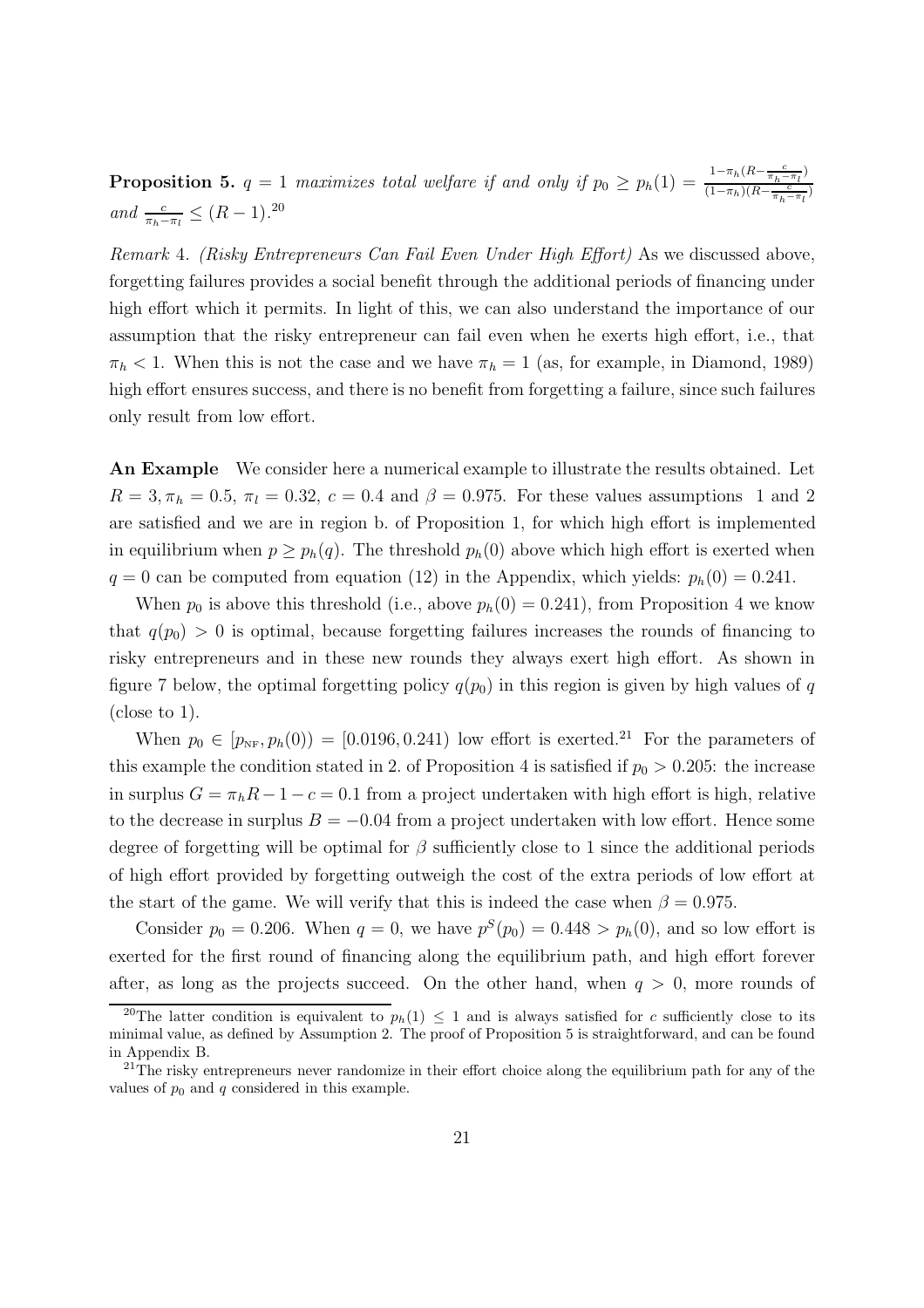

Figure 6: Total welfare as a function of  $q$ (when  $p_0 = 0.206$ ) Figure 7: Welfare-maximizing value of q



financing with low effort may be needed before risky entrepreneurs begin to exert high effort, both because the updating is slower and because  $p_h(q)$  is higher. For example, with  $q = 0.735$  three periods of financing with low effort followed by success of the project are needed until the posterior exceeds  $p_h(0.735) = 0.322$ . By comparing welfare levels for different specification of the forgetting policy we can then find the optimal policy  $q(p_0)$ .<sup>22</sup> For instance, as we can see in figure 6, when  $p_0 = 0.206$  the optimum is  $q(0.206) = 0.77$ . Figure 7 plots the optimal policy for all values of the prior probability  $p_0 \in (0.1, 0.9)$ .<sup>23</sup>

### **Discussion — Empirical Evidence and Policy Implications**

Our model captures many of the key points made in the Congressional debate surrounding the adoption of the FCRA, which we summarized in the Introduction. As such, it allows us to determine conditions under which the positive arguments prevail over the negative ones.

Notice first that the main argument put forward in favor of forgetting — that it allows individuals to obtain a true fresh start and hence to continue being productive members of society — is echoed in our model, where the positive effect on welfare of forgetting is that it gives risky entrepreneurs who fail access to new financing.<sup>24</sup> They sometimes exert high effort, and hence this may increase aggregate surplus. Furthermore, all of the arguments

<sup>&</sup>lt;sup>22</sup>We discretize the domains of  $p_0$  and q. For each point in the grid we compute  $p_h(q)$  and then the welfare  $W(q, p_0)$ . We assign  $q(p_0)$  to be the value of q that maximizes this surplus, given  $p_0$ .<br><sup>23</sup>Although the condition in 2. of Proposition 4 is violated for  $p_0 \le 0.205$ , we can nevertheless still have

 $q(p_0) > 0$ , since the condition is only sufficient, not necessary.

 $^{24}$ Two other arguments were also made in favor of forgetting — that old information may be less relevant, and limited storage space — these do not have a role in our model. Furthermore, even if old information were less relevant (as would be the case if the type of an entrepreneur could change), lenders would take this into account and give it less weight in equilibrium.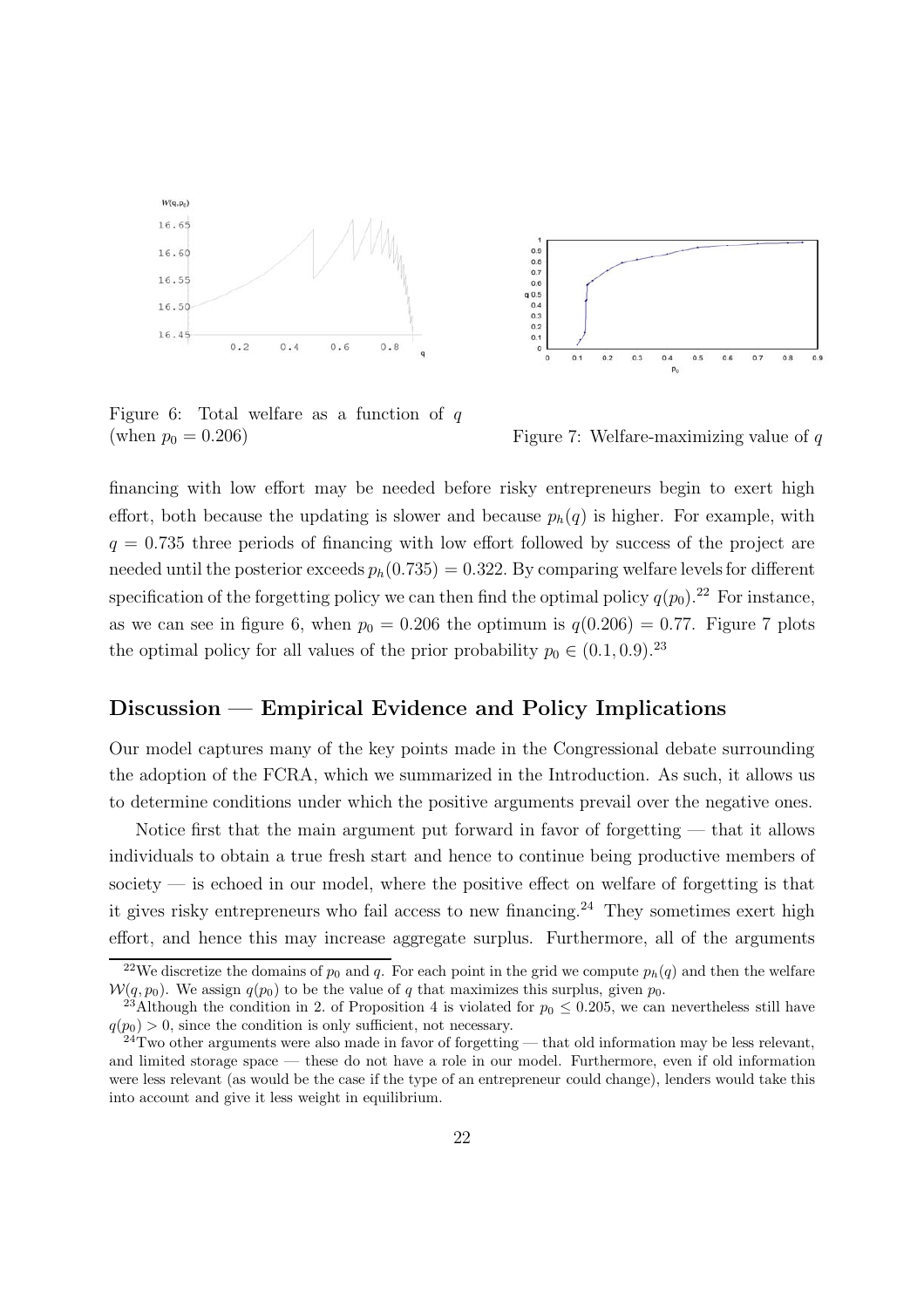made against forgetting also operate in our model: (i) forgetting weakens incentives by reducing the penalty for failure — in our set-up, as we raise  $q$ , region c. shrinks, and region a. increases in size; (ii) by erasing the records of those who were bad risks in the past, there is an increased risk that frauds will be committed in the future — the analog in our model is that forgetting "slows down" the weeding out of risky entrepreneurs, hence the average quality of borrowers is lower; (iii) forgetting can lead to tighter lending standards — in our model this may be seen most sharply in the fact that raising  $q$  can shift us from region c., where there is financing for all  $p > 0$ , to region b. (where there is only financing for  $p \ge p_l > 0$ .<sup>25</sup> In addition, while the policy debate suggested that (iv) another negative effect of forgetting is that it forces safe agents to subsidize the risky ones, this is in fact socially optimal in our model, because it thereby improves the risky entrepreneurs' incentives.<sup>26</sup>

Our results are also consistent with the empirical evidence in Musto (2004). Forgetting clearly leads to higher credit scores for those who fail, and thus to more credit — in our model without forgetting they would have  $p = 0$ , and no credit. Moreover, Musto's second point — that those who have their failure forgotten are likelier to fail in the future than those who are observationally equivalent (i.e. with the same score) is also an implication of the model, since only the risky agents ever have their failure forgotten. However, in contrast to Musto's suggestion that these laws are inefficient, Propositions 3 and 4 show that forgetting may be optimal.

Our model can also help us understand the international evidence, and in particular the relationship between forgetting clauses and the provision of credit. An implication of our model is that, if the forgetting clause is optimally determined and economies only differ with regard to the strength of the incentive problems in them (as captured by  $c$ ), there will be a positive relationship between credit volume and the degree of forgetting (as measured by  $q$ ). The first reason is that forgetting is optimal when incentives are strong, i.e. for low values of c. Also, in this case, the introduction of a forgetting policy further increases the volume of credit, since it gives entrepreneurs who fail another chance at financing. This relationship is consistent with the empirical evidence reported in Figure 2 for those countries that have a credit bureau in place. Those countries in which information is only reported for a limited period of time have higher provision of credit than those which never forget defaults.

But what about those countries with no credit bureau, i.e., in which there is no information sharing? In our model this would only be optimal for very low values of  $c$ , in which

<sup>&</sup>lt;sup>25</sup>See Proposition 1. Just as suggested in the policy debate, the cohorts who are excluded from financing as a result of the introduction of such a policy are those with a low credit score  $p_0$  — the worst risks.

<sup>26</sup>Since only they face a moral hazard problem.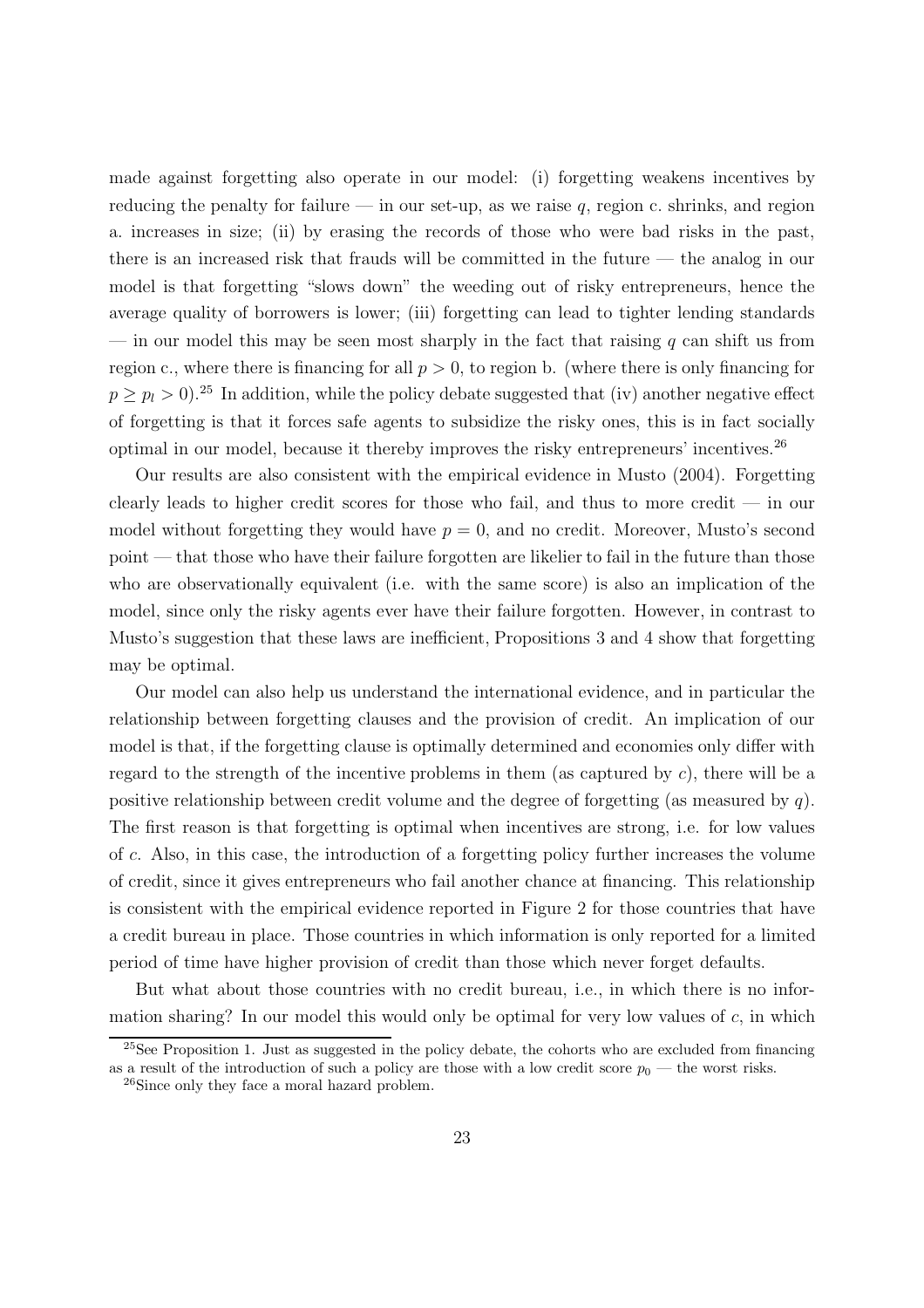case credit would be plentiful. However, these countries actually have the lowest provision of credit in the data. One way to understand this is that these countries typically have financial systems that are not fully developed, and that the introduction of a credit bureau would be beneficial in such a case (see, for example, Djankov, McLiesh and Shleifer 2007, and Brown, Jappelli, and Pagano 2007). And indeed, from the historical record shown in Figure 1, we can see that the fraction of countries with no credit bureau has been shrinking over time, whereas the relative shares of the other two groups have remained stable.

Finally, while we have shown that forgetting past defaults can be welfare improving, this would never arise in equilibrium as the outcome of the choice of lenders. As shown in Lemma 1, there cannot exist any Markov Perfect Equilibrium in which agents who are known to be risky (as is the case for those who failed) obtain financing. Thus forgetting can only occur through government regulation of the credit bureau's disclosure policies.

### **V Extension — Both Types can Fail**

The equilibria in the model considered exhibit the stark feature that, in the absence of forgetting, one single failure implies permanent exclusion from financing. This is due to the fact that the projects of safe types never fail, hence one failure entails a large drop in reputation as it perfectly identifies an entrepreneur as a risky one. In this section we extend the analysis to the case where also the projects of safe entrepreneurs can fail, though with a smaller probability (so, more precisely, they are "safer"). Hence an entrepreneur who defaults can no longer be identified for certain as risky, and so may be able to obtain additional periods of financing even without forgetting. As a result, one might think that forgetting would be superfluous.

We show here that this is not the case and that our central finding  $-$  that forgetting defaults may be welfare-enhancing — continues to hold. More precisely, we show that forgetting continues to provide a benefit even though without it agents may still obtain some financing after they fail. The reason is twofold: first, a sufficient number of failures will always result in exclusion; second, the safe types are now also at risk of exclusion, and so can also benefit from forgetting. These properties are established through the analysis of an example. We conjecture that they hold more generally, although a complete analysis of this case is beyond the scope of the current paper.

Let  $\pi \in (\pi_h, 1]$  denote the probability that the project of a safe entrepreneur fails. Consider the following parameter values:  $R = 3, \pi_h = 0.5, \pi_l = 0.32, \beta = 0.975, c = 0.35, \text{ and}$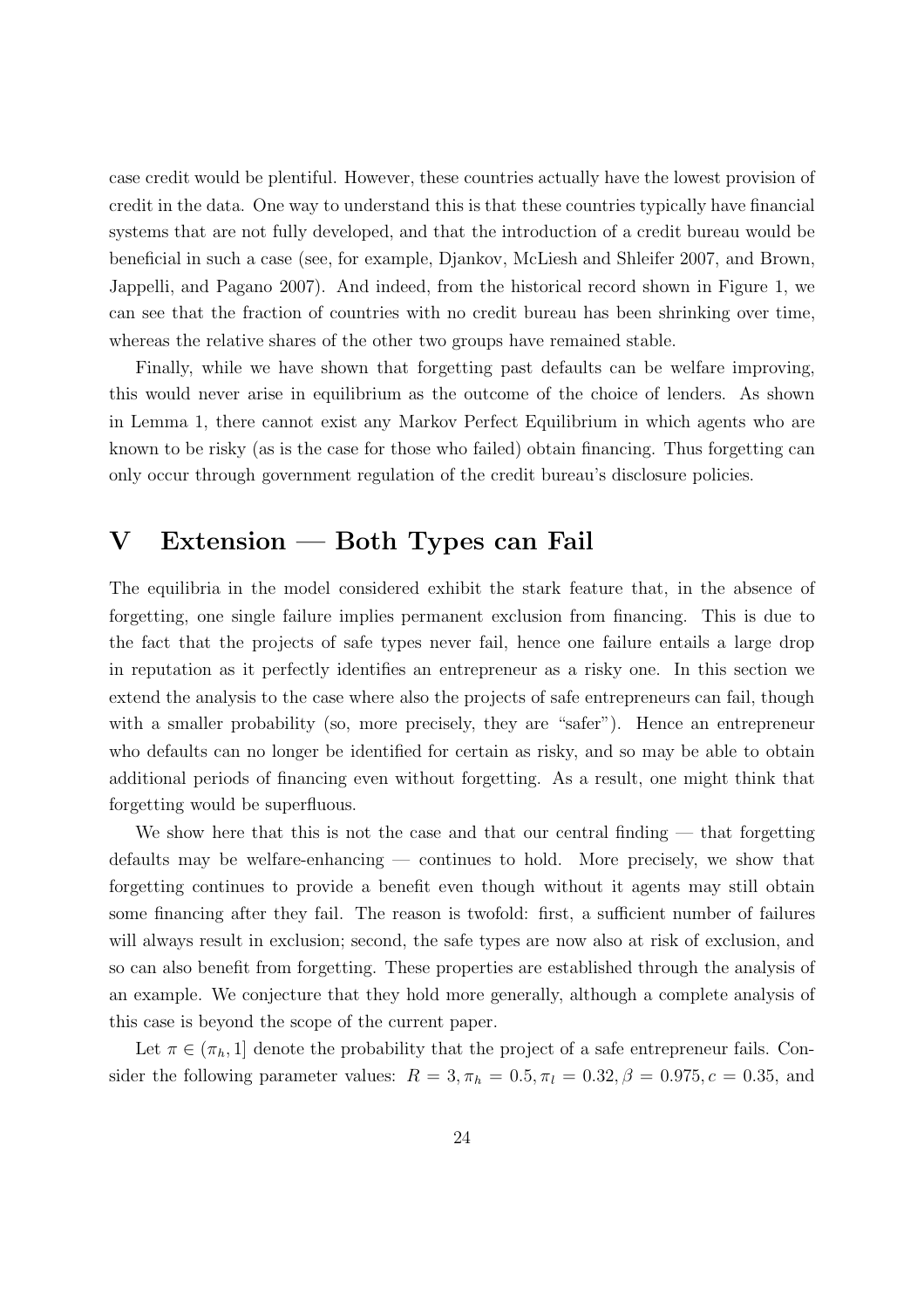$p_0 = 0.1$ . When  $\pi = 1$  these values lie in region b. of Proposition 1, high effort is exerted for all  $p \geq p_h(0) = 0.113$  and the optimal forgetting policy can be derived in the same way as in the previous example; when  $p_0 = 0.1$  it is  $q = 0.77$ .

Next, suppose projects of safe entrepreneurs only succeed with probability  $\pi = 0.99$ . We find that the equilibrium strategies exhibit, in most respects, analogous properties to those found in Proposition 1.<sup>27</sup> In particular, when  $q = 0$  there is an MPE where high effort is exerted for all  $p \ge p_h(0) = 0.1065$ <sup>28</sup> and entrepreneurs are financed for  $p \ge p_l = p_{NF}$ 0.0199. We can similarly find the equilibria for positive values of  $q$ . Comparing total surplus we determine the optimal policy, which when  $p_0 = 0.1$  is given by  $q = 0.80$ . Thus forgetting provides a benefit even when the safe entrepreneurs can fail.

There are two interesting features of this example. The first is that for  $p > 0.58$  an agent will be able to obtain financing after a failure. The overall effect of this on incentives is positive, since it raises agents's continuation utility upon success. This is why  $p_h(0)$  is now lower; that is, the region of  $p$  for which high effort is exerted is larger. The second feature is that the optimal value of  $q$  is higher. The reason is that forgetting now also increases the surplus generated by the projects of safe entrepreneurs who are financed, since they too are at risk of failing, and hence of being excluded (by contrast, when  $\pi = 1$  this surplus was either unaffected, or decreased, by the introduction of forgetting).

### **VI Conclusion**

In this paper we have investigated the effects of restrictions on the information available to lenders on borrowers' past performance. These restrictions may facilitate a "fresh start" for borrowers in distress, but also clearly affect their incentives. To analyze them, we have considered an environment where borrowers need to seek funds repeatedly, and the borrowerlender relationship is characterized by the presence of both moral hazard and adverse selection. In such a framework we have determined the effects of these restrictions on borrowers' incentives as well as on lenders' behavior, and hence on access to credit and overall welfare. We found that imposing limits on the information available to lenders is desirable when either borrowers' incentives are sufficiently strong or the average quality of borrowers in the

<sup>&</sup>lt;sup>27</sup>To construct a Markov Perfect Equilibrium we must however follow a different procedure, because the continuation utility for an agent who fails will no longer be equal to zero. Hence we discretize the domain of p and, for each pair of candidates values for  $p_l \geq p_{NF}$  and  $p_h < 1$ , we compute the value function for the risky entrepreneurs, using value function iteration.

<sup>&</sup>lt;sup>28</sup>For higher values of c, however, high effort might no longer be sustained for p very close to 1 — incentives deteriorate when reputation is very good. See Mailath and Samuelson (2001) for further discussion.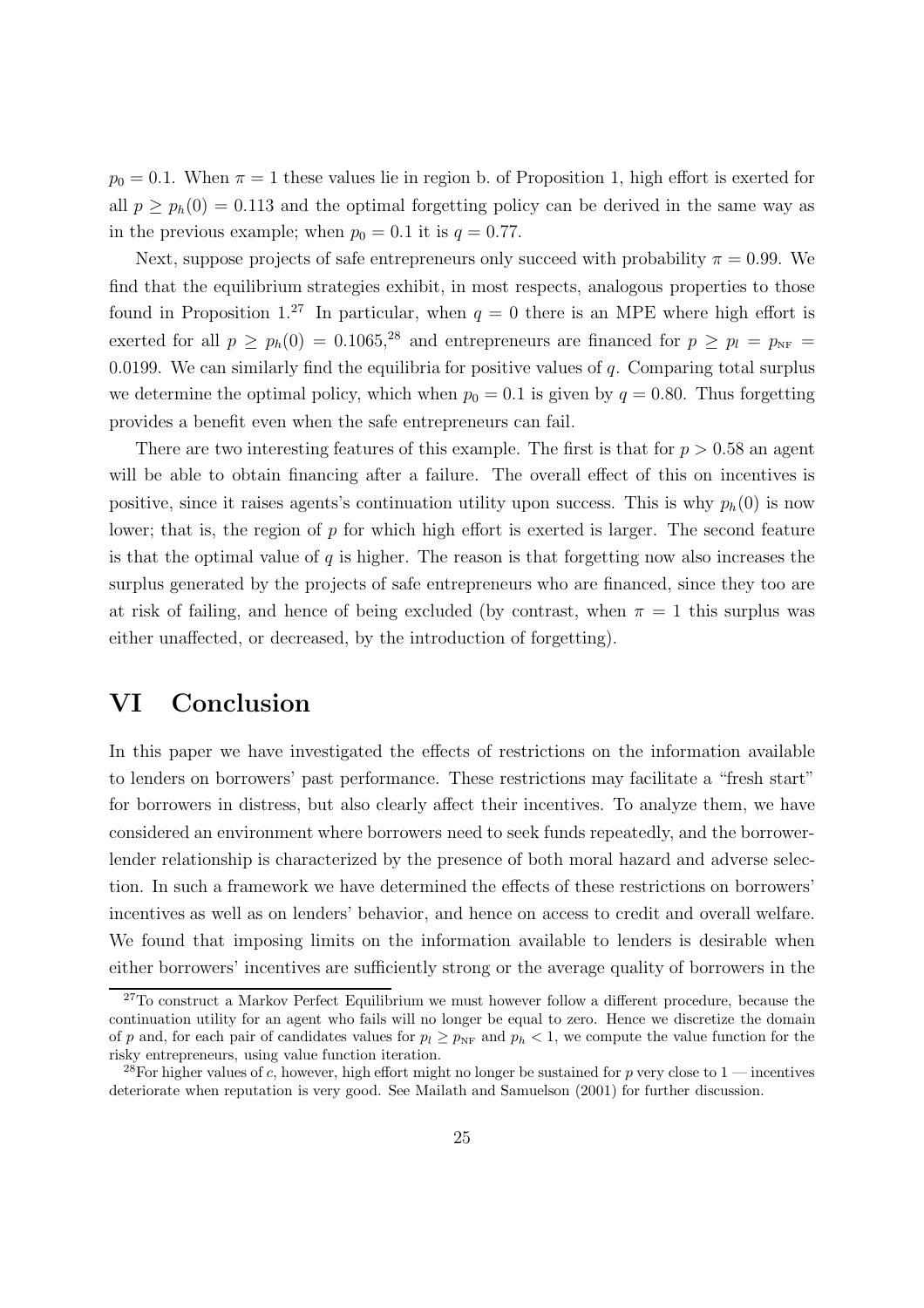market is not too low. Even if neither of the conditions are satisfied, the result still holds provided the cost of bad incentives is not too high and agents are sufficiently patient. In these cases imposing such limits is welfare improving and increases credit volume, otherwise the reverse may obtain. We also show that these findings may help explain the empirical evidence.

As noted in the Introduction, there are some cross-country differences in the laws governing the memory of the credit reporting system; in general, European countries tend to allow defaults to be forgotten more quickly. In addition, bankruptcy laws, which govern the extent to which defaulting borrowers can shield assets and income, can also differ dramatically across countries. It would be interesting to study how these features of credit markets interact, and how they are related to differences in the economic environments.

## **VII Appendix — Proofs**

#### **Lemma 1 — No financing when known to be risky**

If  $p = 0$ , we must have  $p^{S}(p, C') = 0 = p^{F}(p, C')$  whatever C', i.e., the agent will be known to be risky in the future as well. Furthermore, under assumption 1, if the agent is known to be the risky type, he can only be financed in a given period if he exerts high effort with some probability, as otherwise lenders cannot break even. But for high effort (or mixing) to be incentive compatible, the utility from high effort must be no less than that from low effort, i.e., the interest rate  $r$  offered must be such that:

$$
\pi_h(R-r) - c + (\pi_h + (1 - \pi_h)q)\beta v^r(p^S(0)) + (1 - \pi_h)(1 - q)\beta v^r(p^F(0)) \ge
$$
  

$$
\pi_l(R-r) + (\pi_l + (1 - \pi_l)q)\beta v^r(p^S(0)) + (1 - \pi_l)(1 - q)\beta v^r(p^F(0)),
$$

which simplifies to the static incentive compatibility condition:

$$
\frac{c}{\pi_h - \pi_l} \le R - r,\tag{8}
$$

since when  $p = 0$  we have  $p^{S} = p^{F} = 0$ .

By assumption 2, this can only be satisfied if  $r < 1/\pi_h$ , in which case lenders cannot break even. Thus the agent cannot be financed in equilibrium if he is known to be risky. Finally, since this agent is never financed, it is immediate that  $v^r(0) = 0$ .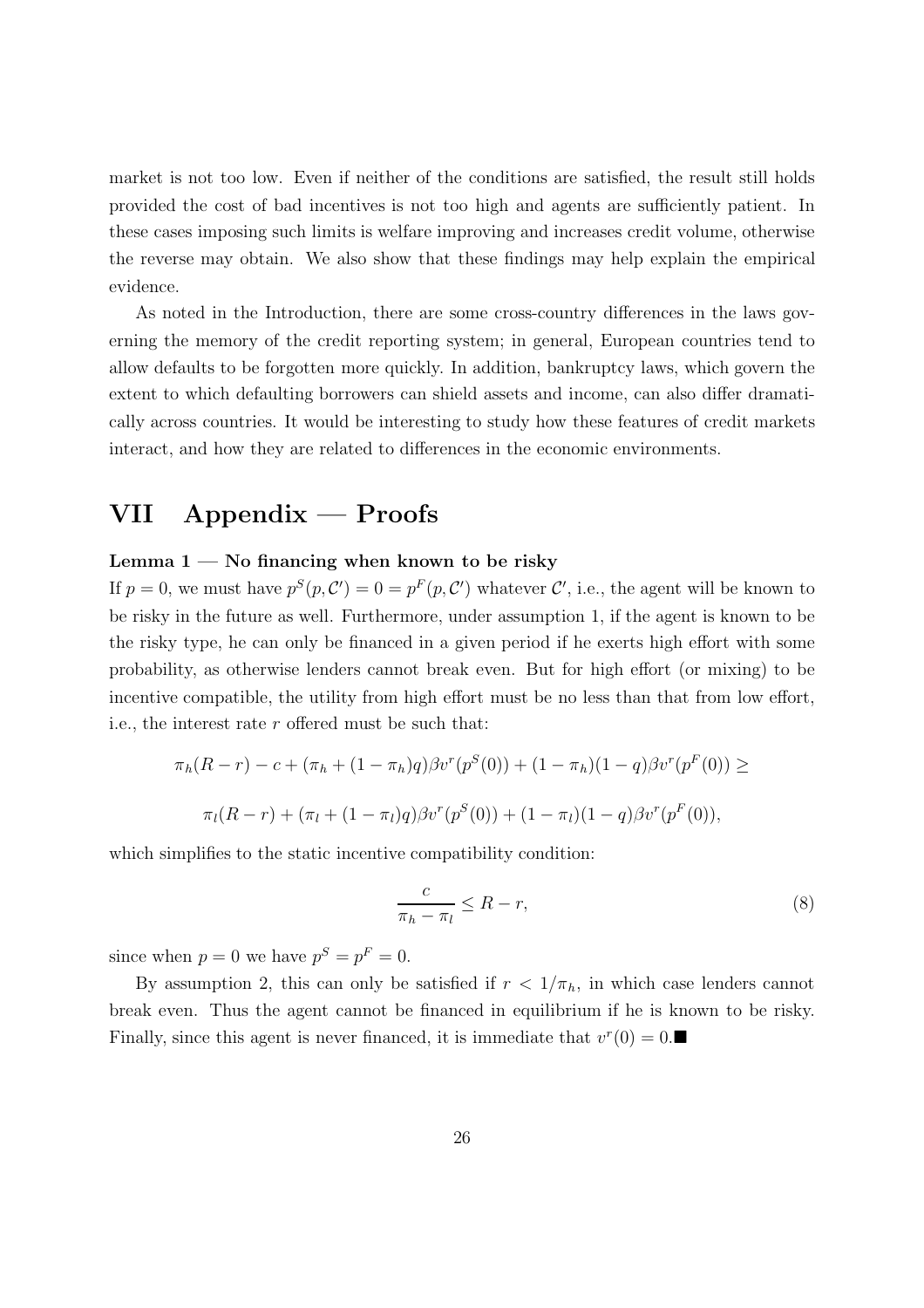#### **Lemma 2 — All MPE are pooling**

Suppose this is not the case; consider a candidate separating equilibrium. Let  $r<sup>s</sup>$  denote the contracts chosen by the safe types and  $r<sup>r</sup>$  those chosen by the risky ones in such an equilibrium. From Lemma 1 we know that in a separating MPE the risky types cannot be financed, i.e. we must have  $r^r = \emptyset$  for all nodes along the equilibrium path, and so their utility is  $v^r = 0$ . Hence for the risky entrepreneurs not to pretend to be safe, we must have either  $r^s = R$  in every period, or  $r^s = \emptyset$  in every period (the contract must be the same in every period by the Markov property). But if  $r^s = \emptyset$  the equilibrium would in fact be pooling, contrary to the stated claim. We now argue that  $r<sup>s</sup> = R$  cannot be an equilibrium strategy for lenders, because each lender would have an incentive to undercut.

Consider, in particular, some future period  $t > 0$ . In such period a lender can deviate and offer  $R-\epsilon$  (for  $\epsilon$  small) to the safe entrepreneurs. Note that this offer can be made to the safe agents alone because the credit history of a safe agent differs from that of a risky one by virtue of the fact that only the safe are financed in the initial period in the proposed equilibrium. This deviation would clearly be profitable, thus overturning the proposed equilibrium.  $\blacksquare$ 

#### **Proposition 1 — Characterization of the Equilibrium**

To complete the proof of Proposition 1, we establish the remaining properties of the MPE, i. and ii., and the specific features of this equilibrium for parameter regions a., b., and c.

We begin by verifying property i. First note that the second part of property i. follows immediately from Observation 2. It is also easy to verify the third part of property i.: a consistent belief for lenders is that an entrepreneur is risky if he refuses financing. To see this, simply let the risky entrepreneurs refuse financing at some node with probability  $\epsilon > 0$ , and the safe ones with probability  $\epsilon^2$ , and let  $\epsilon \to 0$ . Consistency of the above belief can then readily be verified using Bayes' Rule. This immediately proves the first part of property i. as well, since from Lemma 1 refusing financing would give an entrepreneur a utility of 0.

We now verify the characterization of the equilibrium strategies provided for each region, and show that there are no profitable deviations by lenders.

a. To show that the strategies specified in the Proposition constitute an MPE when  $\frac{c}{\pi_h-\pi_l} \ge$  $\frac{(R-1)(1-\beta q)}{1-\beta(\pi_l+(1-\pi_l)q)}$ , we need to demonstrate that (a-i) low effort is incentive compatible for  $p \ge$  $p_{NF}$ ; (a-ii)  $r(p) = r_{zp}(p, 0) \le R$  for  $p \ge p_{NF}$ , i.e., it is admissible; and (a-iii) there are no profitable deviations by lenders.

a-i. Given the above strategies and implied beliefs, from (1) we get: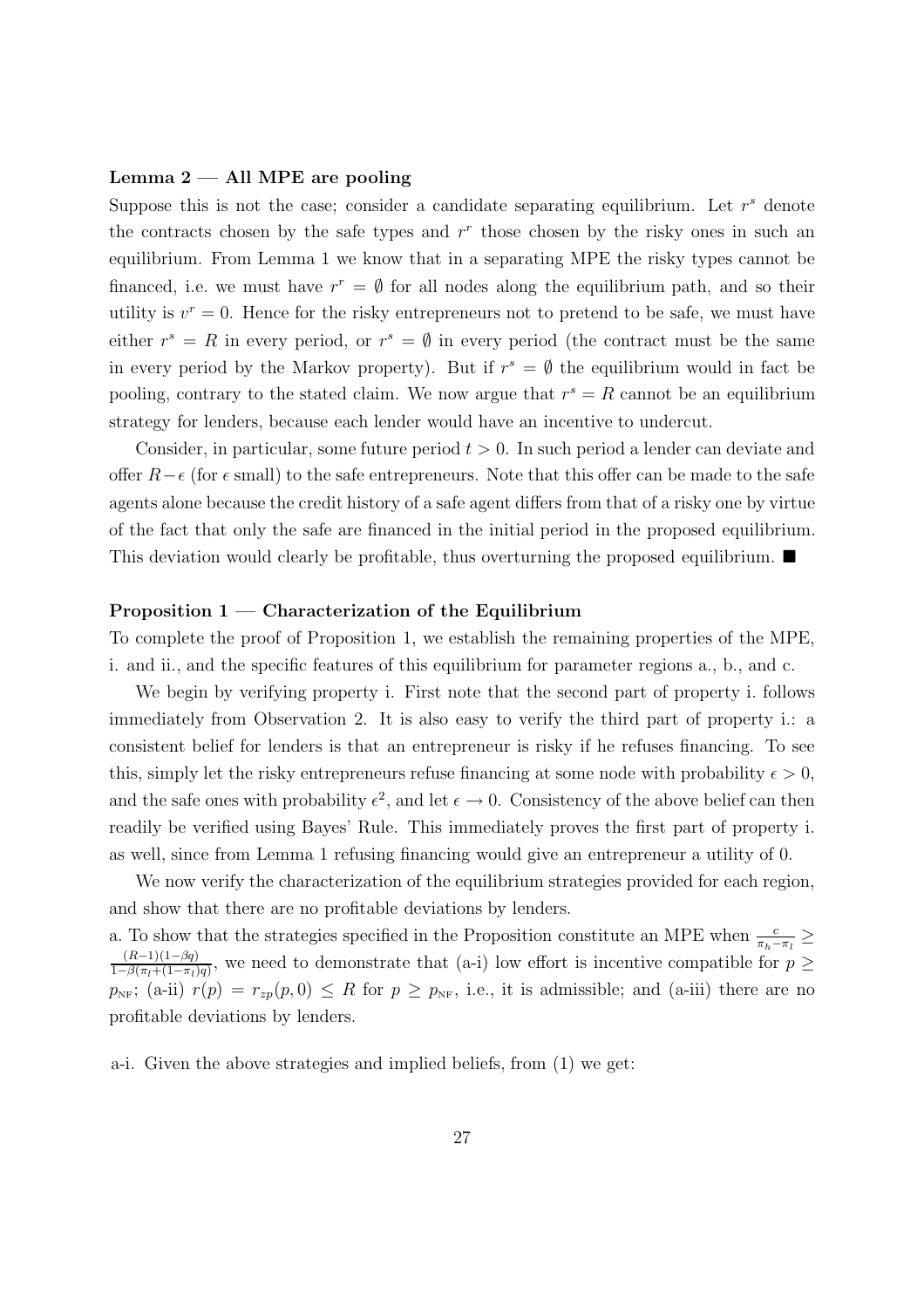$$
v^{r}(p) = \pi_{l}(R - r_{zp}(p, 0)) + (\pi_{l} + (1 - \pi_{l})q)\beta v^{r}(p^{S}(p)),
$$
\n(9)

since from Lemma 1,  $v^{r}(p^{F}(p)) = v^{r}(0) = 0$ .

By the same argument used to derive (8) above, for low effort to be IC we need:

$$
\frac{c}{\pi_h - \pi_l} \ge R - r_{zp}(p, 0) + \beta (1 - q) v^r(p^S(p)),
$$
\n(10)

Since  $r_{zp}(p, 0) > r_{zp}(1, 0) = 1$  for all  $p < 1$ ,

$$
v^{r}(p) < \frac{\pi_{l}(R-1)}{1 - \beta(\pi_{l} + (1 - \pi_{l})q)},
$$

where the term on the right-hand side is the present discounted utility of a risky entrepreneur who is financed in every period (until he has a failure that is not forgotten), exerting low effort, and at the rate  $r = 1$ .

So for any  $p \in (p_{NF}, 1)$ , we have

$$
R - r_{zp}(p,0) + \beta(1-q)v^{r}(p^{S}(p)) < R - 1 + \beta(1-q)\frac{\pi_{l}(R-1)}{1-\beta(\pi_{l}+(1-\pi_{l})q)}}{1-\beta(\pi_{l}+(1-\pi_{l})q)} < \frac{c}{\pi_{h}-\pi_{l}}
$$

where the last inequality follows from the definition of region a. This verifies (10).

- a-ii.  $r_{zp}(p,0) \leq R$  if and only if  $\frac{1}{p+(1-p)\pi_l} \leq R$ , or equivalently  $p \geq p_{\text{NF}}$ .
- a-iii. Consider a deviation by a lender. First note that lenders make zero profits in equilibrium, so refusing to offer a contract would never be profitable. So consider a deviation consisting of the offer of a contract  $r'$  to entrepreneurs with credit score p. Without loss of generality we can restrict attention to  $r' > 1$ , since otherwise the deviation could never be profitable. Let the new set of contracts (which includes the deviation  $r'$ ) be  $\mathcal{C}'$ . Since  $r' > 1$ , by the same argument as in a-i. above we can show that the optimal response by risky entrepreneurs who accept  $r'$  is to exert low effort, i.e.,  $e^r(p, C') = 0$ . This implies that lenders cannot profit from r'. To see this, first note that if  $r' \leq r_{zp}(p,0)$ , since low effort is exerted this deviation is not profitable. Alternatively, suppose that  $r' > r_{zp}(p, 0)$ . If  $p \ge p_{NF}$ , this would imply  $r' > r(p)$  and so no borrower would accept this contract. If  $p < p_{NF}$ , however, by the definition of  $p_{NF}$ , we must have  $r' > R$  and this deviation would not be admissible.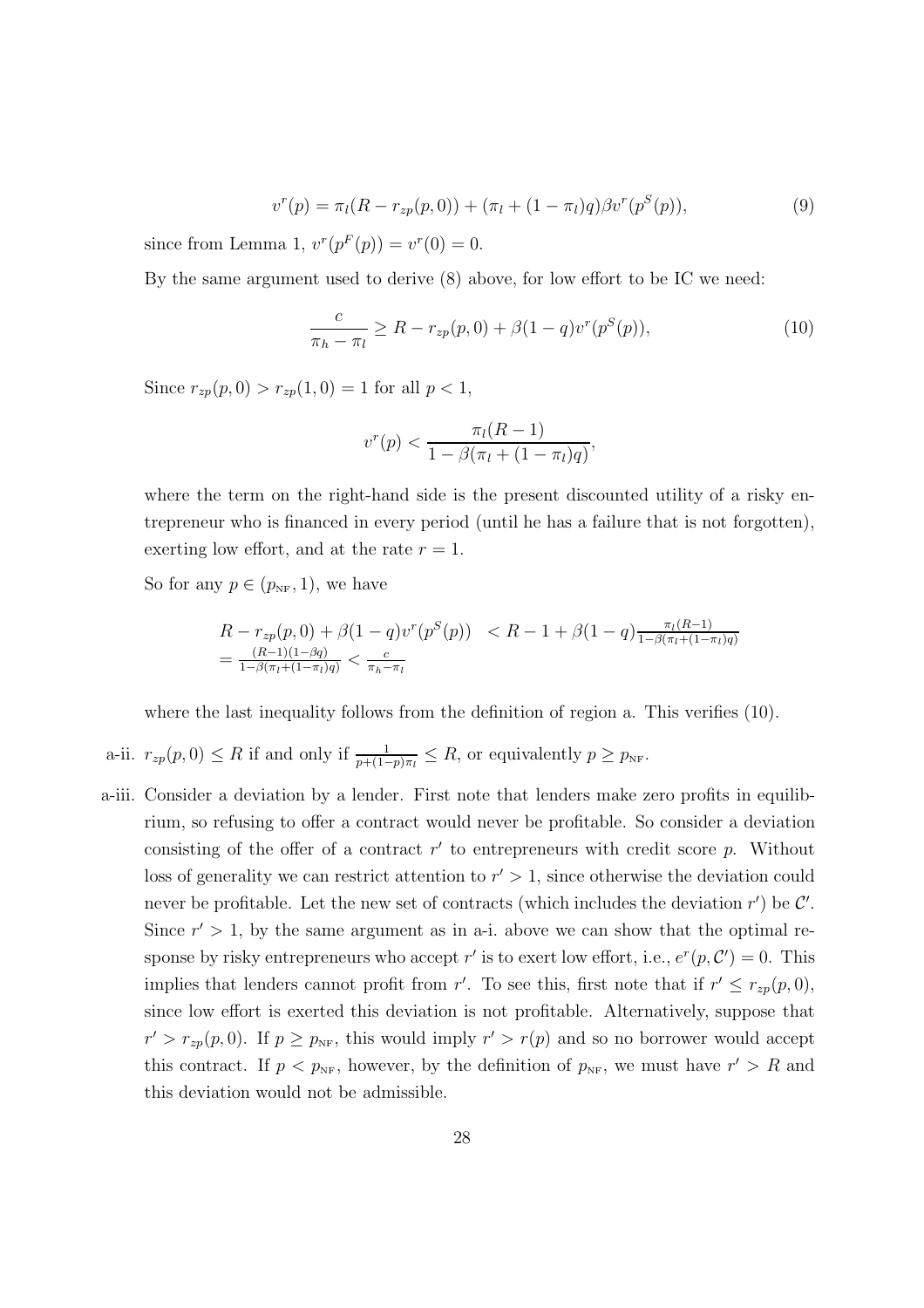b. Next, we show that for intermediate values of c,  $\frac{(R-1/\pi_h)(1-\beta q)}{1-\beta(\pi_l+(1-\pi_l)q)} < \frac{c}{\pi_h-\pi_l} < \frac{(R-1)(1-\beta q)}{1-\beta(\pi_l+(1-\pi_l)q)}$ , an MPE exists characterized by  $0 < p_l \leq p_m \leq p_h < 1$  such that: for  $p \geq p_l$  entrepreneurs are always financed,  $e^r(p) = 1$  for  $p \ge p_h$ ,  $e^r(p) \in (0, 1)$  and is (strictly) increasing in p for  $p \in [p_m, p_h), e^r(p) = 0$  for  $p \in [p_l, p_m)$  and  $r(p) = r_{zp}(p, e^r(p)).$ 

We begin by characterizing the values of (b-i)  $p_h$ , (b-ii)  $p_m$  and (b-iii)  $p_l$ , showing that the effort choices specified above for the risky entrepreneurs are optimal. In (b-iv) we demonstrate that there are no profitable deviations for lenders.

b-i. Let  $\tilde{p}^S(p,e) \equiv \frac{p}{p+(1-p)[e(\pi_h+(1-\pi_h)q)+(1-e)(\pi_l+(1-\pi_l)q)]}$ ; this is the posterior belief, following a success, that an entrepreneur is risky, when the prior belief is  $p \in (0,1)$  and the effort undertaken if risky is e, calculated via Bayes' Rule. Also, let  $\tilde{v}^r(p, 1)$  denote the discounted expected utility for a risky entrepreneur with credit score  $p$  when he is financed in every period until experiencing a failure that is not forgotten, he exerts high effort (e = 1), beliefs are updated according to  $\tilde{p}^S(p,1)$  and the interest rate is  $r_{zp}(p',1)$ for all  $p' \geq p$ . Then  $\tilde{v}^r(p, 1)$  satisfies the following equation:<sup>29</sup>

$$
\tilde{v}^r(p,1) = \pi_h(R - r_{zp}(p,1)) - c + \beta(\pi_h + (1 - \pi_h)q)\tilde{v}^r(\tilde{p}^S(p,1),1). \tag{11}
$$

We then define  $p_h$  as the value of p that satisfies the following equality:

$$
\frac{c}{\pi_h - \pi_l} = R - r_{zp}(p_h, 1) + \beta (1 - q) \tilde{v}^r(\tilde{p}^S(p_h, 1), 1)
$$
\n(12)

Observe that, since  $\tilde{p}^S(p, 1)$  is strictly increasing in p, and  $r_{zp}(p, 1)$  is strictly decreasing,  $\tilde{v}^r(p, 1)$  is strictly increasing in p. Thus the term on the right-hand side of (12) is increasing in  $p$ , and so  $(12)$  has at most one solution.

By a continuity argument, it can then be verified that:

**Claim 1.** A solution  $p_h \in (0,1)$  to (12) always exists.<sup>30</sup>

Given the monotonicity of the term on the right-hand side of  $(12)$ , it is then immediate that the incentive compatibility constraint for high effort (8) is satisfied for all  $p \geq p_h$ .

b-ii. Next, we find  $p_m$ , the lower bound of the region where risky agents mix over effort.

<sup>&</sup>lt;sup>29</sup>Note that while  $\tilde{v}^r(p, 1)$  and  $\tilde{p}^S(p, e)$  are well defined for all  $p \in (0, 1)$ , they only coincide with the equilibrium values  $v^r(p)$  and  $p^S(p)$  when both  $p \geq p_h$  and  $e = e^r(p) = 1$ .

<sup>30</sup>The proofs of claims 1-6 can be found in appendix B.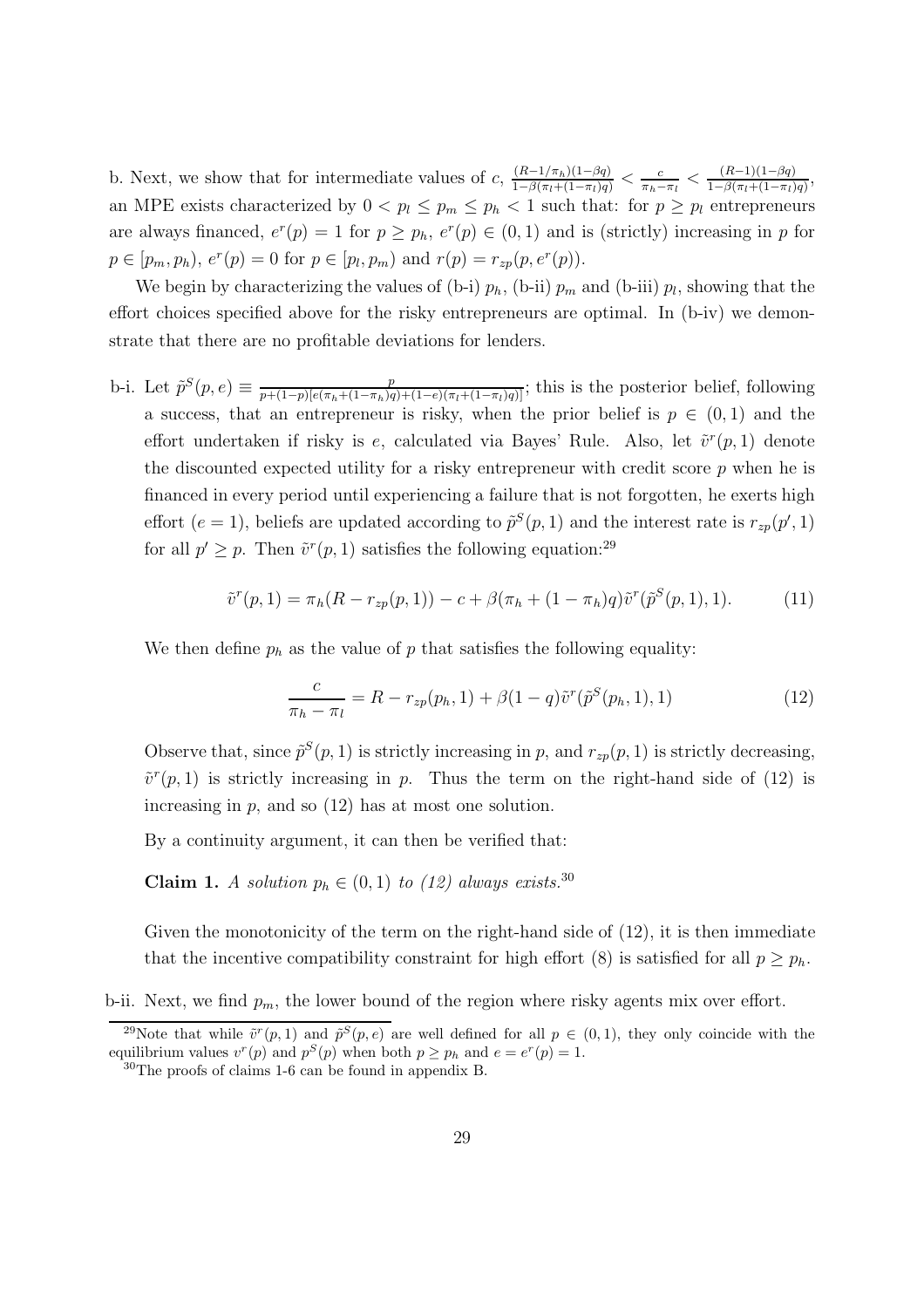For mixing to be an equilibrium strategy at  $p$ , risky entrepreneurs must be indifferent between high and low effort, i.e.,

$$
R - r_{zp}(p, e) + \beta (1 - q) v^r(\tilde{p}^S(p, e)) = \frac{c}{\pi_h - \pi_l}
$$
\n(13)

for some  $e \in [0,1]$ . Now, let  $(\tilde{p}^S)^{-1}(p_h, 1)$  denote the preimage of  $p_h$  according to the map  $\tilde{p}^{S}(p,1)$ , i.e.,  $\tilde{p}^{S}\left(\left(\tilde{p}^{S}\right)^{-1}(p_{h},1),1\right) = p_{h}.^{31}$  We define  $p_{m}$  to be the lowest value of  $p \geq (\tilde{p}^S)^{-1}(p_h, 1)$  for which a solution of (13) can be found for some e. By the construction of  $p_h$ ,  $e = 1$  is a solution to (13) when  $p = p_h$ , and so  $p_m \leq p_h$ . It can be shown that:

**Claim 2.** A lowest value  $p_m$  always exists and, moreover,  $p_m > (\tilde{p}^S)^{-1}(p_h, 1)$ .

This implies that there is at most a single period of mixing along the equilibrium path. It can also be shown that:

**Claim 3.** For all  $p \in [p_m, p_h]$ , there exists a solution  $e^r(p)$  to (13), with  $e^r(p)$  strictly increasing in p.

If there is more than one solution to  $(13)$  at p, we choose the highest.

b-iii. We determine  $p_l$ , the lower bound on the financing region, and demonstrate that low effort is incentive compatible in  $[p_l, p_m]$ .

If  $p_m \geq p_{NF}$ , set  $p_l = p_{NF}$ . By construction,  $r_{zp}(p, 0) \leq R$  for all  $p \geq p_{NF}$ ; hence the contract  $r_{zp}(p, e^r(p))$  is admissible for all  $p \ge p_{NF}$ .

Alternatively, if  $p_m < p_{NF}$  set  $p_l$  to be the lowest value of  $p \geq p_m$  such that the contract  $r_{zp}(p, e^r(p))$  is admissible (i.e., not greater than R). Since  $r_{zp}(p, e)$  is decreasing in e,  $r_{zp}(p, e^r(p)) \leq r_{zp}(p, 0)$  for all  $p \in [p_m, p_{NF}]$ , so  $p_l \leq p_{NF}$ . In this case we also redefine  $p_m$ , with some abuse of notation, to be equal to  $p_l$ ; following this redefinition the low effort region  $[p_l, p_m]$  is then empty in this case.

Observe that in either case we have  $p_l > 0$ . Furthermore,  $p_l \leq p_{NF}$ , which implies that  $r_{zp}(p, 0) > R$  for  $p < p_l$ . Finally,  $p_l \leq p_m$ , with  $p_m$  as defined above.

 $\blacklozenge$  To conclude, we show that low effort is incentive compatible for  $p \in [p_l, p_m)$ . It suffices to consider the case  $p_l = p_{NF}$  since when  $p_l < p_{NF}$ , we showed immediately above that  $p_l = p_m$ , in which case there is no low-effort region.

<sup>&</sup>lt;sup>31</sup>That is, when the prior belief is  $(\tilde{p}^S)^{-1}(p_h, 1)$ , and the entrepreneur exerts high effort if risky, the posterior belief of lenders after observing a success is equal to  $p_h$ .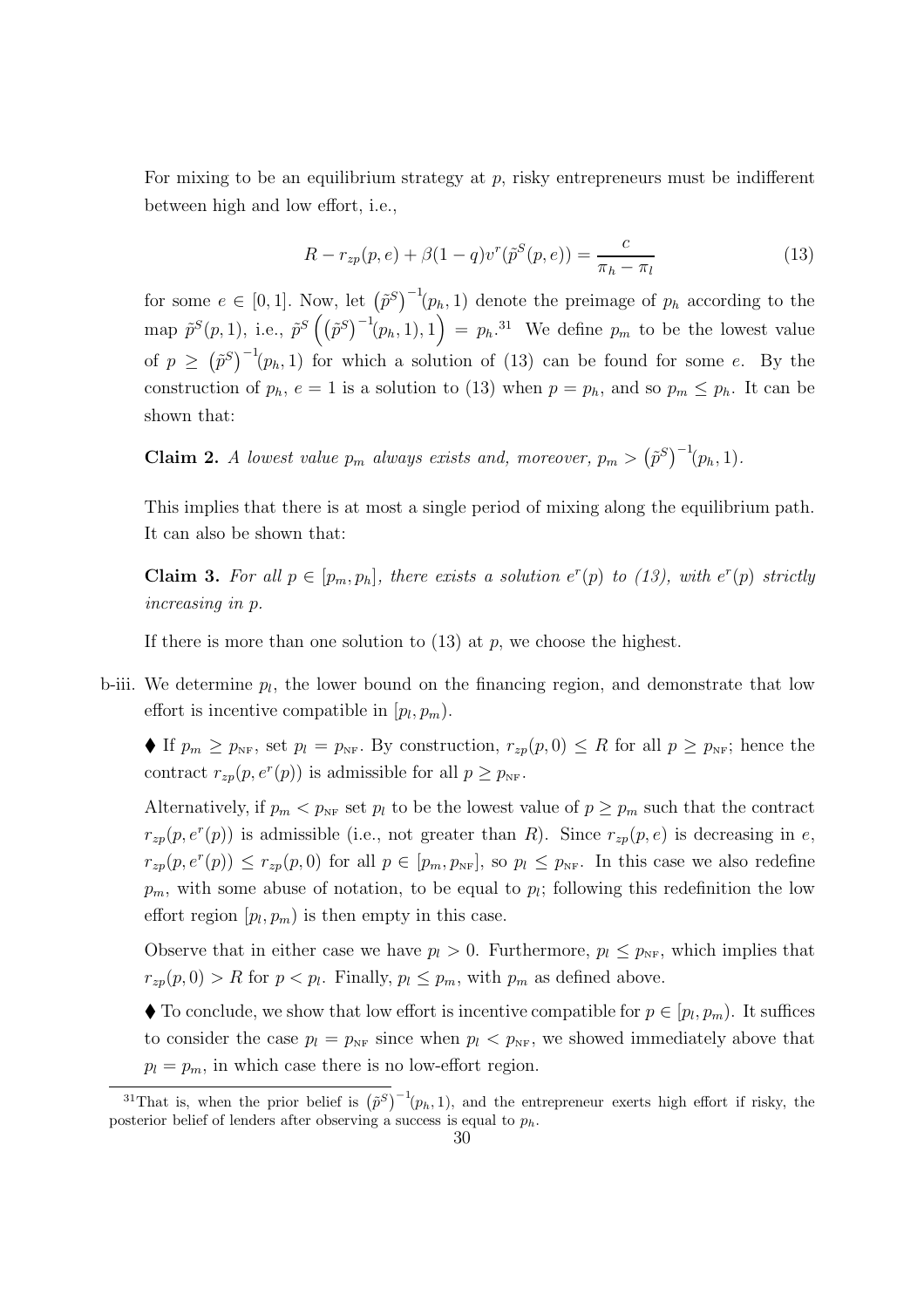**Claim 4.** The contract  $r_{zp}(p, 0)$  satisfies the low-effort IC constraint for  $p \in [p_{NF}, p_m)$ . The argument is a little lengthier in this case and proceeds by induction on  $p$ , iterating the map  $(\tilde{p}^S)^{-1}(p,e)$ .

b-iv. As noted in a-iii. above, we can restrict attention to lenders' deviations consisting in the offer of a contract  $r' > 1$  to entrepreneurs with credit score p.

Now, for  $r'$  to be accepted it must be lower than the equilibrium rate when there is financing in equilibrium. So when  $p \geq p_l$ , it suffices to consider  $r' < r(p) \equiv r_{zp}(p, e^r(p))$ . For  $p < p_l$  there is no financing in equilibrium, and the deviation can be any  $r' \in (1, R]$ .

In the statement of the Proposition we did not describe the risky entrepreneurs' effort strategy  $e^r(p, C')$  off the equilibrium path. We will do so here, and show that  $e^r(p, C')$ renders any possible deviation  $r'$  described in the previous paragraph unprofitable.

We first begin with the simplest case:  $p \geq p_h$ . Since high effort is implemented for these values of  $p$ , it is immediate that no deviation could be profitable, since for  $r'$  to be accepted by the entrepreneurs we would need  $r' < r(p) = r_{zp}(p, 1)$ .

♦ Next consider the case  $p \in [(\tilde{p}^S)^{-1}(p_h, 1), p_h]$ . Now if  $R - r' + \beta(1 - q)v^r(\tilde{p}^S(p, 0)) \leq \frac{c}{\pi r}$  $\pi_h - \pi_l$  $(14)$ 

then  $e^{r}(p, r') = 0$  is an optimal effort choice for entrepreneurs when they are offered the rate r' and lenders' belief is that they exert low effort. If in addition  $p \geq p_l$  we need  $r' < r(p) \leq r_{zp}(p,0)$  for r' to attract some entrepreneurs, and so the deviation will be unprofitable. On the other hand, if  $p < p_l$ , from b-iii. above we know that  $r_{zp}(p,0) > R$  (since  $p_l \leq p_{NF}$ ), while the admissibility of the contract requires  $r' \leq R$ , implying  $r' < r_{zp}(p, 0)$ . That is, the deviation is unprofitable in this case as well.

Alternatively, suppose the reverse inequality to (14) holds. This means that low effort is not an optimal response to r . Nevertheless, the deviation can be shown to be unprofitable. More precisely, we show in what follows that, were a profitable deviation to exist, this would contradict the construction of the equilibrium (in particular, either the definition of  $p_h$ , or of  $p_m$ , or  $e^r(p)$  being maximal in the mixing region).

We begin by determining the effort level and lenders' beliefs associated with r'. First note that, for the values of p under consideration,  $\tilde{p}^S(p, e) \geq p_h$  for all e. Then since  $\tilde{p}^S(p,e)$  is decreasing with respect to  $e^{32}$  and  $v^r(p')$  is both increasing and continuous

<sup>&</sup>lt;sup>32</sup>This property can be easily verified from the expression of  $\tilde{p}^S(p, e)$  and can be understood as follows: for any given  $p$ , the lower the probability  $e$  that the risky entrepreneurs exert high effort, the stronger is success a signal of a safe type.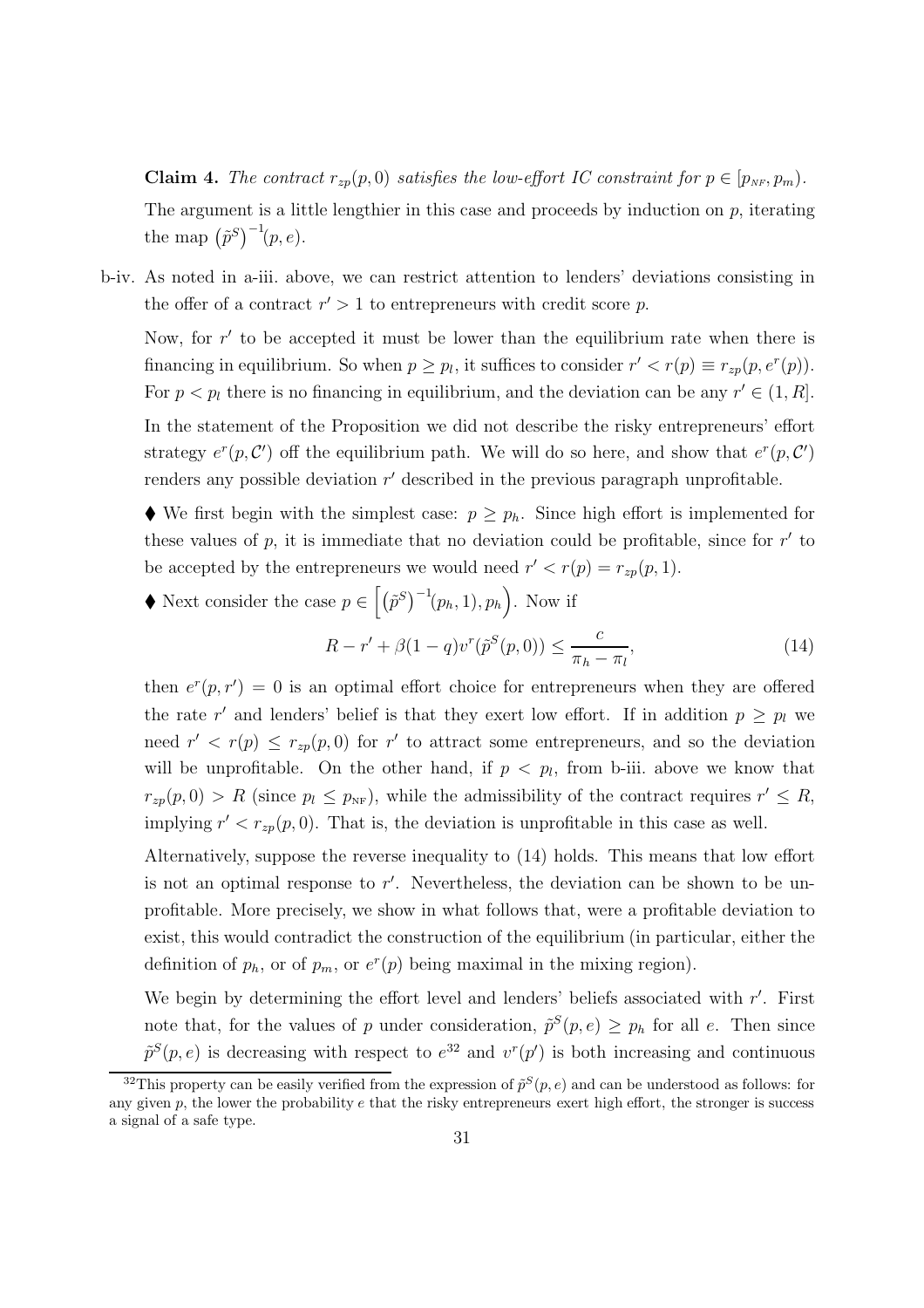for  $p' \geq p_h$ , we either have

$$
R - r' + \beta(1 - q)v^{r}(\tilde{p}^{S}(p, e')) \ge \frac{c}{\pi_{h} - \pi_{l}}, \text{ for } e' = 1
$$
 (15)

or 
$$
R - r' + \beta(1 - q)v^{r}(\tilde{p}^{S}(p, e')) = \frac{c}{\pi_{h} - \pi_{l}} \text{ for some } e' \in (0, 1),
$$
 (16)

so that the optimal effort choice of risky entrepreneurs when  $\mathcal{C}'$  contains r' and r' is chosen, is  $e^r(p, C') = e'$ , and lenders' beliefs  $\tilde{p}^S(p, e')$  are consistent with Bayes' Rule.

We will establish that  $r' \leq r_{zp}(p, e')$ , implying that the deviation to r' is unprofitable. Suppose that this is not the case, i.e. that  $r' > r_{zp}(p, e')$ ; we will prove in what follows that this implies a contradiction.

When  $e' = 1$ ,  $r' > r_{zp}(p, e') = r_{zp}(p, 1)$  together with (15) imply  $R - r_{zp}(p, 1) + \beta(1$  $q)v^{r}(\tilde{p}^{S}(p,1)) \geq \frac{c}{\pi_{h}-\pi_{l}}$ . But since, as we argued,  $v^{r}(p')$  is increasing for  $p \geq p_{h}$  and  $r_{zp}(\cdot, 1)$  strictly decreasing, this would imply that  $R-r_{zp}(p_h, 1) + \beta(1-q)v^r(\tilde{p}^S(p_h, 1)) >$ c  $\frac{c}{\pi_h - \pi_l}$ , contradicting the construction of  $p_h$  in (12).

Consider next  $e' < 1$ . From  $r' > r_{zp}(p, e')$  and equation (16) we know that  $R-r_{zp}(p, e')$  +  $\beta(1-q)v^r(\tilde{p}^S(p,e')) > \frac{c}{\pi_h-\pi_l}$ . On the other hand, recall that  $p \in [(\tilde{p}^S)^{-1}(p_h, 1), p_h]$ , so that  $v^r(\tilde{p}^S(p, e)) = \tilde{v}^r(\tilde{p}^S(p, e), 1)$  for any e, and, from the definition of  $p_h$ ,  $R-r_{zp}(p, 1)$  +  $\beta(1-q)v^{r}(\tilde{p}^{S}(p, 1)) < \frac{c}{\pi_{h}-\pi_{l}}.$ 

So by the continuity of  $\tilde{v}^r(p,1)$  it follows that there must be a solution  $\tilde{e} \in (e',1)$ to (13) for the value of p under consideration. If  $p < p_m$  the existence of such a solution contradicts the construction of  $p_m$  as the minimal value of p for which a solution e to (13) exists, with  $r_{zp}(p, e^r(p)) \leq R$ , in the region  $p \in [(\tilde{p}^S)^{-1}(p_h, 1), p_h]$ , since  $r_{zp}(p, \tilde{e}) \langle r_{zp}(p, e') \rangle \langle r' \langle r(p), \rangle$  Alternatively, consider  $p \ge p_m$ . If  $\tilde{e} > e^r(p)$  this contradicts the construction of  $e^r(p)$  as the highest solution of (13) at p (see the proof of Claim 3). On the other hand, if  $\tilde{e} \leq e^r(p)$ , this implies  $e' < e^r(p)$ , and thus  $r' >$  $r_{zp}(p, e') > r_{zp}(p, e^r(p)) = r(p)$ , another contradiction.

◆ Now consider the remaining values:  $p \in (0, (\tilde{p}^S)^{-1}(p_h, 1))$ . We restrict attention to deviations  $r' > r_{zp}(p, 1)$ ; this is without loss of generality, since if this were not the case the deviation could never be profitable, regardless of the risky entrepreneurs' effort choice (since no entrepreneur refuses financing). But recall that, in the proof of b-iii., we showed that for  $p < (\tilde{p}^S)^{-1}(p_h, 1)$ , low effort will be chosen at r' whenever  $r' > r(p_h) = r_{zp}(p_h, 1)$ . This implies then, just as in the argument immediately following (14) above, that the deviation must be unprofitable.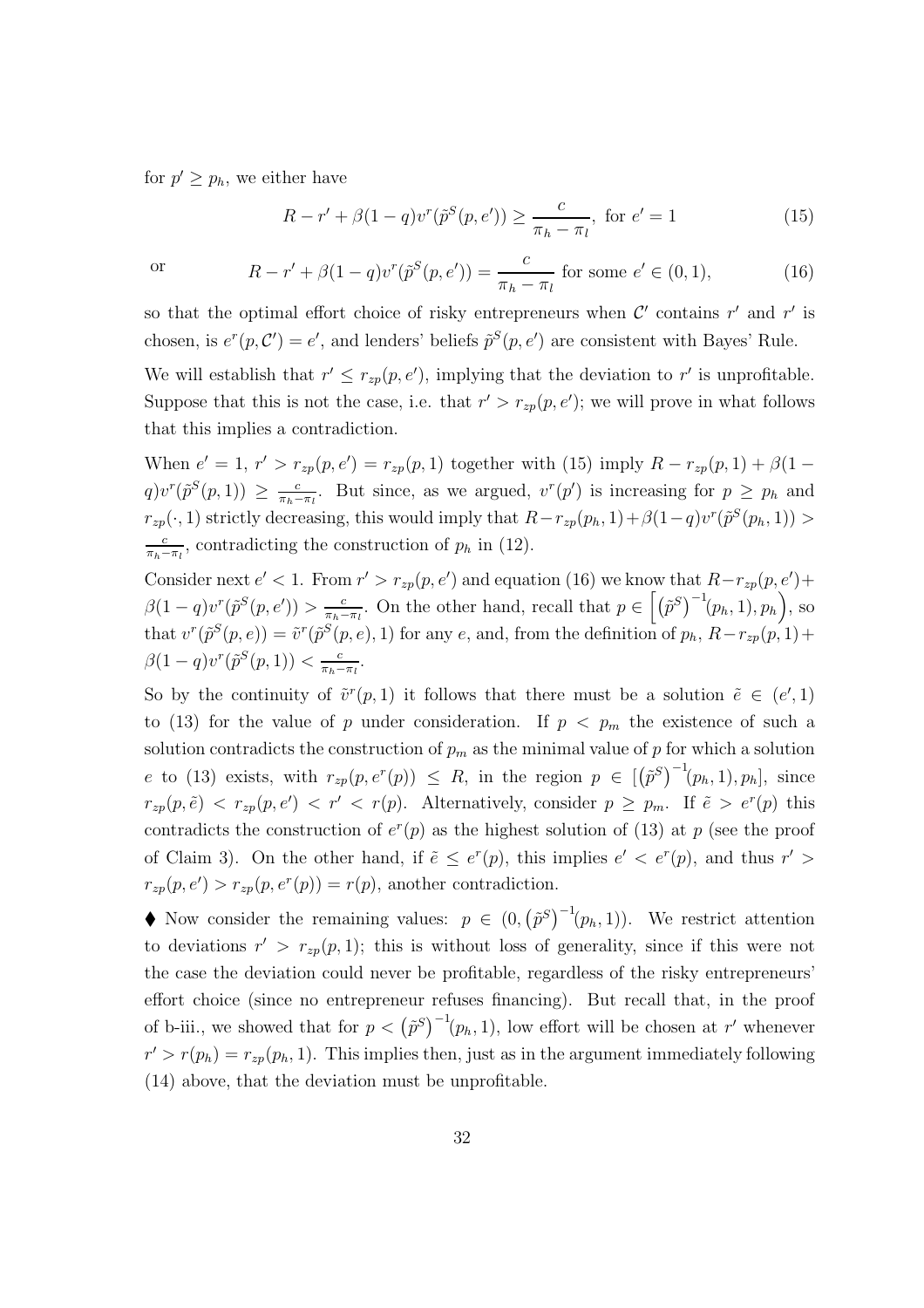c. Finally, consider the low values of c:  $\frac{c}{\pi_h - \pi_l} \leq \frac{(R-1/\pi_h)(1-\beta q)}{1-\beta(\pi_l+(1-\pi_l)q)}$ . Note first that, by Assumption 1,  $r_{zp}(p, 1) \leq R$  for all  $p > 0$ , so  $r(p) = r_{zp}(p, 1)$  is always admissible. Also, the argument that there are no profitable deviations for lenders is the same as the one in b-iv., for the case  $p \geq p_h$ . So it only remains to verify that risky entrepreneurs indeed prefer to exert high rather than low effort for all  $p > 0$ .

For high effort to be incentive compatible for all  $p > 0$ , we need to show that

$$
\frac{c}{\pi_h - \pi_l} \le R - r(p) + \beta (1 - q) v^r(p^S(p)).
$$
\n(17)

.

Notice that, for any  $p > 0$ , a lower bound for  $v^r(p)$  is given by  $\frac{\pi_h(R-1/\pi_h)-c}{1-\beta(\pi_h+q(1-\pi_h))}$ , which is the present discounted utility for a risky entrepreneur who is financed in every period (until a failure that is not forgotten) at  $r = 1/\pi_h$  and exerts high effort.<sup>33</sup> Thus since  $p^{S}(p) > 0$  for all  $p > 0$ , we have

$$
R - r(p) + \beta(1 - q)v^{r}(p^{S}(p)) > R - 1/\pi_{h} + \beta(1 - q)\frac{\pi_{h}(R - 1/\pi_{h}) - c}{1 - \beta(\pi_{h} + (1 - \pi_{h})q)}
$$

So to verify (17) it suffices to show that

$$
R - 1/\pi_h + \beta(1 - q) \frac{\pi_h (R - 1/\pi_h) - c}{1 - \beta(\pi_h + (1 - \pi_h)q)} \ge \frac{c}{\pi_h - \pi_l}.
$$

But this follows immediately from the definition of region  $c^{34}$ 

### **Proposition 2 — Efficiency of Equilibrium**

We begin by showing that the equilibrium constructed in Proposition 1 maximizes  $e^r(p)$ , the effort exerted by the risky entrepreneurs, for any  $p$ ; this will play an important role in the proof of the Proposition. This result is intuitive, as the equilibrium of Proposition 1 was constructed recursively, with effort chosen to be maximal at each stage.

**Claim 5.** The equilibrium constructed in Proposition 1 maximizes the risky entrepreneurs' effort  $e^r(p)$ , across all symmetric sequential MPE, when  $q \in \{0,1\}$ . When  $q \in (0,1)$  this result holds as long as  $\pi_l \geq \pi_h \frac{q}{1+q}$ .

<sup>&</sup>lt;sup>33</sup>This follows immediately from the fact that  $v^r(p)$  is the present discounted utility under the same circumstances except that the interest rate is  $r(p) = r_{zp}(p, 1) < 1/\pi_h$  for all  $p > 0$ .

<sup>&</sup>lt;sup>34</sup>Suppose this were not the case, so that  $R - 1/\pi_h + \beta(1-q)\frac{\pi_h(R-1/\pi_h)-c}{1-\beta(\pi_h+(1-\pi_h)q)} < \frac{c}{\pi_h-\pi_l}$ . If we multiply both sides of this inequality by  $(\pi_h - \pi_l)(1 - \beta(\pi_h + (1 - \pi_h)q))$  and then simplify, this becomes  $\frac{c}{\pi_h - \pi_l}$  $\frac{(R-1/\pi_h)(1-\beta q)}{1-\beta(\pi_l+(1\pi_l)q)}$ , contradicting the lower bound on c that defines region c.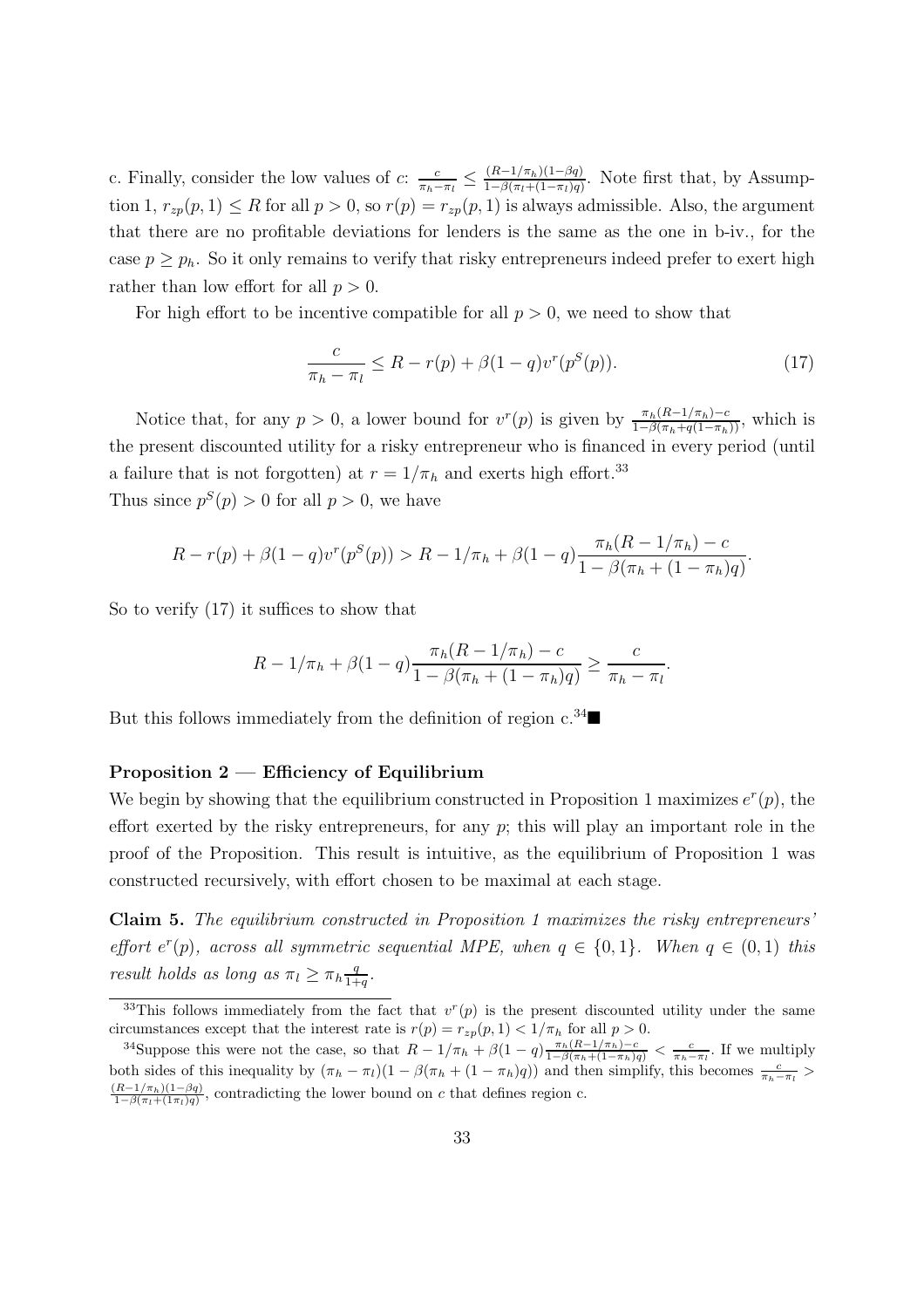The following corollary is immediate, since for lenders to break even when  $p < p_l$  a higher level of effort is needed than in the equilibrium of Proposition 1, contradicting Claim 5.

**Corollary 1.** No MPE can implement financing when  $p < p_l$ .

From Corollary 1, we can restrict attention to  $p_0 \geq p_l$ , without loss of generality. Recall that welfare is given by the total surplus accruing from the agents' projects that are financed. Let  $\mathcal{W}(p)$  denote the total surplus at the MPE of Proposition 1 accruing from projects of entrepreneurs with credit score p, and let  $\overline{\mathcal{W}}(p)$  denote the total surplus at a different MPE. We then conclude by showing that:

**Claim 6.**  $W(p) > \overline{W}(p)$  for  $p > p_l$ .

The proof of this claim is by induction on  $p$ , relying at each stage on the fact that surplus will be higher whenever effort is higher. The result then follows from Claim 5 above. $\blacksquare$ 

#### **Proposition 3 – Optimal Forgetting (regions a. and c.)**

1. When  $\frac{c}{\pi_h-\pi_l} \ge \frac{R-1}{1-\pi_l\beta}$ , since  $\frac{(R-1)(1-\beta q)}{1-\beta(\pi_l+(1-\pi_l)q)}$  is decreasing in q, the condition defining region a. in Proposition 1 is satisfied for all q. At the MPE there is financing only when  $p_0 \ge p_{NF}$  and risky entrepreneurs never exert high effort, regardless of the value of q. Hence if  $p_0 \ge p_{NF}$ , the total surplus generated in equilibrium by the loans to risky entrepreneurs is  $\frac{B}{1-(\pi_l+(1-\pi_l)q)\beta}$ , which is strictly decreasing in q since  $B < 0$ . Thus  $q = 0$  is optimal. If on the other hand  $p_0 < p_{\text{NF}}$ , such surplus is zero for all q, and so  $q = 0$  is also (weakly) optimal. 2. Again notice that  $\frac{(R-1/\pi_h)(1-\beta q)}{1-\beta(\pi_l+(1-\pi_l)q)}$  is decreasing in q. Thus when  $\frac{c}{\pi_h-\pi_l} < \frac{R-1/\pi_h}{1-\beta\pi_l}$ , the

condition defining region c. of Proposition 1 is satisfied for all  $q \in [0, q^*]$ , where  $q^* = \frac{(R-1/\pi_h) - \frac{c}{\pi_h - \pi_l}(1-\beta\pi_l)}{2} > 0$ . Hence at the MPE there is always financing whatever  $n_0$  is and  $\beta\left((R-1/\pi_h)-\frac{c}{\pi_h-\pi_l}(1-\pi_l)\right)}>0$ . Hence at the MPE there is always financing whatever  $p_0$  is, and  $\beta\left((R-1/\pi_h)-\frac{c}{\pi_h-\pi_l}(1-\pi_l)\right)>0$ . for all  $q \in [0, q^*]$ , and risky entrepreneurs always exert high effort. That is, for  $q \in [0, q^*]$ , the total surplus generated in equilibrium by the loans to risky entrepreneurs is

$$
\frac{G}{1-(\pi_h+(1-\pi_h)q)\beta}.
$$

Now this is increasing in q since  $G > 0$ . Thus any  $q \in (0, q^*]$  dominates  $q = 0$  and the optimal value will be  $q(p_0) \geq q^{*,35}$ 

#### **Proposition 4 – Optimal Forgetting (region b.)**

1. When  $p_0 > p_h(0)$  the proof is an immediate corollary of case 2. of Proposition 3.

<sup>&</sup>lt;sup>35</sup>The optimal value of q could be higher than  $q^*$ , which would push us out of region c., into region b.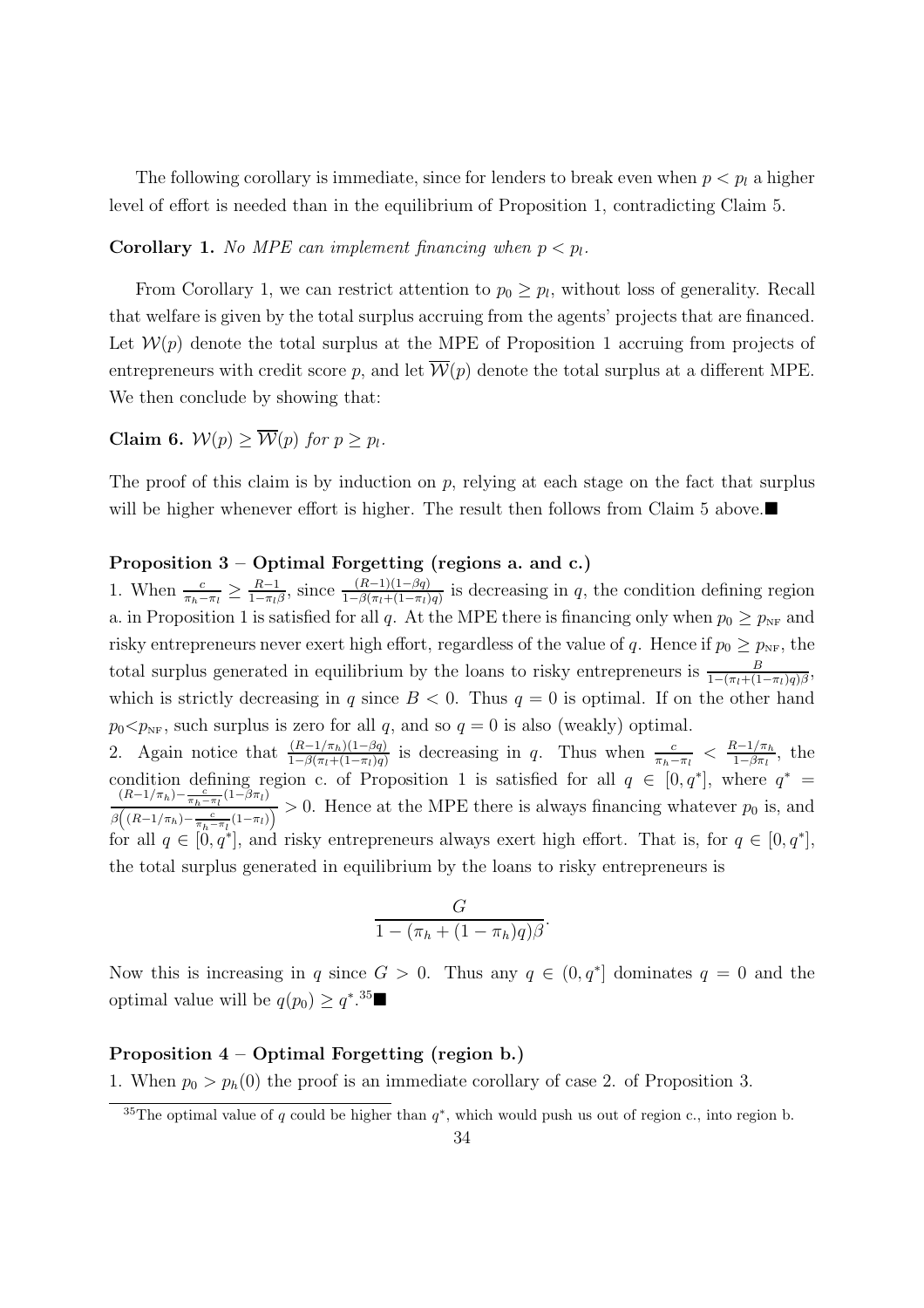2. Since  $p_0 \geq p_{NF}$ , the agents will always be financed at the initial date, irrespective of q. Thus, by the argument given above, it suffices to show that we can increase the surplus generated by the risky entrepreneurs' projects. Letting  $W^r(q, p_0)$  denote the surplus from the risky agents' projects, when the forgetting policy is  $q$  and the prior probability of being safe is  $p_0$ , we will show that under the conditions stated in the Proposition, we can find some  $\bar{q} > 0$  such that  $W^r(\bar{q}, p_0) > W^r(0, p_0)$ .

We proceed as follows. For any  $q > 0$  we first find a threshold  $\tilde{p}_h(q)$  for  $p_h(q)$ , relative to  $p_h(0)$ , such that if  $p_h(q) < \tilde{p}_h(q)$  then the surplus from risky entrepreneurs' projects is higher at  $q$  than at 0. We then show that the parameter restrictions stated in the Proposition ensure the existence of  $\bar{q} > 0$  such that  $p_h(\bar{q}) \leq \tilde{p}_h(q)$ .

Let  $n(q, p_0)$  denote the number of successes (or forgotten failures), starting from the prior  $p_0$ , until the risky entrepreneurs first exert high effort, when the forgetting policy is q. Then the following upper and lower bounds for the surplus generated by lending to risky entrepreneurs can be shown to hold:<sup>36</sup>

$$
\mathcal{W}^r(0, p_0) \le \frac{B(1 - (\pi_l \beta)^{n(0, p_0) - 1})}{1 - \pi_l \beta} + \frac{G(\pi_l \beta)^{n(0, p_0) - 1}}{1 - \pi_h \beta} \tag{18}
$$

and

$$
\mathcal{W}^{r}(q, p_0) \geq \frac{B(1 - ((\pi_l + (1 - \pi_l)q)\beta)^{n(q, p_0)})}{1 - (\pi_l + (1 - \pi_l)q)\beta} + \frac{G(\pi_l + (1 - \pi_l)q)\beta)^{n(q, p_0)}}{1 - (\pi_h + (1 - \pi_h)q)\beta}.
$$
\n(19)

So to show that  $W^r(q,p_0) > W^r(0,p_0)$ , it suffices to show that we can find  $q > 0$  such that:

$$
\frac{B(1-(\pi_l\beta)^{n(0,p_0)-1})}{1-\pi_l\beta}+\frac{G(\pi_l\beta)^{n(0,p_0)-1}}{1-\pi_h\beta}<\frac{B(1-((\pi_l+(1-\pi_l)q)\beta)^{n(q,p_0)})}{1-(\pi_l+(1-\pi_l)q)\beta}+\frac{G(\pi_l+(1-\pi_l)q)\beta)^{n(q,p_0)}}{1-(\pi_h+(1-\pi_h)q)\beta}.
$$

Letting  $\beta \rightarrow 1$  and simplifying, the above expression reduces to:

$$
\frac{\frac{B}{G}}{1-\pi_l} + \frac{\pi_l^{n(0,p_0)-1}}{(1-\pi_l)(1-\pi_h)} \left[ (1-\pi_l) - \frac{B}{G}(1-\pi_h) \right]
$$

<sup>36</sup>When there is no mixing in equilibrium (i.e.  $p_m(q) = p_h(q)$ ),  $\mathcal{W}^r$  is simply equal to the discounted expect surplus generated by consecutive successes of the project (the first  $n(q, p_0)$  of which with low effort, the remainder with high effort):

$$
W^{r}(q, p_0) = \frac{B(1 - ((\pi_l + (1 - \pi_l)q)\beta)^{n(q, p_0)})}{1 - (\pi_l + (1 - \pi_l)q)\beta} + \frac{G(\pi_l + (1 - \pi_l)q)\beta)^{n(q, p_0)}}{1 - (\pi_h + (1 - \pi_h)q)\beta}.
$$

With mixing in equilibrium, the exact expression of  $\mathcal{W}^r$  depends on the equilibrium level of effort exerted in the mixing region. However, since there can be at most only a single period of mixing in equilibrium, an upper and lower bound for such utility is given by (18) and (19), independent of the mixing probability.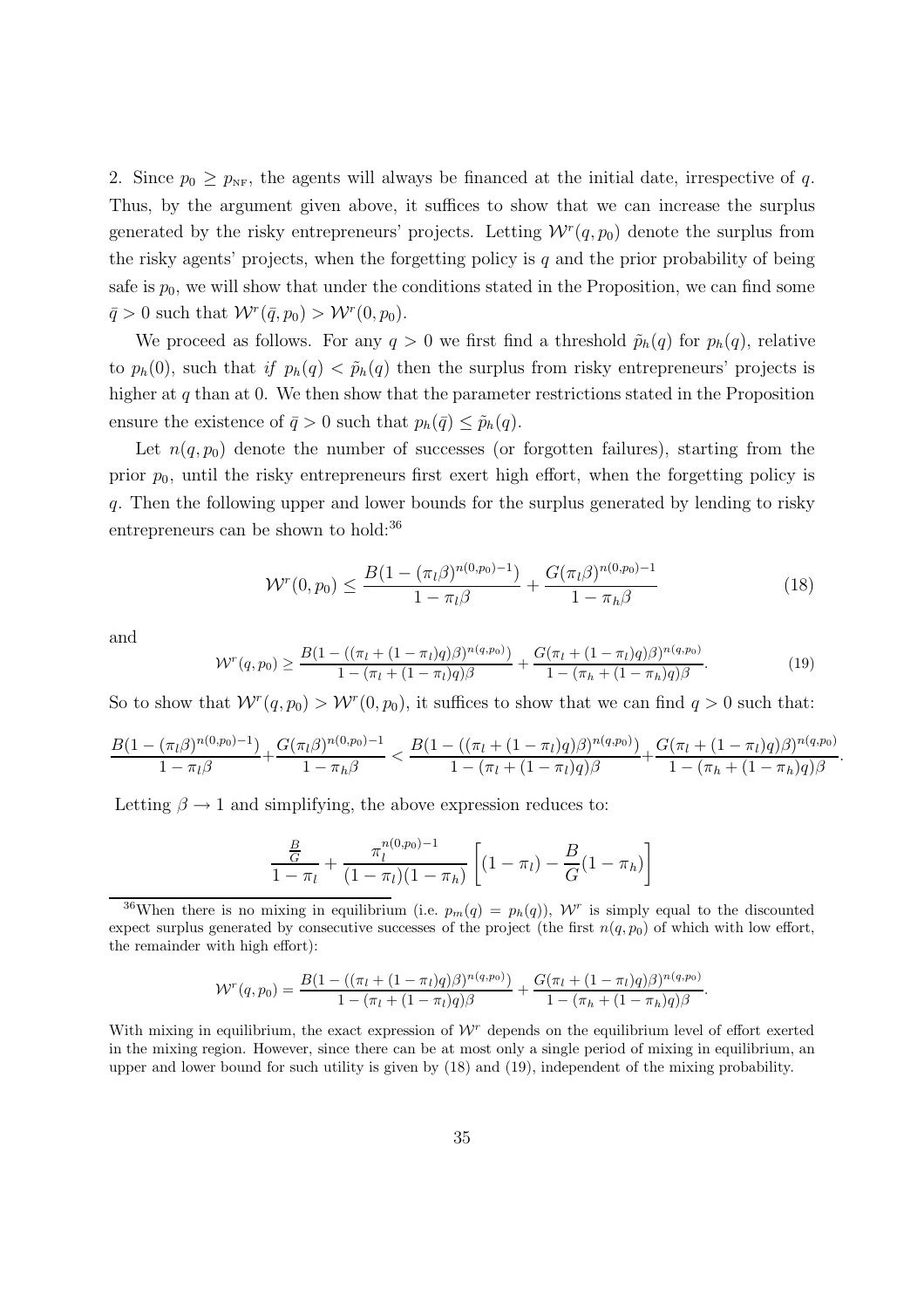$$
< \frac{\frac{B}{G}}{(1-\pi_l)(1-q)} + \frac{(\pi_l + (1-\pi_l)q)^{n(q,p_0)}}{(1-q)(1-\pi_l)(1-\pi_h)} \left[ (1-\pi_l) - \frac{B}{G}(1-\pi_h) \right],
$$

since  $1 - (\pi_l + (1 - \pi_l)q) = (1 - \pi_l)(1 - q)$  and  $1 - (\pi_h + (1 - \pi_h)q) = (1 - \pi_h)(1 - q)$ , which is equivalent to

$$
\pi_l^{n(0,p_0)-1}(1-q) - \frac{\frac{B}{G}(1-\pi_h)q}{(1-\pi_l) - \frac{B}{G}(1-\pi_h)} < (\pi_l + (1-\pi_l)q)^{n(q,p_0)}\tag{20}
$$

It will be useful to rewrite (20) in terms of a condition on  $p_h(q)$  and  $p_h(0)$ . To this end, notice that  $p_h(q)$  and  $n(q, p_0)$  are related by the following expression  $-n(q, p_0)$  is the smallest integer for which:<sup>37</sup>  $\bar{p}_0$ 

$$
\frac{p_0}{p_0 + (1 - p_0)[\pi_l + (1 - \pi_l)q]^{n(q, p_0)}} \ge p_h(q),\tag{21}
$$

so that  $\pi_l^{n(0,p_0)} \leq \frac{p_0}{1-p_0}$  $\left(\frac{1}{p_h(0)}-1\right)$  and  $\left(\pi_l + (1-\pi_l)q\right)^{n(q,p_0)-1} \ge \frac{p_0}{1-p_0}$  $\left(\frac{1}{p_h(q)}-1\right)$ . Thus to satisfy (20) it suffices to show that:

$$
\frac{1}{\pi_l} \frac{p_0}{p_h(0)} \left( \frac{1 - p_h(0)}{1 - p_0} \right) (1 - q) - \frac{\frac{B}{G}(1 - \pi_h)q}{(1 - \pi_l) - \frac{B}{G}(1 - \pi_h)} < (\pi_l + (1 - \pi_l)q) \frac{p_0}{p_h(q)} \left( \frac{1 - p_h(q)}{1 - p_0} \right).
$$

Simplifying, we obtain the following sufficient condition for  $q$  to implement a welfare improvement as  $\beta \to 1$ :

$$
p_h(q) < \tilde{p}_h(q) \equiv \frac{p_0(\pi_l + (1 - \pi_l)q)}{p_0(\pi_l + (1 - \pi_l)q) + (1 - p_0) \left[ \frac{1}{\pi_l} \frac{p_0}{p_h(0)} \left( \frac{1 - p_h(0)}{1 - p_0} \right) (1 - q) - \frac{\frac{B}{G}(1 - \pi_h)q}{(1 - \pi_l) - \frac{B}{G}(1 - \pi_h)} \right]}. \tag{22}
$$

We now show that the condition on  $B/G$  stated in the Proposition ensures that we can find  $\bar{q} > 0$  such that  $p_h(\bar{q})$  satisfies (22) and so we can achieve a welfare improvement. We begin by providing a convenient upper bound for the level of  $p_h(q)$ .

For intermediate values of  $c$ , lying in the region where type b. equilibria obtain when  $q = 0$ ,  $p_h(0)$  belongs to  $(0, 1)$  and satisfies equation (12) above. It is then easy to see from the definition of this region in Proposition 1 that, when  $\beta$  is sufficiently close to 1, c will remain in the same region for any  $q > 0.38$  So for  $\beta$  close to 1,  $p_h(q)$  also lies in  $(0, 1)$  and

<sup>&</sup>lt;sup>37</sup>When there is no mixing in equilibrium, i.e.,  $p_m(q) = p_h(q)$ , the validity of (21) follows immediately from the definition of  $p_h(q)$  and  $n(q, p_0)$ . The fact that it also holds with mixing can be seen by noticing that in such case the probability of success is greater or equal than when low effort is exerted, and so the posterior is  $\tilde{p}^S(p, e^r(p)) \leq \tilde{p}^S(p, 0)$ . Hence  $n(q, p_0)$  will be greater or equal than the term satisfying (21). But  $n(q, p_0)$  cannot be strictly greater, as this would imply that we mix for more than a single period, which we have shown (in the proof of Proposition 1) cannot happen.

<sup>&</sup>lt;sup>38</sup>For  $\beta$  close to 1, the boundaries of the region are approximately equal to  $\frac{(R-1/\pi_h)}{1-\pi_l}$  and  $\frac{(R-1)}{1-\pi_l}$ , both independent of q.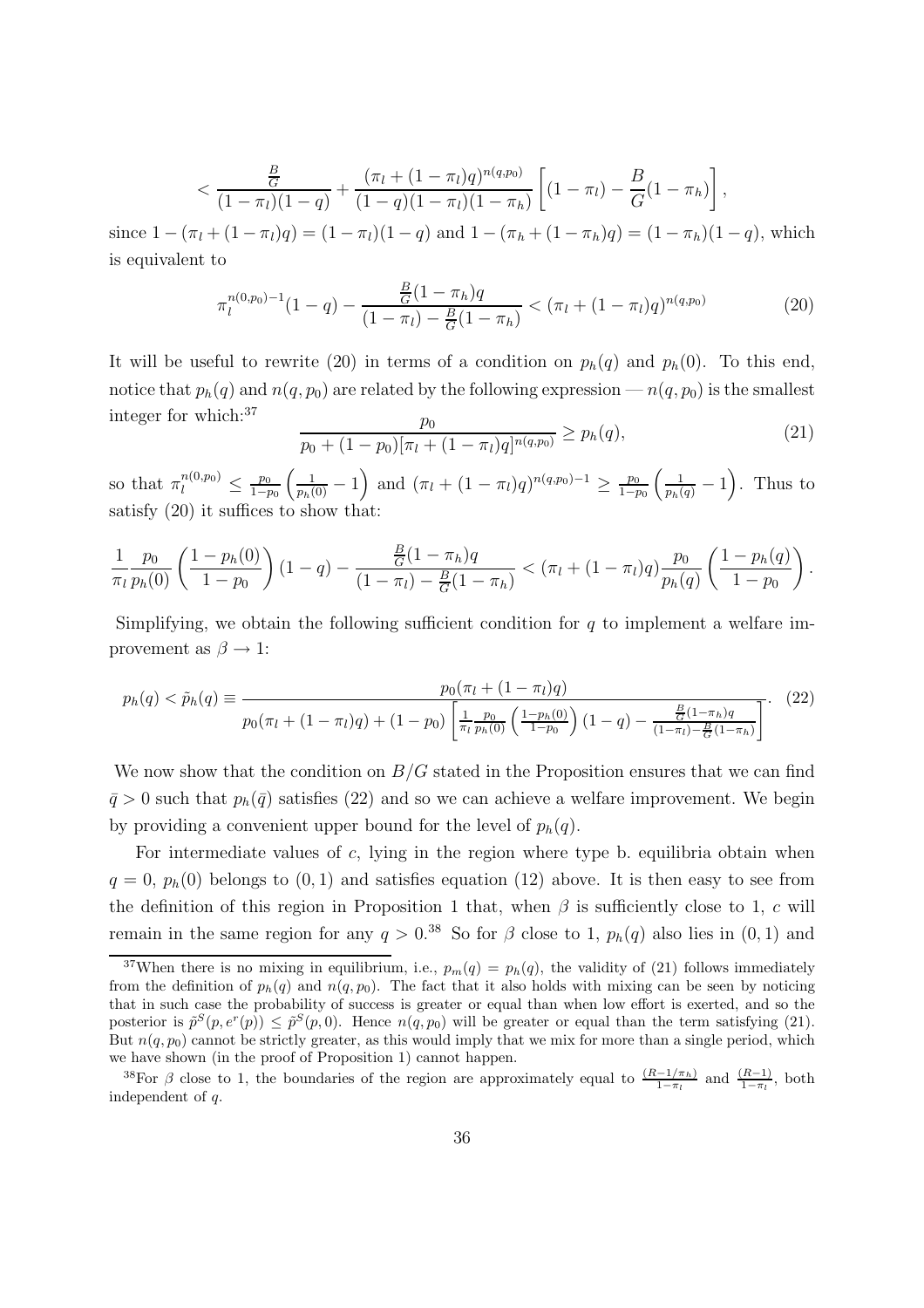satisfies an expression analogous to (12):

$$
\frac{c}{\pi_h - \pi_l} = R - r_{zp}(p_h(q), 1) + \beta(1 - q)\tilde{v}^r(\tilde{p}^S(p_h(q), 1), 1; q),
$$
\n(23)

where, similarly to (12),  $\tilde{v}^r(p, 1; q)$  denotes the discounted expected utility of a risky entrepreneur with credit score p, when he exerts high effort for all  $p' > p$  and the contracts offered are  $r_{zp}(p, 1)$ , highlighting the dependence of the utility on the forgetting policy q. From (23) and (12) we then obtain:

$$
-r_{zp}(p_h(0),1) + \beta \tilde{v}^r(\tilde{p}^S(p_h(0),1),1;0) = -r_{zp}(p_h(q),1) + \beta(1-q)\tilde{v}^r(\tilde{p}^S(p_h(q),1),1;q). \tag{24}
$$

By a similar argument to that in the proof of parts a. and c. of Proposition 1, a (strict) upper bound for  $\tilde{v}^r(\tilde{p}_h^S(p_h(0), 1), 1; 0)$  is given by the utility of being financed in every period at the constant rate  $r = 1$  until a failure occurs, while exerting high effort, i.e., by  $\frac{\pi_h(R-1)-c}{1-\beta\pi_h}$ . Conversely, when the forgetting policy is q, a (strict) lower bound for  $\tilde{v}^r(\tilde{p}^S(p_h(q), 1), 1; q)$  is given by  $\frac{\pi_h(R-r_{zp}(p_h(q),1))-c}{1-\beta(\pi_h+(1-\pi_h)q)}$ , that is, the utility of a risky agent when financed at the constant rate  $r_{zp}(p_h(q), 1)$  until he experiences a failure that is not forgotten, still exerting high effort. Together with (24) this implies that:

$$
-r_{zp}(p_h(0),1)+\beta\frac{\pi_h(R-1)-c}{1-\beta\pi_h} > -r_{zp}(p_h(q),1)+\beta(1-q)\frac{\pi_h(R-r_{zp}(p_h(q),1))-c}{1-\beta(\pi_h+(1-\pi_h)q)}.
$$

When  $\beta \rightarrow 1$ , the above inequality becomes

$$
-r_{zp}(p_h(0),1)+\frac{\pi_h(R-1)-c}{1-\pi_h} > -r_{zp}(p_h(q),1)+\frac{\pi_h(R-r_{zp}(p_h(q),1))-c}{1-\pi_h},
$$

or, simplifying:  $r_{zp}(p_h(q), 1) > (1 - \pi_h) r_{zp}(p_h(0), 1) + \pi_h$ . Using the definition of  $r_{zp}(\cdot, \cdot)$  in (7), the previous expression can be rewritten as follows:

$$
\frac{1}{p_h(q) + (1 - p_h(q))\pi_h} > (1 - \pi_h)\frac{1}{p_h(0) + (1 - p_h(0))\pi_h} + \pi_h,
$$

or

$$
p_h(0) + (1 - p_h(0))\pi_h > (1 - \pi_h)[p_h(q) + (1 - p_h(q))\pi_h] + \pi_h[p_h(q) + (1 - p_h(q))\pi_h][p_h(0) + (1 - p_h(0))\pi_h]
$$
  
= 
$$
[p_h(q) + (1 - p_h(q))\pi_h][1 - \pi_h(1 - \pi_h)(1 - p_h(0))],
$$
 (25)

which is in turn equivalent to:

$$
p_h(0)(1-\pi_h)+\pi_h > [p_h(q)(1-\pi_h)+\pi_h][1-\pi_h(1-\pi_h)(1-p_h(0))],
$$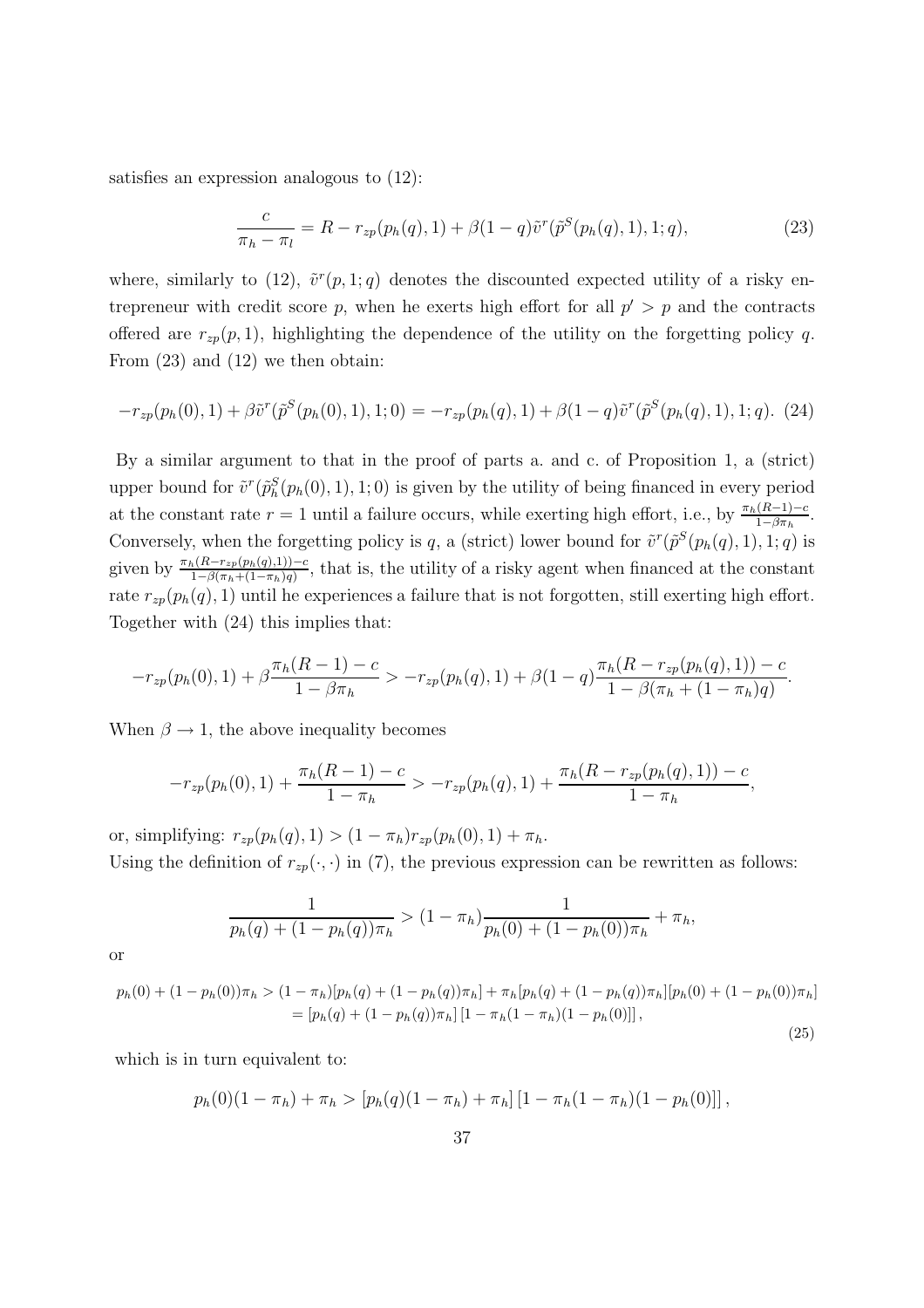i.e., 
$$
\frac{p_h(0)(1-\pi_h)+\pi_h}{[1-\pi_h(1-\pi_h)(1-p_h(0))]} > [p_h(q)(1-\pi_h)+\pi_h].
$$

The above inequality implies that when  $\beta$  is close to 1 the following upper bound on the level of  $p_h(q)$  must hold, for all q:

$$
p_h(q) < \bar{p}_h \equiv \frac{p_h(0)(1 - \pi_h^2) + \pi_h^2}{[1 - \pi_h(1 - \pi_h)(1 - p_h(0))]}.\tag{26}
$$

Finally, note that for q close to 1,  $\tilde{p}_h(q)$  is approximately equal to  $p_0 \frac{(1-\pi_l)-\frac{B}{G}(1-\pi_h)}{n_0(1-\pi_l)-\frac{B}{G}(1-\pi_h)}$  $\frac{(1-\pi_l)-\frac{1}{G}(1-\pi_h)}{p_0(1-\pi_l)-\frac{B}{G}(1-\pi_h)}.$ Hence, under the condition on  $B/G$  stated in the Proposition we have that

$$
\frac{p_h(0)(1-\pi_h^2)+\pi_h^2}{[1-\pi_h(1-\pi_h)(1-p_h(0))]} < p_0 \frac{(1-\pi_l)-\frac{B}{G}(1-\pi_h)}{p_0(1-\pi_l)-\frac{B}{G}(1-\pi_h)},
$$

or equivalently that, for q close to 1 we have  $\bar{p}_h < \tilde{p}_h(q)$ .

Thus on the basis of the previous discussion we can conclude that there exists  $\bar{q}$  yielding a welfare improvement over  $q = 0$ .

# **References**

- Avery, R., R. Bostic, and K. Samolyk (1998). The role of personal wealth in small business finance. Journal of Banking and Finance 22 (6–8), 1019–61.
- Brown, M., T. Jappelli, and M. Pagano (2007). Information sharing and credit: Firm-level evidence from transition countries. Unpublished Manuscript.
- Chatterjee, S., D. Corbae, and V. Rios-Rull (2007). Credit scoring and competitive pricing of default risk. Unpublished Manuscript.
- Crémer, J. (1995). Arm's length relationships. *Quarterly Journal of Economics 110(2)*, 275–295.
- Diamond, D. W. (1989). Reputation acquisition in debt markets. *Journal of Political* Economy  $97(4)$ , 828-862.
- Djankov, S., C. McLiesh, and A. Shleifer (2007). Private credit in 129 countries. Journal of Financial Economics 84 (2), 299–329.
- Fishman, A. and R. Rob (2005). Is bigger better? Customer base expansion through word-of-mouth reputation. Journal of Political Economy 113(5), 1146-1175.